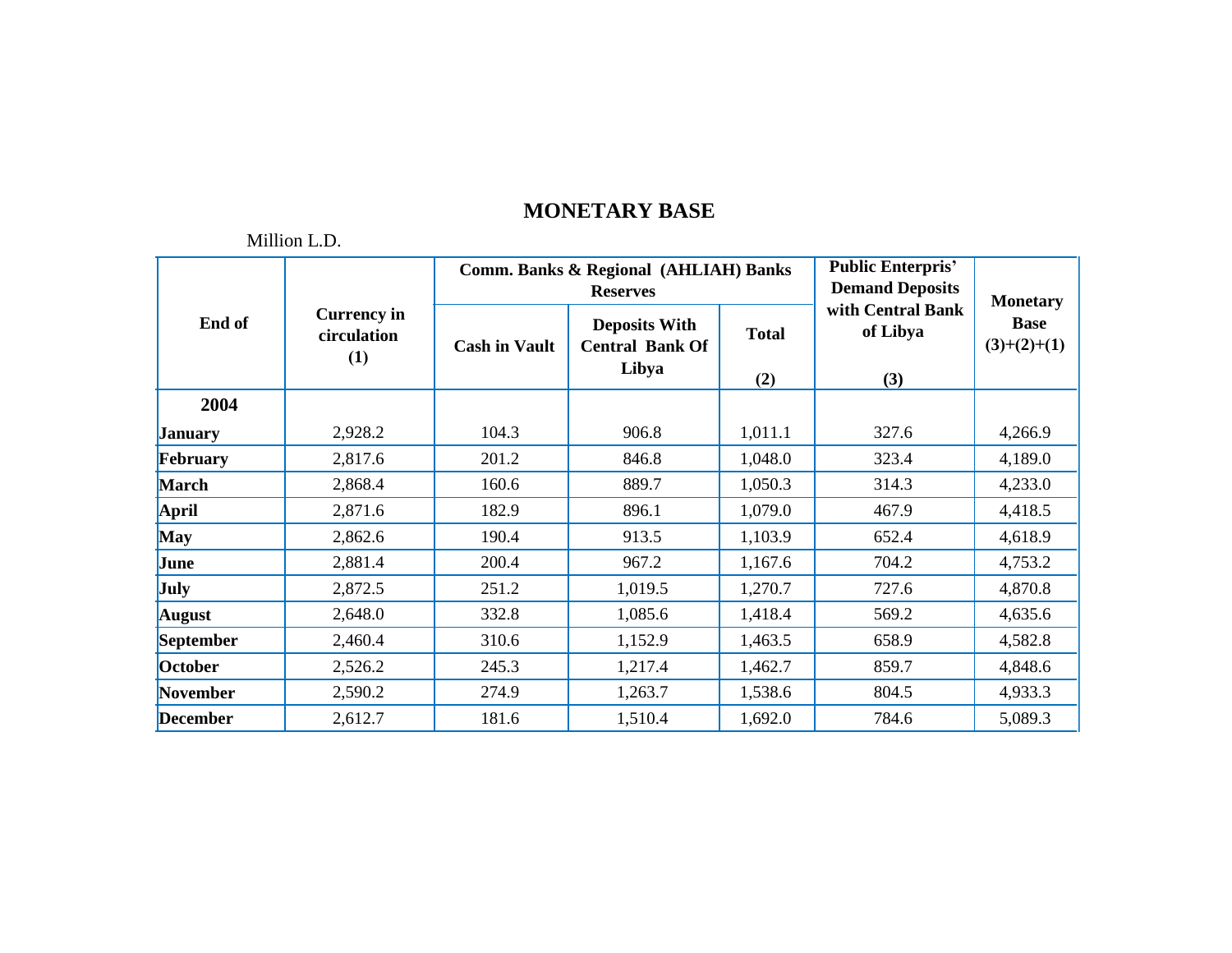|                 | TVIIIIIUII L. $\nu$ . |                      |                                                                     |                                             |                 |                              |
|-----------------|-----------------------|----------------------|---------------------------------------------------------------------|---------------------------------------------|-----------------|------------------------------|
| End of          | <b>Currency in</b>    |                      | <b>Comm. Banks &amp; Regional (AHLIAH) Banks</b><br><b>Reserves</b> | <b>Demand Deposits</b><br>with Central Bank | <b>Monetary</b> |                              |
|                 | circulation<br>(1)    | <b>Cash in Vault</b> | <b>Deposits With</b><br><b>Central Bank Of</b><br>Libya             | <b>Total</b><br>(2)                         | of Libya<br>(3) | <b>Base</b><br>$(3)+(2)+(1)$ |
| 2005            |                       |                      |                                                                     |                                             |                 |                              |
| <b>January</b>  | 2,837.5               | 215.0                | 1,484.3                                                             | 1,699.3                                     | 657.4           | 5,194.2                      |
| February        | 2,767.0               | 228.1                | 1,483.5                                                             | 1,711.6                                     | 797.2           | 5,275.8                      |
| <b>March</b>    | 2,558.2               | 426.7                | 1,626.5                                                             | 2,053.2                                     | 904.0           | 5,515.4                      |
| April           | 2,613.4               | 249.0                | 1,541.5                                                             | 1,790.5                                     | 654.3           | 5,058.2                      |
| <b>May</b>      | 2,683.6               | 207.7                | 1,741.7                                                             | 1,949.4                                     | 1,240.2         | 5,873.2                      |
| June            | 2,764.7               | 204.2                | 1,788.1                                                             | 1,992.3                                     | 1,345.9         | 6,102.9                      |
| <b>July</b>     | 2,866.9               | 208.7                | 2,154.5                                                             | 2,363.2                                     | 1,061.2         | 6,291.3                      |
| <b>August</b>   | 2,998.7               | 210.5                | 2,017.9                                                             | 2,228.4                                     | 943.0           | 6,170.1                      |
| September       | 2,999.6               | 267.3                | 1,978.1                                                             | 2,245.4                                     | 876.1           | 6,121.1                      |
| October         | 3,247.9               | 209.2                | 2,252.7                                                             | 2,461.9                                     | 968.1           | 6,677.9                      |
| November        | 3,121.8               | 267.8                | 2,285.3                                                             | 2,553.1                                     | 1,351.3         | 7,026.2                      |
| <b>December</b> | 3,308.7               | 173.0                | 2,747.5                                                             | 2,920.5                                     | 1,441.6         | 7,670.8                      |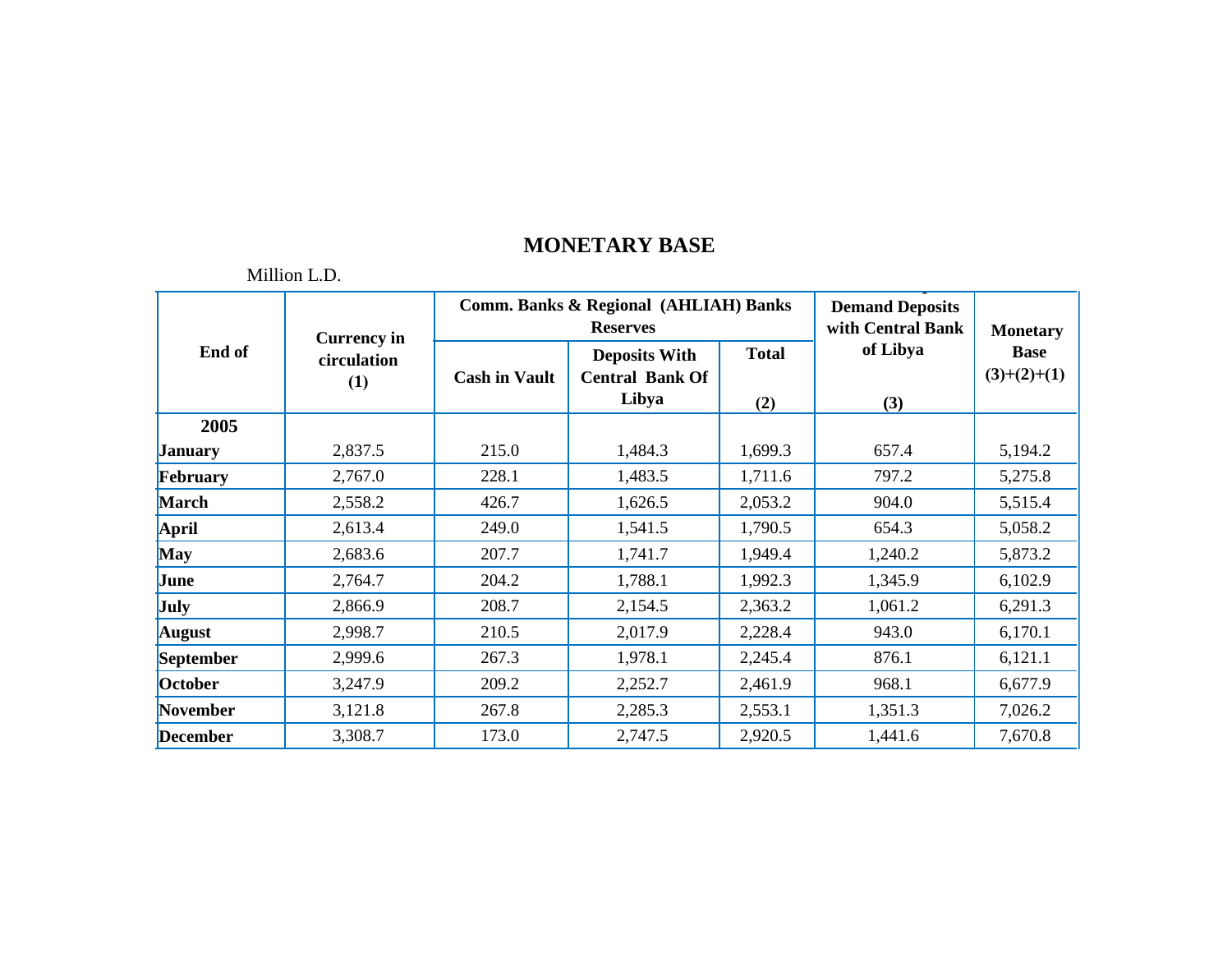|                 |                                          |                      | Comm. Banks & Regional (AHLIAH) Banks<br><b>Reserves</b> | <b>PUDIIC ENTERPRIST</b><br><b>Demand Deposits</b> |                                      |                                                 |
|-----------------|------------------------------------------|----------------------|----------------------------------------------------------|----------------------------------------------------|--------------------------------------|-------------------------------------------------|
| End of          | <b>Currency in</b><br>circulation<br>(1) | <b>Cash in Vault</b> | <b>Deposits With</b><br><b>Central Bank Of</b><br>Libya  | <b>Total</b><br>(2)                                | with Central Bank<br>of Libya<br>(3) | <b>Monetary</b><br><b>Base</b><br>$(3)+(2)+(1)$ |
| 2006            |                                          |                      |                                                          |                                                    |                                      |                                                 |
| <b>January</b>  | 3,406.1                                  | 278.3                | 2,413.0                                                  | 2,691.3                                            | 1,338.0                              | 7,435.4                                         |
| February        | 3,473.3                                  | 233.7                | 2,382.6                                                  | 2,616.3                                            | 1,053.2                              | 7,142.8                                         |
| <b>March</b>    | 3,530.0                                  | 238.1                | 2,351.1                                                  | 2,589.2                                            | 818.2                                | 6,937.4                                         |
| <b>April</b>    | 3,515.6                                  | 281.0                | 2,415.6                                                  | 2,696.6                                            | 780.2                                | 6,992.4                                         |
| <b>May</b>      | 3,625.9                                  | 236.0                | 2,785.0                                                  | 3,021.0                                            | 1,152.8                              | 7,799.7                                         |
| June            | 3,601.5                                  | 285.1                | 3,041.1                                                  | 3,326.2                                            | 853.4                                | 7,781.1                                         |
| July            | 3,569.0                                  | 280.9                | 2,774.5                                                  | 3,055.4                                            | 953.5                                | 7,577.9                                         |
| <b>August</b>   | 3,541.5                                  | 321.6                | 3,071.6                                                  | 3,393.2                                            | 897.0                                | 7,831.7                                         |
| September       | 3,568.0                                  | 349.5                | 3,487.3                                                  | 3,836.8                                            | 1,018.6                              | 8,423.4                                         |
| October         | 3,837.7                                  | 324.0                | 3,025.1                                                  | 3,349.1                                            | 1,117.3                              | 8,304.1                                         |
| November        | 3,689.4                                  | 313.5                | 3,422.4                                                  | 3,735.9                                            | 943.0                                | 8,368.3                                         |
| <b>December</b> | 3,932.9                                  | 201.2                | 3,487.3                                                  | 3,688.5                                            | 1,109.4                              | 8,730.8                                         |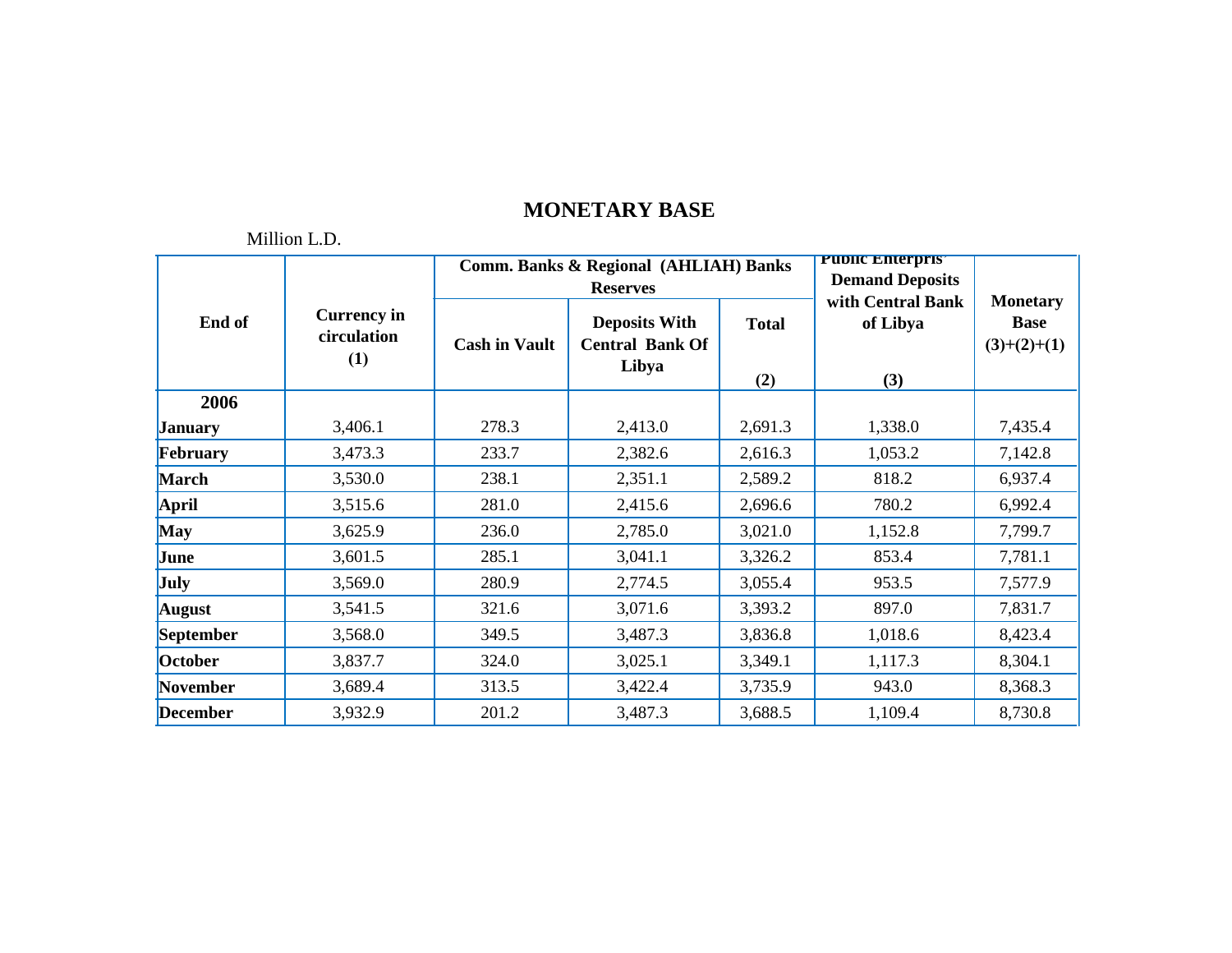|                 |                                          |                      | Comm. Banks & Regional (AHLIAH) Banks<br><b>Reserves</b> | <b>PUDIC EMETORS</b><br><b>Demand Deposits</b><br>with Central Bank |                 |                                                 |
|-----------------|------------------------------------------|----------------------|----------------------------------------------------------|---------------------------------------------------------------------|-----------------|-------------------------------------------------|
| End of          | <b>Currency in</b><br>circulation<br>(1) | <b>Cash in Vault</b> | <b>Deposits With</b><br><b>Central Bank Of</b><br>Libya  | <b>Total</b><br>(2)                                                 | of Libya<br>(3) | <b>Monetary</b><br><b>Base</b><br>$(3)+(2)+(1)$ |
| 2007            |                                          |                      |                                                          |                                                                     |                 |                                                 |
| <b>January</b>  | 3,785.1                                  | 331.8                | 3,037.5                                                  | 3,369.3                                                             | 789.9           | 7,944.3                                         |
| February        | 3,805.1                                  | 318.3                | 3,332.3                                                  | 3,650.6                                                             | 936.9           | 8,392.6                                         |
| <b>March</b>    | 3,822.2                                  | 304.5                | 3,577.6                                                  | 3,882.1                                                             | 938.7           | 8,643.0                                         |
| <b>April</b>    | 3,880.6                                  | 327.0                | 3,125.3                                                  | 3,452.3                                                             | 1,239.3         | 8,572.2                                         |
| <b>May</b>      | 3,988.4                                  | 334.8                | 2,987.3                                                  | 3,322.1                                                             | 901.0           | 8,211.5                                         |
| June            | 4,014.9                                  | 330.0                | 3,768.4                                                  | 4,098.4                                                             | 717.1           | 8,830.4                                         |
| July            | 4,018.1                                  | 368.1                | 3,528.5                                                  | 3,896.6                                                             | 873.7           | 8,788.4                                         |
| <b>August</b>   | 4,039.6                                  | 401.0                | 4,245.8                                                  | 4,646.8                                                             | 959.6           | 9,646.0                                         |
| September       | 4,164.5                                  | 364.2                | 4,346.8                                                  | 4,711.0                                                             | 867.9           | 9,743.4                                         |
| October         | 4,254.8                                  | 427.4                | 4,129.9                                                  | 4,557.3                                                             | 1,322.1         | 10,134.2                                        |
| November        | 4,242.8                                  | 429.7                | 4,435.8                                                  | 4,865.5                                                             | 1,507.7         | 10,616.0                                        |
| <b>December</b> | 4,581.2                                  | 370.9                | 4,963.6                                                  | 5,334.5                                                             | 1,071.4         | 10,987.1                                        |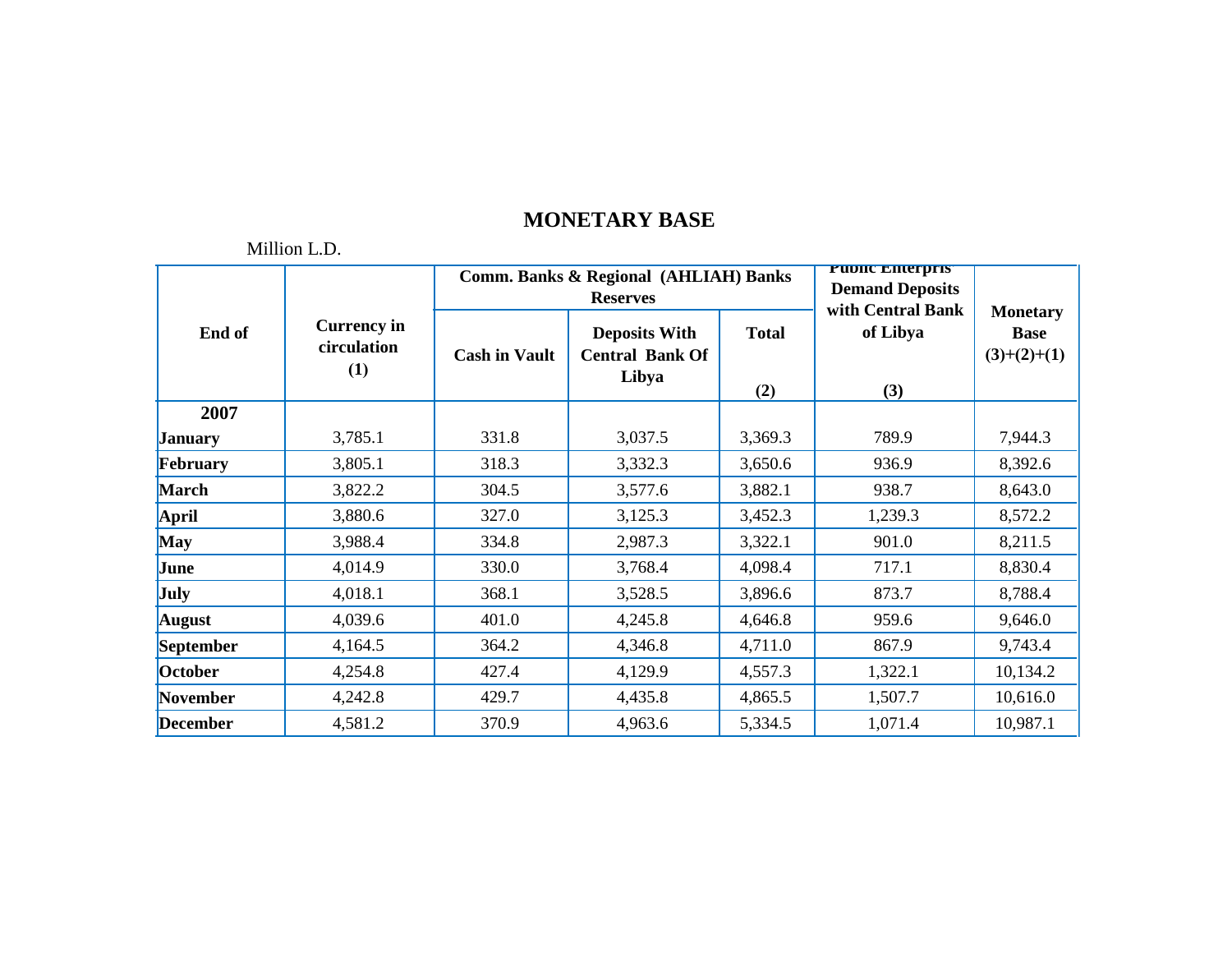|                 |                                          |                      | <b>Comm. Banks &amp; Regional (AHLIAH) Banks</b><br><b>Reserves</b> | <b>Public Enterpris'</b><br><b>Demand Deposits</b> | <b>Monetary</b>                      |                              |
|-----------------|------------------------------------------|----------------------|---------------------------------------------------------------------|----------------------------------------------------|--------------------------------------|------------------------------|
| End of          | <b>Currency in</b><br>circulation<br>(1) | <b>Cash in Vault</b> | <b>Deposits With</b><br><b>Central Bank Of</b><br>Libya             | <b>Total</b><br>(2)                                | with Central Bank<br>of Libya<br>(3) | <b>Base</b><br>$(3)+(2)+(1)$ |
| 2008            |                                          |                      |                                                                     |                                                    |                                      |                              |
| <b>January</b>  | 4,556.6                                  | 479.2                | 4,767.5                                                             | 5,246.7                                            | 896.6                                | 10,699.9                     |
| February        | 4,788.3                                  | 388.9                | 5,182.8                                                             | 5,571.7                                            | 964.0                                | 11,324.0                     |
| <b>March</b>    | 4,968.8                                  | 422.1                | 5,278.8                                                             | 5,700.9                                            | 987.0                                | 11,656.7                     |
| April           | 4,921.0                                  | 480.1                | 6,899.7                                                             | 7,379.8                                            | 782.8                                | 13,083.6                     |
| <b>May</b>      | 4,972.0                                  | 480.9                | 6,655.5                                                             | 7,136.4                                            | 626.5                                | 12,734.9                     |
| June            | 5,015.4                                  | 489.8                | 9,201.8                                                             | 9,691.6                                            | 408.6                                | 15,115.6                     |
| July            | 4,975.2                                  | 531.1                | 10,237.6                                                            | 10,768.7                                           | 395.1                                | 16,139.0                     |
| <b>August</b>   | 5,085.1                                  | 502.6                | 11,796.0                                                            | 12,298.6                                           | 843.1                                | 18,226.8                     |
| September       | 5,387.9                                  | 484.3                | 10,292.4                                                            | 10,776.7                                           | 547.0                                | 16,711.6                     |
| October         | 5,207.7                                  | 599.3                | 10,113.7                                                            | 10,713.0                                           | 592.6                                | 16,513.3                     |
| November        | 5,238.8                                  | 682.6                | 13,359.3                                                            | 14,041.9                                           | 895.9                                | 20,176.6                     |
| <b>December</b> | 5,608.3                                  | 374.4                | 12,239.9                                                            | 12,614.3                                           | 659.0                                | 18,881.6                     |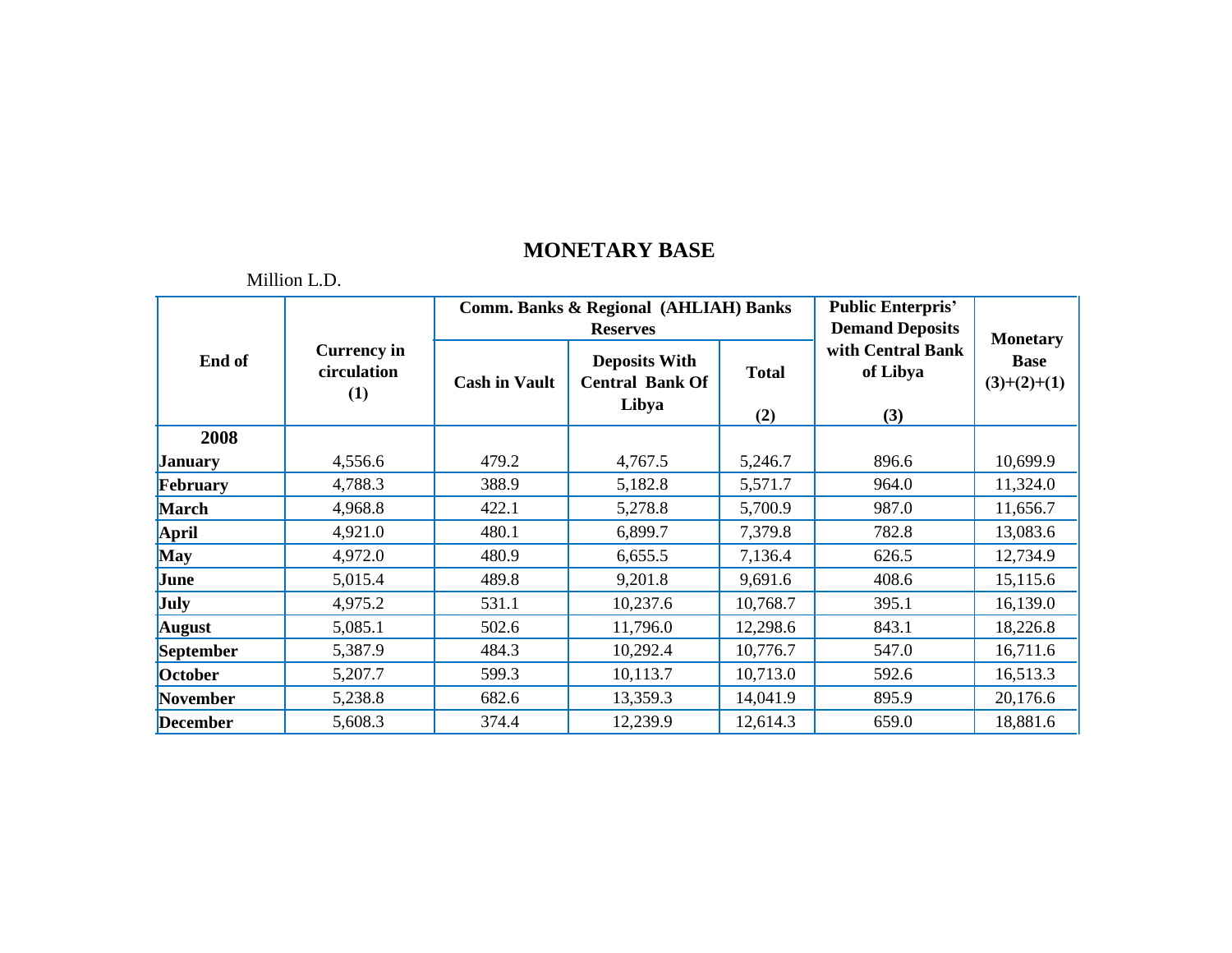|                 |                                          |                      | <b>Comm. Banks &amp; Regional (AHLIAH) Banks</b>                           | <b>Public Enterpris'</b><br><b>Demand Deposits</b> |                                      |                                                 |
|-----------------|------------------------------------------|----------------------|----------------------------------------------------------------------------|----------------------------------------------------|--------------------------------------|-------------------------------------------------|
| End of          | <b>Currency in</b><br>circulation<br>(1) | <b>Cash in Vault</b> | <b>Reserves</b><br><b>Deposits With</b><br><b>Central Bank Of</b><br>Libya | <b>Total</b><br>(2)                                | with Central Bank<br>of Libya<br>(3) | <b>Monetary</b><br><b>Base</b><br>$(3)+(2)+(1)$ |
| 2009            |                                          |                      |                                                                            |                                                    |                                      |                                                 |
| <b>January</b>  | 5,595.1                                  | 496.6                | 10,386.6                                                                   | 10,883.2                                           | 719.1                                | 17,197.4                                        |
| February        | 5,701.0                                  | 478.0                | 9,887.1                                                                    | 10,365.1                                           | 718.3                                | 16,784.4                                        |
| <b>March</b>    | 5,714.0                                  | 581.5                | 9,989.7                                                                    | 10,571.2                                           | 668.7                                | 16,953.9                                        |
| April           | 5,764.1                                  | 591.3                | 11,392.8                                                                   | 11,984.1                                           | 375.4                                | 18,123.6                                        |
| <b>May</b>      | 5,809.6                                  | 639.2                | 10,760.3                                                                   | 11,399.5                                           | 347.8                                | 17,556.9                                        |
| June            | 5,958.7                                  | 660.9                | 11,543.9                                                                   | 12,204.8                                           | 347.5                                | 18,511.0                                        |
| July            | 5,935.1                                  | 769.2                | 11,961.0                                                                   | 12,730.2                                           | 314.6                                | 18,979.9                                        |
| <b>August</b>   | 6,133.2                                  | 698.7                | 11,505.5                                                                   | 12,204.2                                           | 352.3                                | 18,689.7                                        |
| September       | 6,484.9                                  | 748.5                | 11,438.2                                                                   | 12,186.7                                           | 322.2                                | 18,993.8                                        |
| October         | 6,312.4                                  | 840.7                | 11,602.4                                                                   | 12,443.1                                           | 532.5                                | 19,288.0                                        |
| November        | 6,782.4                                  | 661.5                | 12,137.7                                                                   | 12,799.2                                           | 395.4                                | 19,977.0                                        |
| <b>December</b> | 6,962.9                                  | 512.0                | 12,670.0                                                                   | 13,182.0                                           | 317.9                                | 20,462.8                                        |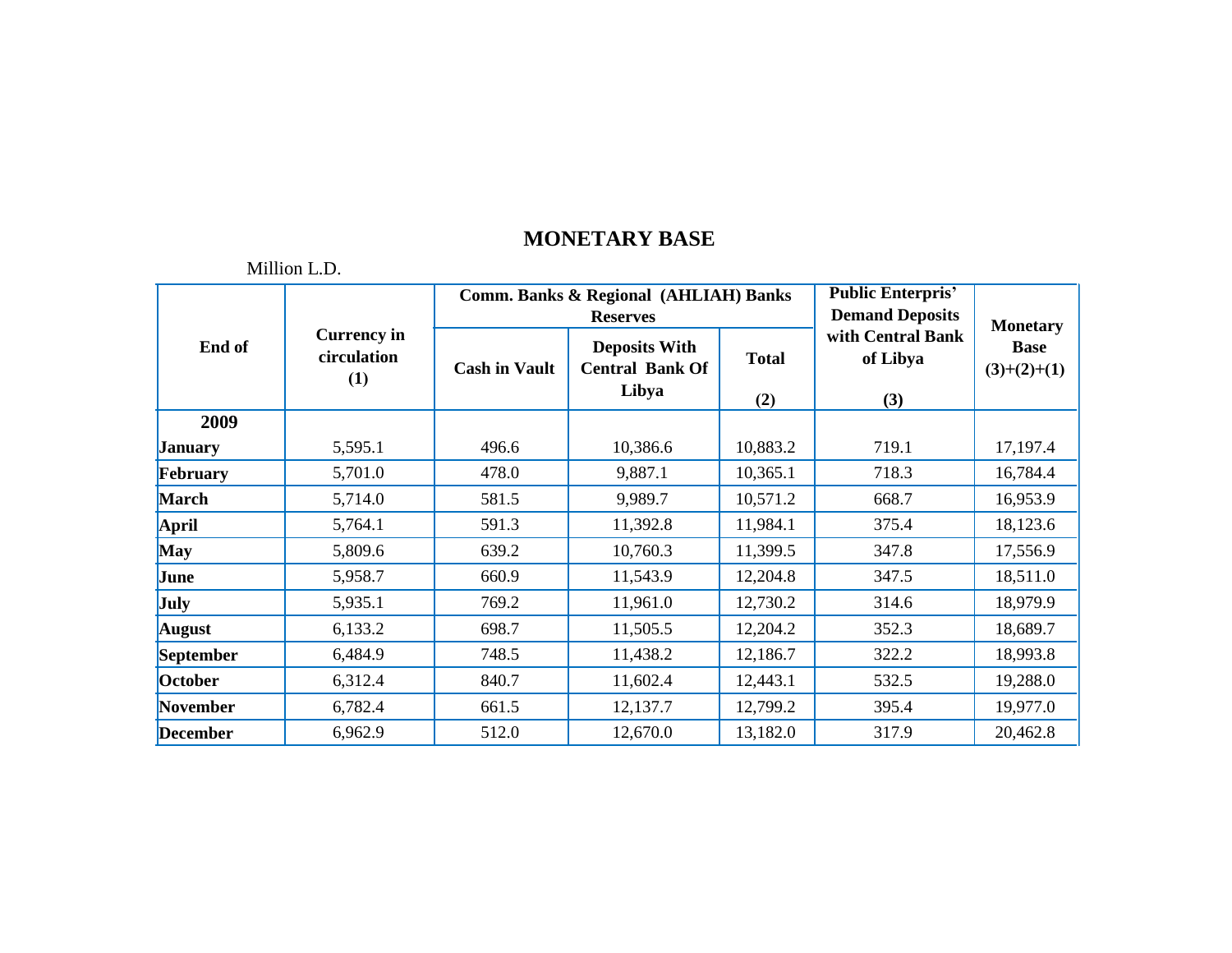| End of           |                                          |                      | <b>Comm. Banks &amp; Regional (AHLIAH) Banks</b><br><b>Reserves</b> | <b>Public Enterpris'</b><br><b>Demand Deposits</b> | <b>Monetary</b>                      |                              |
|------------------|------------------------------------------|----------------------|---------------------------------------------------------------------|----------------------------------------------------|--------------------------------------|------------------------------|
|                  | <b>Currency in</b><br>circulation<br>(1) | <b>Cash in Vault</b> | <b>Deposits With</b><br><b>Central Bank Of</b><br>Libya             | <b>Total</b><br>(2)                                | with Central Bank<br>of Libya<br>(3) | <b>Base</b><br>$(3)+(2)+(1)$ |
| 2010             |                                          |                      |                                                                     |                                                    |                                      |                              |
| <b>January</b>   | 6,848.5                                  | 803.0                | 11,136.8                                                            | 11,939.8                                           | 469.0                                | 19,257.3                     |
| February         | 6,917.8                                  | 723.8                | 11,298.9                                                            | 12,022.7                                           | 518.3                                | 19,458.8                     |
| <b>March</b>     | 6,879.1                                  | 813.4                | 11,161.7                                                            | 11,975.1                                           | 622.6                                | 19,476.8                     |
| April            | 6,898.6                                  | 807.2                | 10,928.6                                                            | 11,735.8                                           | 3,324.2                              | 21,958.6                     |
| <b>May</b>       | 6,957.9                                  | 881.4                | 12,002.7                                                            | 12,884.1                                           | 591.2                                | 20,433.2                     |
| June             | 6,860.7                                  | 951.1                | 11,688.3                                                            | 12,639.4                                           | 546.0                                | 20,046.1                     |
| July             | 6,876.7                                  | 967.4                | 12,608.3                                                            | 13,575.7                                           | 1,156.9                              | 21,609.3                     |
| <b>August</b>    | 7,056.0                                  | 933.8                | 12,766.8                                                            | 13,700.6                                           | 1,150.5                              | 21,907.1                     |
| <b>September</b> | 7,274.8                                  | 969.9                | 12,511.1                                                            | 13,481.0                                           | 1,132.9                              | 21,888.7                     |
| October          | 7,058.2                                  | 1,112.8              | 12,308.0                                                            | 13,420.8                                           | 976.0                                | 21,455.0                     |
| <b>November</b>  | 7,370.1                                  | 1,058.3              | 12,709.9                                                            | 13,768.2                                           | 930.3                                | 22,068.6                     |
| <b>December</b>  | 7,609.0                                  | 847.1                | 13,228.4                                                            | 14,075.5                                           | 919.7                                | 22,604.2                     |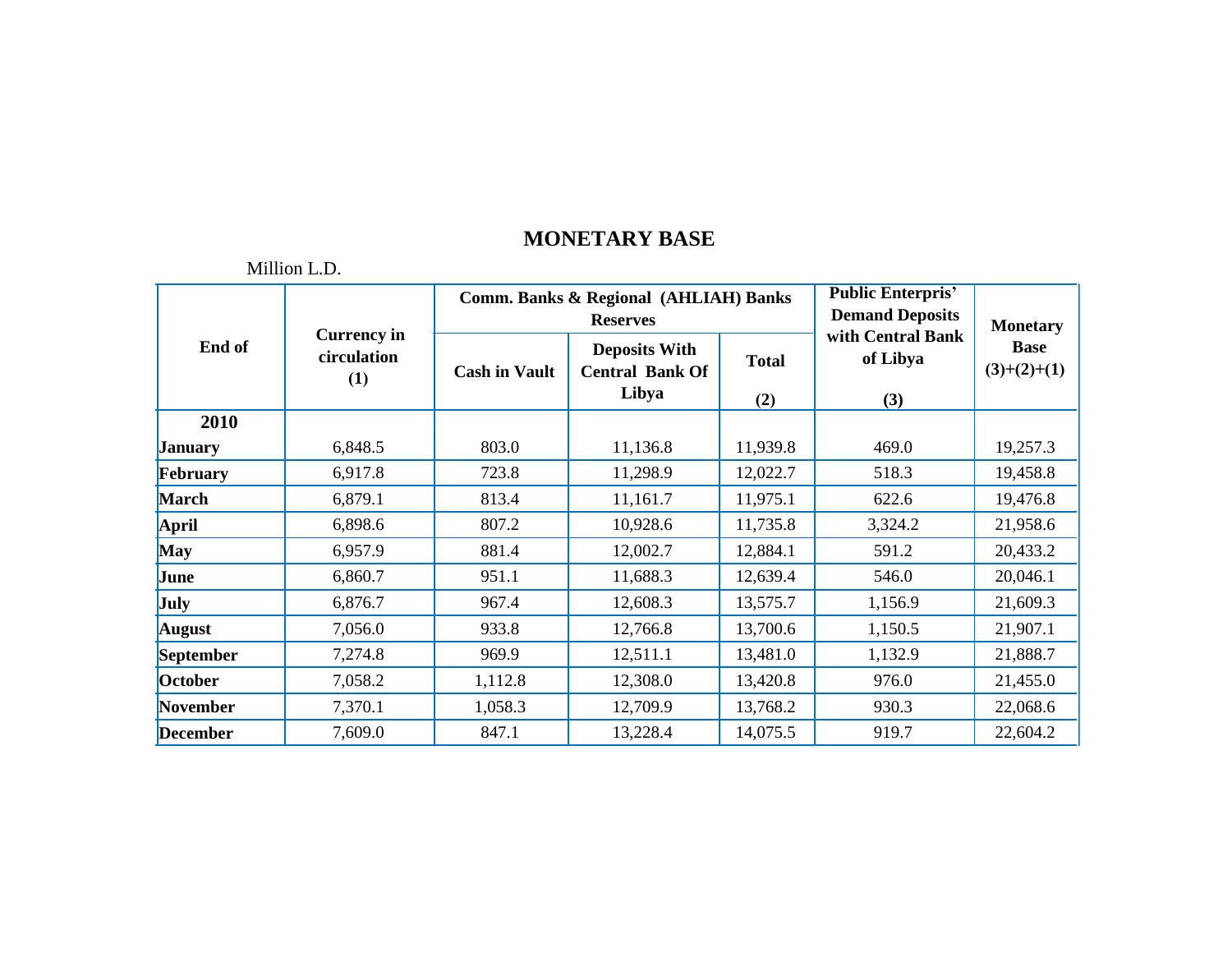| End of          | <b>Currency in</b><br>circulation<br>(1) |                      | Comm. Banks & Regional (AHLIAH) Banks<br><b>Reserves</b> | <b>Public Enterpris'</b><br><b>Demand Deposits</b> | <b>Monetary</b>                      |                              |
|-----------------|------------------------------------------|----------------------|----------------------------------------------------------|----------------------------------------------------|--------------------------------------|------------------------------|
|                 |                                          | <b>Cash in Vault</b> | <b>Deposits With</b><br><b>Central Bank Of</b><br>Libya  | <b>Total</b><br>(2)                                | with Central Bank<br>of Libya<br>(3) | <b>Base</b><br>$(3)+(2)+(1)$ |
| 2011            |                                          |                      |                                                          |                                                    |                                      |                              |
| <b>January</b>  | 7,634.3                                  | 1,044.2              | 12,849.4                                                 | 13,893.6                                           | 904.9                                | 22,432.8                     |
| February        | 9,607.7                                  | 687.1                | 14,303.4                                                 | 14,990.5                                           | 2,397.0                              | 26,995.2                     |
| <b>March</b>    | 11,317.6                                 | 496.1                | 14,369.7                                                 | 14,865.8                                           | 2,217.2                              | 28,400.6                     |
| April           | 11,923.0                                 | 598.9                | 13,151.5                                                 | 13,750.4                                           | 1,726.9                              | 27,400.3                     |
| <b>May</b>      | 12,515.7                                 | 446.1                | 12,752.3                                                 | 13,198.4                                           | 1,765.4                              | 27,479.5                     |
| June            | 12,642.0                                 | 552.2                | 13,143.6                                                 | 13,695.8                                           | 1,928.1                              | 28,265.9                     |
| <b>July</b>     | 13,151.4                                 | 409.1                | 13,862.0                                                 | 14,271.1                                           | 1,844.8                              | 29,267.3                     |
| <b>August</b>   | 13,149.7                                 | 460.7                | 13,819.6                                                 | 14,280.3                                           | 1,810.4                              | 29,240.4                     |
| September       | 13,920.0                                 | 394.8                | 14,356.0                                                 | 14,750.8                                           | 1,807.0                              | 30,477.8                     |
| October         | 14,693.3                                 | 529.4                | 14,215.3                                                 | 14,744.7                                           | 1,883.1                              | 31,321.1                     |
| November        | 15,238.6                                 | 507.6                | 13,949.7                                                 | 14,457.3                                           | 1,891.6                              | 31,587.5                     |
| <b>December</b> | 14,840.1                                 | 864.6                | 14,890.8                                                 | 15,755.4                                           | 1,809.0                              | 32,404.5                     |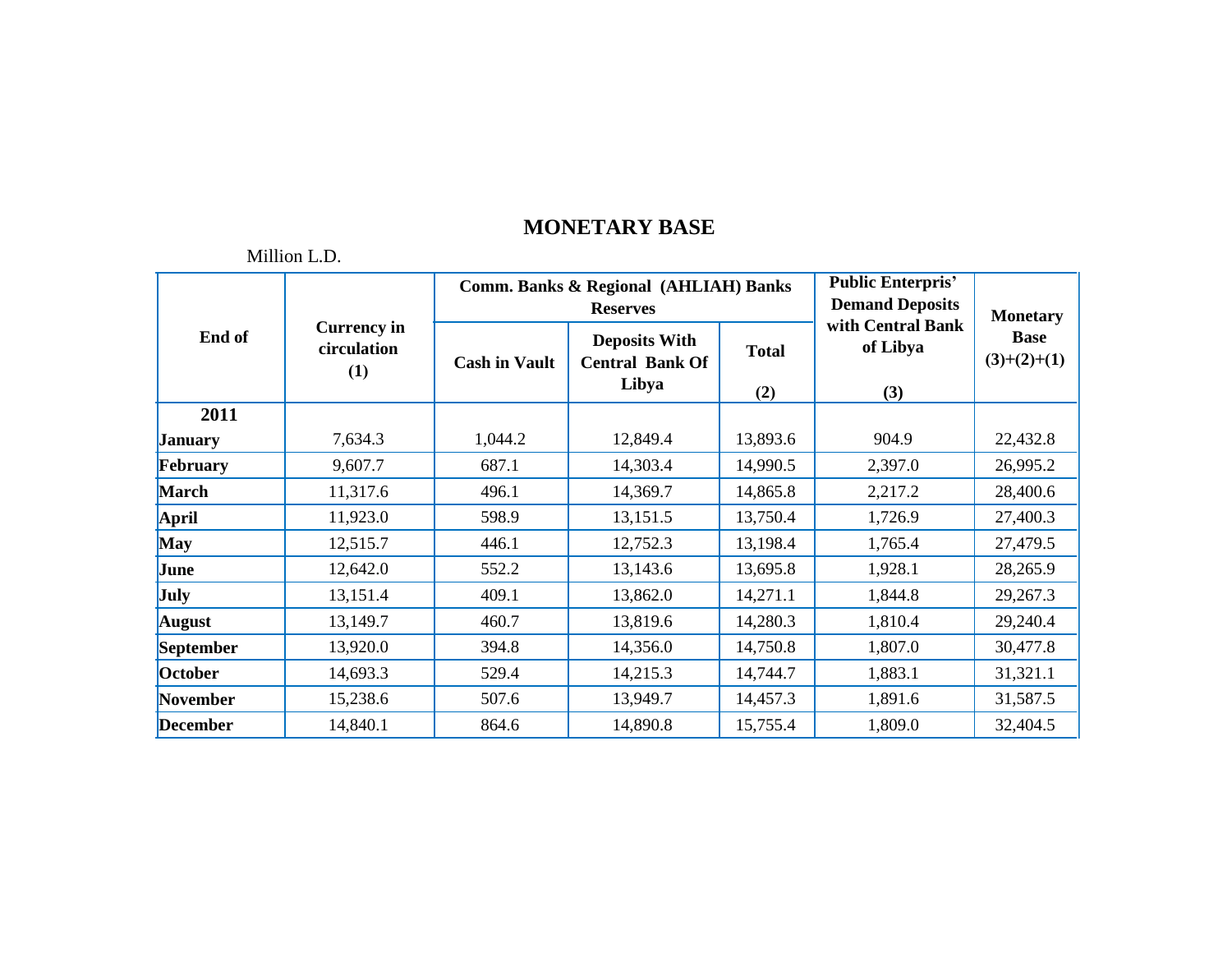|                 |                                          |                      | <b>Comm. Banks &amp; Regional (AHLIAH) Banks</b><br><b>Reserves</b> | <b>Public Enterpris'</b><br><b>Demand Deposits</b> |                                      |                                                 |
|-----------------|------------------------------------------|----------------------|---------------------------------------------------------------------|----------------------------------------------------|--------------------------------------|-------------------------------------------------|
| End of          | <b>Currency in</b><br>circulation<br>(1) | <b>Cash in Vault</b> | <b>Deposits With</b><br><b>Central Bank Of</b><br>Libya             | <b>Total</b><br>(2)                                | with Central Bank<br>of Libya<br>(3) | <b>Monetary</b><br><b>Base</b><br>$(3)+(2)+(1)$ |
| 2012            |                                          |                      |                                                                     |                                                    |                                      |                                                 |
| <b>January</b>  | 14,362.4                                 | 1,321.9              | 16,612.9                                                            | 17,934.8                                           | 2,062.3                              | 34,359.5                                        |
| February        | 13,786.2                                 | 1,073.4              | 14,719.3                                                            | 15,792.7                                           | 1,862.8                              | 31,441.7                                        |
| <b>March</b>    | 14,534.2                                 | 1,377.3              | 15,362.0                                                            | 16,739.3                                           | 1,848.5                              | 33,122.0                                        |
| <b>April</b>    | 14,668.5                                 | 1,552.1              | 14,163.3                                                            | 15,715.4                                           | 1,841.7                              | 32,225.6                                        |
| <b>May</b>      | 14,764.6                                 | 1,253.8              | 16,088.3                                                            | 17,342.1                                           | 1,512.2                              | 33,618.9                                        |
| June            | 14,921.8                                 | 1,413.5              | 15,251.1                                                            | 16,664.6                                           | 1,592.5                              | 33,178.9                                        |
| July            | 14,623.6                                 | 1,843.9              | 15,194.4                                                            | 17,038.3                                           | 2,088.8                              | 33,750.7                                        |
| <b>August</b>   | 14,868.1                                 | 1,612.4              | 14,304.4                                                            | 15,916.8                                           | 2,072.8                              | 32,857.7                                        |
| September       | 14,094.7                                 | 1,979.2              | 14,282.8                                                            | 16,262.0                                           | 2,465.3                              | 32,822.0                                        |
| October         | 14,138.5                                 | 1,755.3              | 15,249.4                                                            | 17,004.7                                           | 2,435.5                              | 33,578.7                                        |
| <b>November</b> | 13,510.3                                 | 1,991.7              | 15,963.4                                                            | 17,955.1                                           | 2,421.2                              | 33,886.6                                        |
| <b>December</b> | 13,391.1                                 | 1,433.3              | 17,990.5                                                            | 19,423.8                                           | 1,486.0                              | 34,300.9                                        |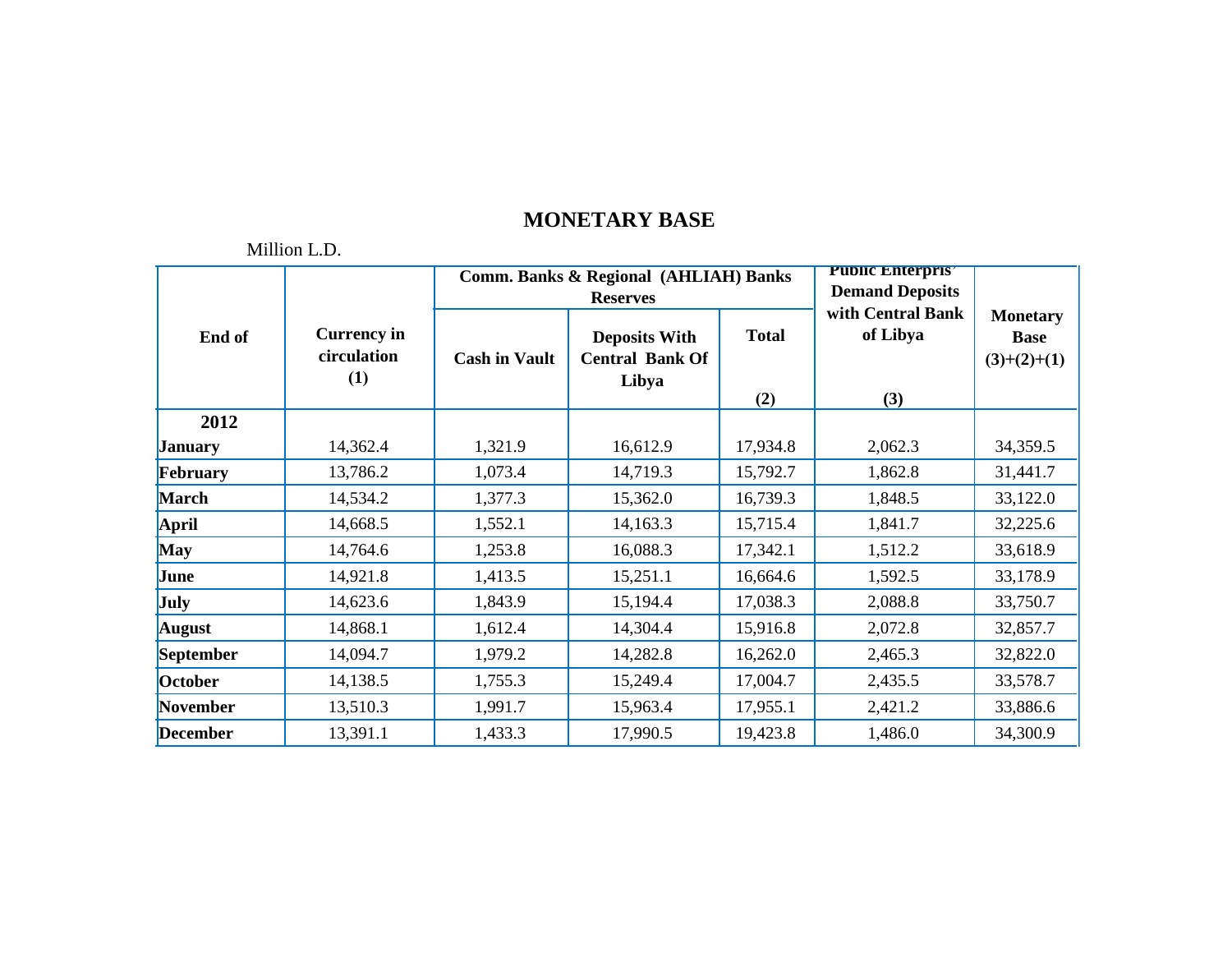| End of          |                                          |                      | <b>Comm. Banks &amp; Regional (AHLIAH) Banks</b><br><b>Reserves</b> | г ирну енитрі 19<br><b>Demand Deposits</b><br>with Central Bank | <b>Monetary</b> |                              |
|-----------------|------------------------------------------|----------------------|---------------------------------------------------------------------|-----------------------------------------------------------------|-----------------|------------------------------|
|                 | <b>Currency</b> in<br>circulation<br>(1) | <b>Cash in Vault</b> | <b>Deposits With</b><br><b>Central Bank Of</b><br>Libya             | <b>Total</b><br>(2)                                             | of Libya<br>(3) | <b>Base</b><br>$(3)+(2)+(1)$ |
| 2013            |                                          |                      |                                                                     |                                                                 |                 |                              |
| <b>January</b>  | 13,448.7                                 | 1,434.5              | 16,220.9                                                            | 17,655.4                                                        | 1,494.4         | 32,598.5                     |
| February        | 13,981.2                                 | 1,420.2              | 16,311.9                                                            | 17,732.1                                                        | 1,410.1         | 33,123.4                     |
| <b>March</b>    | 13,685.8                                 | 1,823.2              | 15,911.5                                                            | 17,734.7                                                        | 1,392.4         | 32,812.9                     |
| April           | 12,868.0                                 | 2,262.7              | 16,050.5                                                            | 18,313.2                                                        | 1,374.6         | 32,555.8                     |
| <b>May</b>      | 12,283.0                                 | 2,238.6              | 16,538.5                                                            | 18,777.1                                                        | 1,713.5         | 32,773.6                     |
| June            | 11,814.8                                 | 2,094.1              | 17,408.4                                                            | 19,502.5                                                        | 1,720.3         | 33,037.6                     |
| <b>July</b>     | 12,920.8                                 | 1,686.4              | 17,808.6                                                            | 19,495.0                                                        | 1,677.7         | 34,093.5                     |
| <b>August</b>   | 13,294.0                                 | 1,904.7              | 16,555.2                                                            | 18,459.9                                                        | 1,665.7         | 33,419.6                     |
| September       | 13,054.9                                 | 2,157.8              | 17,122.3                                                            | 19,280.1                                                        | 1,663.7         | 33,998.7                     |
| October         | 13,304.3                                 | 1,977.2              | 16,928.5                                                            | 18,905.7                                                        | 1,719.4         | 33,929.4                     |
| November        | 13,264.3                                 | 2,019.8              | 18,170.5                                                            | 20,190.3                                                        | 1,703.2         | 35,157.8                     |
| <b>December</b> | 13,419.9                                 | 1,622.6              | 20,165.4                                                            | 21,788.0                                                        | 1,678.6         | 36,886.5                     |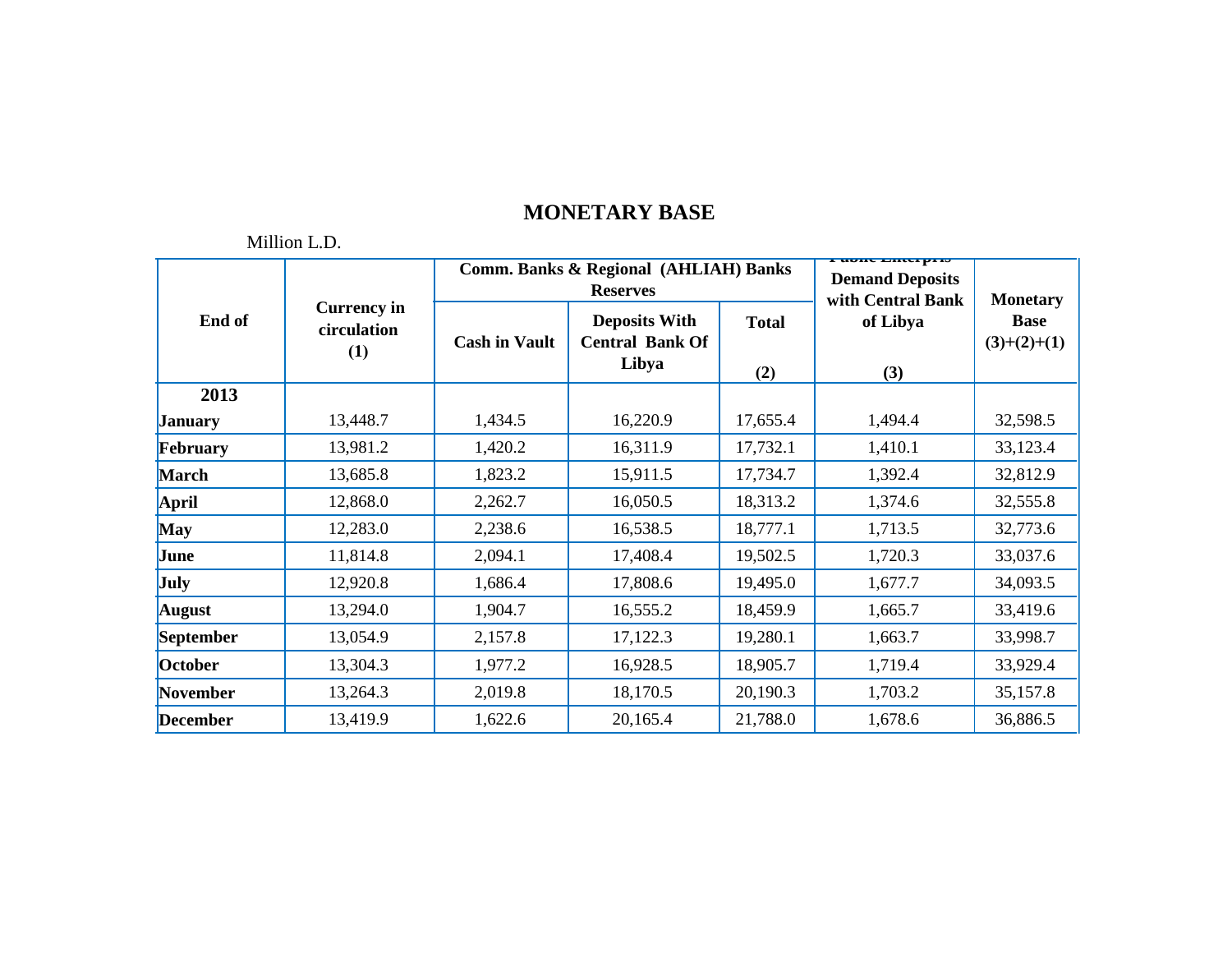|                 | NHHION L.D.                       |                      |                                                          |                     |                 |                                |
|-----------------|-----------------------------------|----------------------|----------------------------------------------------------|---------------------|-----------------|--------------------------------|
| End of          | <b>Currency in</b><br>circulation |                      | Comm. Banks & Regional (AHLIAH) Banks<br><b>Reserves</b> |                     |                 | <b>Monetary</b><br><b>Base</b> |
|                 | (1)                               | <b>Cash in Vault</b> | <b>Deposits With</b><br><b>Central Bank Of</b>           | <b>Total</b><br>(2) | of Libya<br>(3) | $(3)+(2)+(1)$                  |
| 2014            |                                   |                      |                                                          |                     |                 |                                |
| <b>January</b>  | 13,579.1                          | 1,644.0              | 18,675.7                                                 | 20,319.7            | 1,728.1         | 35,626.9                       |
| February        | 13,707.3                          | 1,829.1              | 18,462.6                                                 | 20,291.7            | 1,731.8         | 35,730.8                       |
| <b>March</b>    | 14,286.5                          | 1,621.9              | 18,090.1                                                 | 19,712.0            | 1,721.0         | 35,719.5                       |
| April           | 14,537.7                          | 1,577.2              | 18,924.2                                                 | 20,501.4            | 1,726.5         | 36,765.6                       |
| <b>May</b>      | 14,905.0                          | 1,414.5              | 18,638.7                                                 | 20,053.2            | 1,711.4         | 36,669.6                       |
| June            | 15,246.7                          | 1,628.6              | 17,658.7                                                 | 19,287.3            | 1,805.3         | 36,339.3                       |
| <b>July</b>     | 15,993.3                          | 1,236.6              | 20,909.8                                                 | 22,146.4            | 1,797.4         | 39,937.1                       |
| <b>August</b>   | 16,785.0                          | 1,418.9              | 19,057.8                                                 | 20,476.7            | 1,810.4         | 39,072.1                       |
| September       | 17,447.1                          | 1,613.2              | 18,283.1                                                 | 19,896.3            | 1,810.6         | 39,154.0                       |
| October         | 17,414.8                          | 1,799.6              | 18,151.4                                                 | 19,951.0            | 1,837.5         | 39,203.3                       |
| November        | 17,074.1                          | 1,959.8              | 17,668.7                                                 | 19,628.5            | 1,838.8         | 38,541.4                       |
| <b>December</b> | 17,242.5                          | 1,552.3              | 17,502.6                                                 | 19,054.9            | 1,832.9         | 38,130.3                       |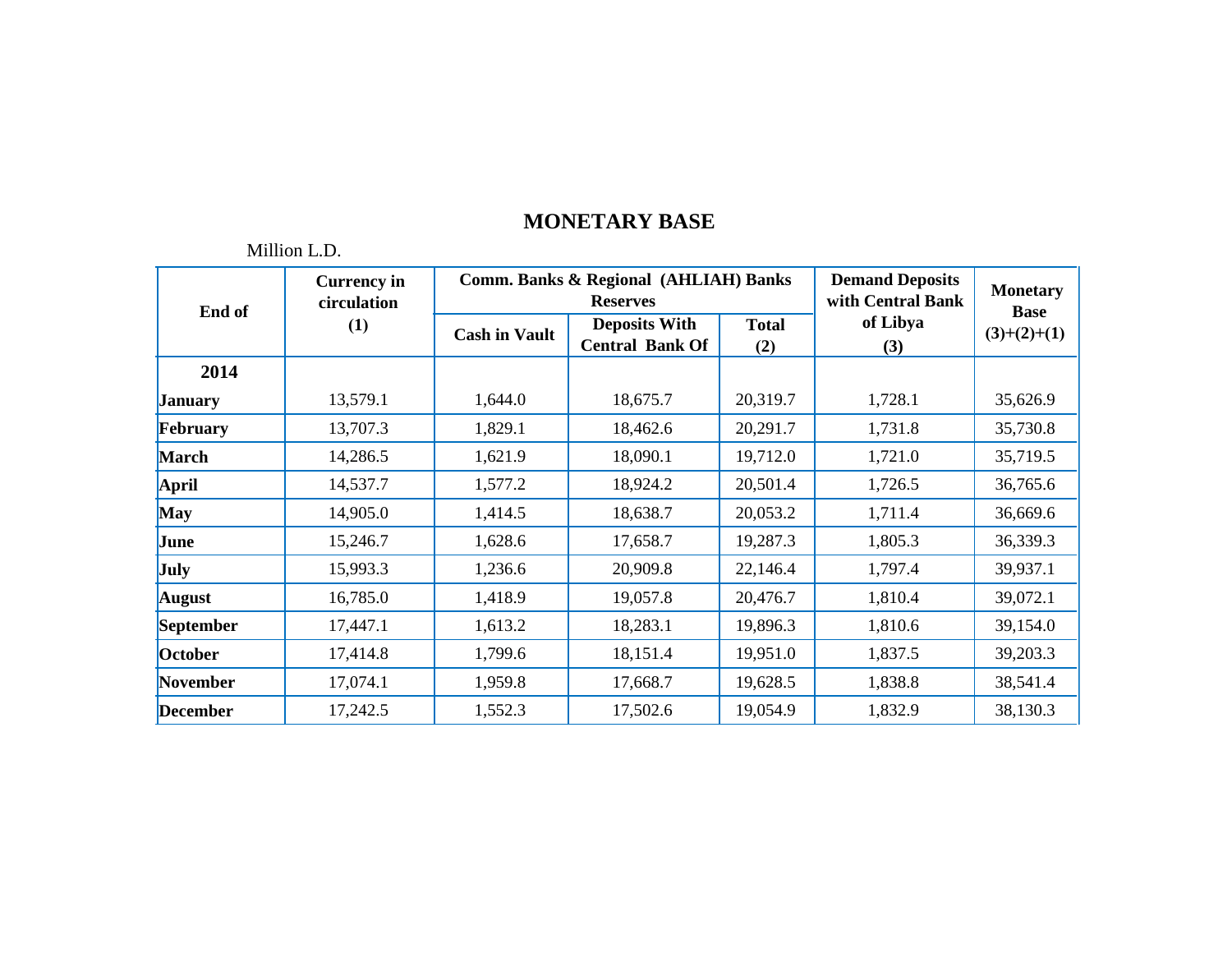|                 | MILION L.D.                       |                      |                                                                     |                     |                 |                                |
|-----------------|-----------------------------------|----------------------|---------------------------------------------------------------------|---------------------|-----------------|--------------------------------|
| End of          | <b>Currency</b> in<br>circulation |                      | <b>Comm. Banks &amp; Regional (AHLIAH) Banks</b><br><b>Reserves</b> |                     |                 | <b>Monetary</b><br><b>Base</b> |
|                 | (1)                               | <b>Cash in Vault</b> | <b>Deposits With</b><br><b>Central Bank Of</b>                      | <b>Total</b><br>(2) | of Libya<br>(3) | $(3)+(2)+(1)$                  |
| 2015            |                                   |                      |                                                                     |                     |                 |                                |
| <b>January</b>  | 17,915.9                          | 1,476.9              | 18,138.3                                                            | 19,615.2            | 1,908.4         | 39,439.5                       |
| February        | 18,106.3                          | 1,615.6              | 18,516.4                                                            | 20,132.0            | 1,913.2         | 40,151.5                       |
| <b>March</b>    | 18,113.2                          | 1,742.2              | 17,728.9                                                            | 19,471.1            | 1,897.6         | 39,481.9                       |
| April           | 17,968.1                          | 1,994.8              | 18,377.5                                                            | 20,372.3            | 1,903.1         | 40,243.5                       |
| <b>May</b>      | 17,906.8                          | 2,037.5              | 18,282.1                                                            | 20,319.6            | 1,898.1         | 40,124.5                       |
| June            | 18,068.5                          | 2,001.6              | 18,327.8                                                            | 20,329.4            | 1,916.4         | 40,314.3                       |
| <b>July</b>     | 19,067.8                          | 1,480.5              | 19,792.8                                                            | 21,273.3            | 1,963.5         | 42,304.6                       |
| <b>August</b>   | 19,542.5                          | 1,290.7              | 18,110.8                                                            | 19,401.5            | 1,970.4         | 40,914.4                       |
| September       | 20,780.1                          | 1,048.5              | 18,764.5                                                            | 19,813.0            | 1,990.1         | 42,583.2                       |
| October         | 21,389.2                          | 1,009.0              | 18,592.8                                                            | 19,601.8            | 1,990.7         | 42,981.7                       |
| November        | 22,067.0                          | 1,046.2              | 17,573.7                                                            | 18,619.9            | 1,991.2         | 42,678.1                       |
| <b>December</b> | 23,007.3                          | 743.6                | 16,185.2                                                            | 16,928.8            | 1,990.1         | 41,926.2                       |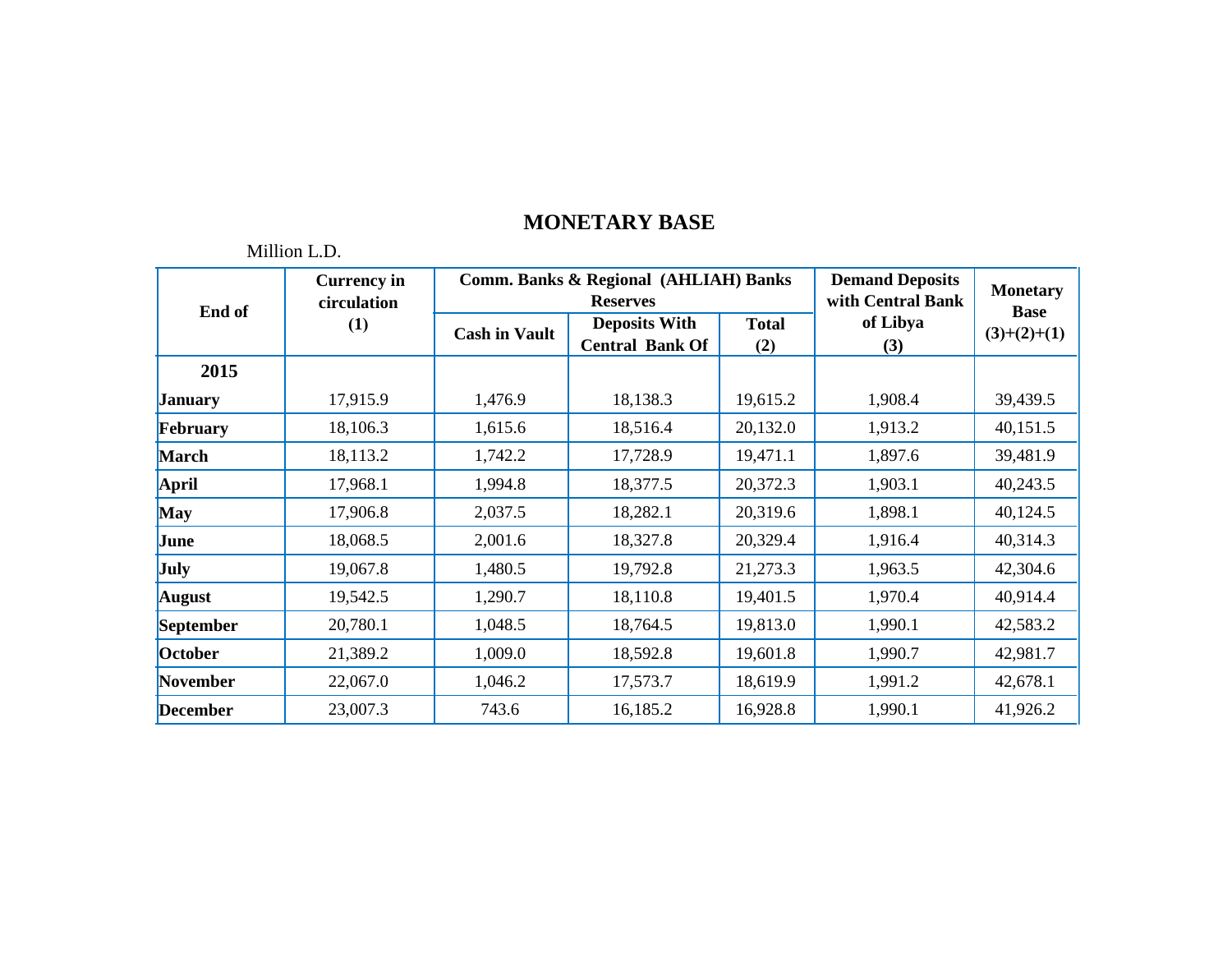| End of          | <b>Currency in</b><br>circulation |                      | <b>Comm. Banks &amp; Regional (AHLIAH) Banks</b><br><b>Reserves</b> | <b>Demand Deposits</b><br>with Central Bank | <b>Monetary</b><br><b>Base</b> |               |
|-----------------|-----------------------------------|----------------------|---------------------------------------------------------------------|---------------------------------------------|--------------------------------|---------------|
|                 | (1)                               | <b>Cash in Vault</b> | <b>Deposits With</b><br><b>Central Bank Of</b>                      | <b>Total</b><br>(2)                         | of Libya<br>(3)                | $(3)+(2)+(1)$ |
| 2016            |                                   |                      |                                                                     |                                             |                                |               |
| <b>January</b>  | 23,833.9                          | 584.4                | 17,811.2                                                            | 18,395.6                                    | 2,025.0                        | 44,254.5      |
| February        | 24,357.6                          | 464.8                | 17,872.7                                                            | 18,337.5                                    | 2,040.3                        | 44,735.4      |
| <b>March</b>    | 24,717.1                          | 465.1                | 19,705.9                                                            | 20,171.0                                    | 2,018.9                        | 46,907.0      |
| <b>April</b>    | 25,063.7                          | 429.3                | 19,841.4                                                            | 20,270.7                                    | 2,049.9                        | 47,384.3      |
| <b>May</b>      | 25,376.1                          | 412.7                | 19,543.7                                                            | 19,956.4                                    | 2,081.2                        | 47,413.7      |
| June            | 25,803.0                          | 502.8                | 20,407.1                                                            | 20,909.9                                    | 2,078.8                        | 48,791.7      |
| July            | 25,982.9                          | 555.8                | 21,172.9                                                            | 21,728.7                                    | 2,085.8                        | 49,797.4      |
| <b>August</b>   | 26,068.4                          | 633.5                | 19,929.2                                                            | 20,562.7                                    | 2,107.2                        | 48,738.3      |
| September       | 26,180.9                          | 608.6                | 21,823.2                                                            | 22,431.8                                    | 2,114.8                        | 50,727.5      |
| October         | 26,452.5                          | 690.5                | 22,542.5                                                            | 23,233.0                                    | 2,116.1                        | 51,801.6      |
| November        | 26,806.4                          | 647.0                | 23,648.4                                                            | 24,295.4                                    | 2,114.8                        | 53,216.6      |
| <b>December</b> | 27,103.2                          | 594.7                | 24,779.5                                                            | 25,374.2                                    | 2,120.2                        | 54,597.6      |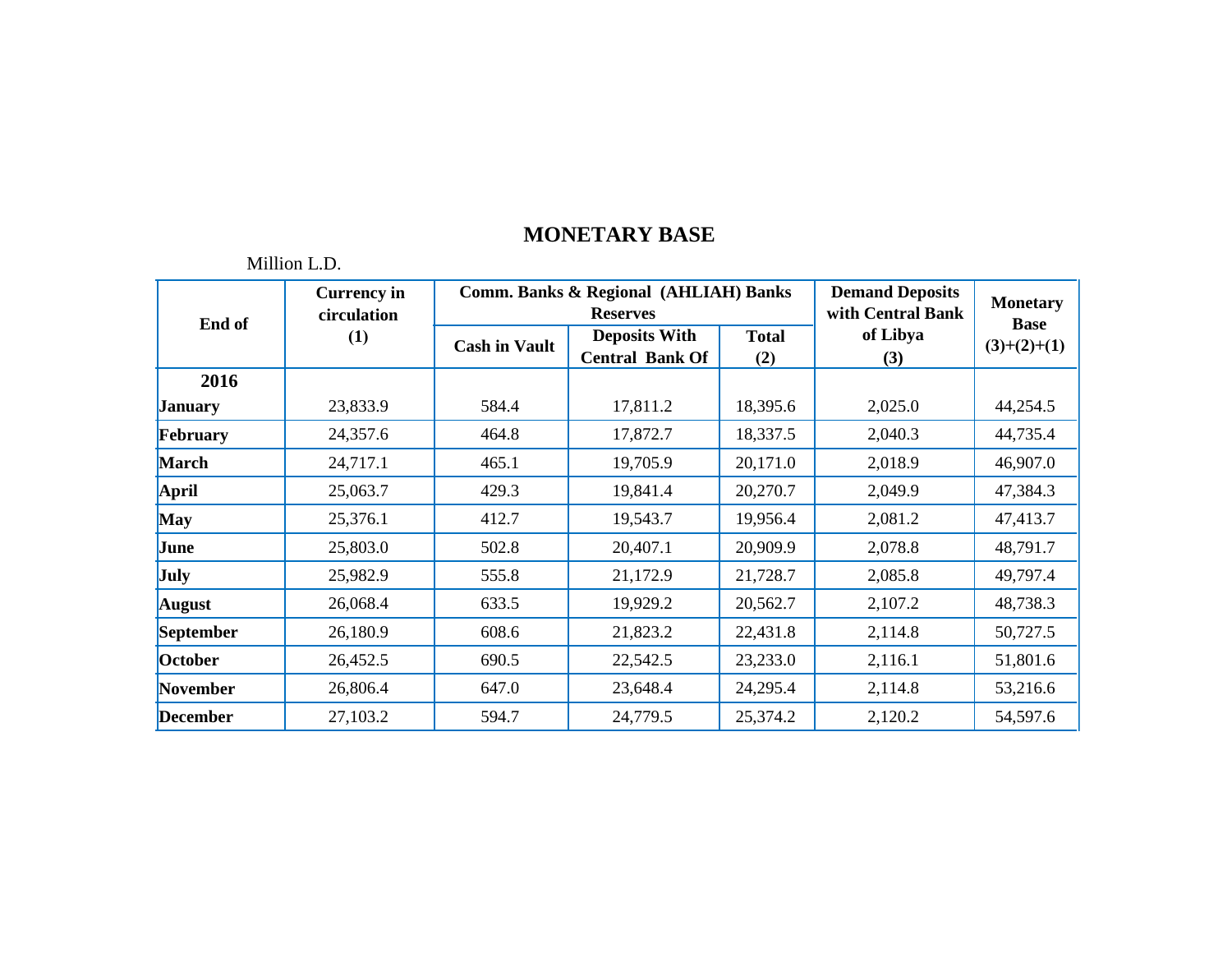|                 | Million L.D. |                      |                                                  |              |                          |                 |
|-----------------|--------------|----------------------|--------------------------------------------------|--------------|--------------------------|-----------------|
|                 | circulation  |                      | <b>Comm. Banks &amp; Regional (AHLIAH) Banks</b> |              | <b>Public Enterpris'</b> | <b>Monetary</b> |
| End of          | (1)          | <b>Cash in Vault</b> | <b>Deposits With</b>                             | <b>Total</b> | <b>Demand Deposits</b>   | <b>Base</b>     |
|                 |              |                      | <b>Central Bank Of</b>                           | (2)          | (3)                      | $(3)+(2)+(1)$   |
| 2017            |              |                      |                                                  |              |                          |                 |
| <b>January</b>  | 27,271.3     | 605.2                | 24,624.1                                         | 25,229.3     | 2,149.9                  | 54,650.5        |
| February        | 27,560.9     | 718.2                | 23,813.4                                         | 24,531.6     | 2,203.4                  | 54,295.9        |
| <b>March</b>    | 27,845.2     | 790.0                | 25,754.6                                         | 26,544.6     | 2,175.4                  | 56,565.2        |
| April           | 28,097.6     | 739.1                | 26,541.9                                         | 27,281.0     | 2,203.2                  | 57,581.8        |
| <b>May</b>      | 28,209.1     | 716.9                | 27,798.9                                         | 28,515.8     | 2,212.8                  | 58,937.7        |
| June            | 29,039.0     | 618.0                | 29,298.4                                         | 29,916.4     | 2,241.2                  | 61,196.6        |
| <b>July</b>     | 29,198.5     | 607.5                | 27,037.7                                         | 27,645.2     | 2,219.2                  | 59,062.9        |
| <b>August</b>   | 29,830.5     | 615.5                | 27,734.1                                         | 28,349.6     | 2,297.8                  | 60,477.9        |
| September       | 29,765.4     | 699.9                | 28,444.8                                         | 29,144.7     | 2,304.9                  | 61,215.0        |
| October         | 30,255.5     | 629.5                | 29,006.2                                         | 29,635.7     | 1,803.6                  | 61,694.8        |
| November        | 30,627.3     | 632.1                | 28,765.4                                         | 29,397.5     | 1,801.1                  | 61,825.9        |
| <b>December</b> | 30,865.2     | 537.8                | 30,267.8                                         | 30,805.6     | 1,529.1                  | 63,199.9        |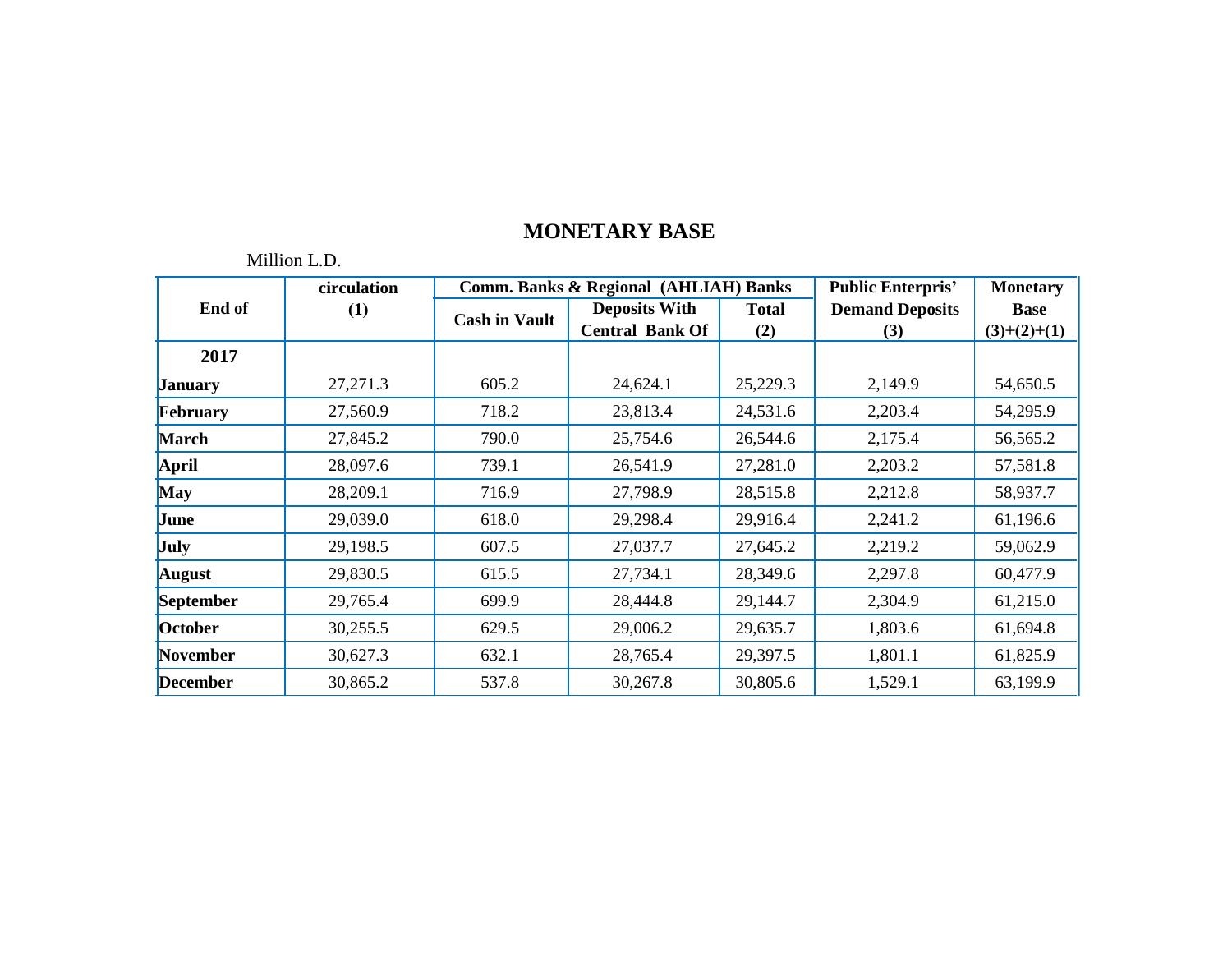|                 | circulation      |                      | <b>Comm. Banks &amp; Regional (AHLIAH) Banks</b> |              | <b>Public Enterpris'</b> | <b>Monetary</b> |
|-----------------|------------------|----------------------|--------------------------------------------------|--------------|--------------------------|-----------------|
| End of          | $\left(1\right)$ | <b>Cash in Vault</b> | <b>Deposits With</b>                             | <b>Total</b> | <b>Demand Deposits</b>   | <b>Base</b>     |
|                 |                  |                      | <b>Central Bank Of</b>                           | (2)          | (3)                      | $(3)+(2)+(1)$   |
| 2018            |                  |                      |                                                  |              |                          |                 |
| <b>January</b>  | 31,070.9         | 608.5                | 30,419.9                                         | 31,028.4     | 1,580.6                  | 63,679.9        |
| February        | 31,454.3         | 472.4                | 30,283.4                                         | 30,755.8     | 1,586.3                  | 63,796.4        |
| March           | 31,793.1         | 699.6                | 30,573.5                                         | 31,273.1     | 1,582.7                  | 64,648.9        |
| <b>April</b>    | 31,827.1         | 935.5                | 29,801.0                                         | 30,736.5     | 1,610.5                  | 64,174.1        |
| <b>May</b>      | 32,388.8         | 815.8                | 33,170.5                                         | 33,986.3     | 1,626.7                  | 68,001.8        |
| June            | 32,964.1         | 858.0                | 33,041.9                                         | 33,899.9     | 1,610.5                  | 68,474.5        |
| July            | 33,635.0         | 947.0                | 33,789.3                                         | 34,736.3     | 1,638.2                  | 70,009.5        |
| <b>August</b>   | 34,720.7         | 595.3                | 36,659.3                                         | 37,254.6     | 1,743.6                  | 73,718.9        |
| September       | 34,827.5         | 559.6                | 36,998.8                                         | 37,558.4     | 1,642.9                  | 74,028.8        |
| October         | 34,400.6         | 1,023.4              | 31,666.3                                         | 32,689.7     | 1,642.9                  | 68,733.2        |
| <b>November</b> | 34,489.5         | 1,686.3              | 27,313.2                                         | 28,999.5     | 1,495.7                  | 64,984.7        |
| <b>December</b> | 34,723.8         | 1,581.2              | 23,455.6                                         | 25,036.8     | 1,638.5                  | 61,399.1        |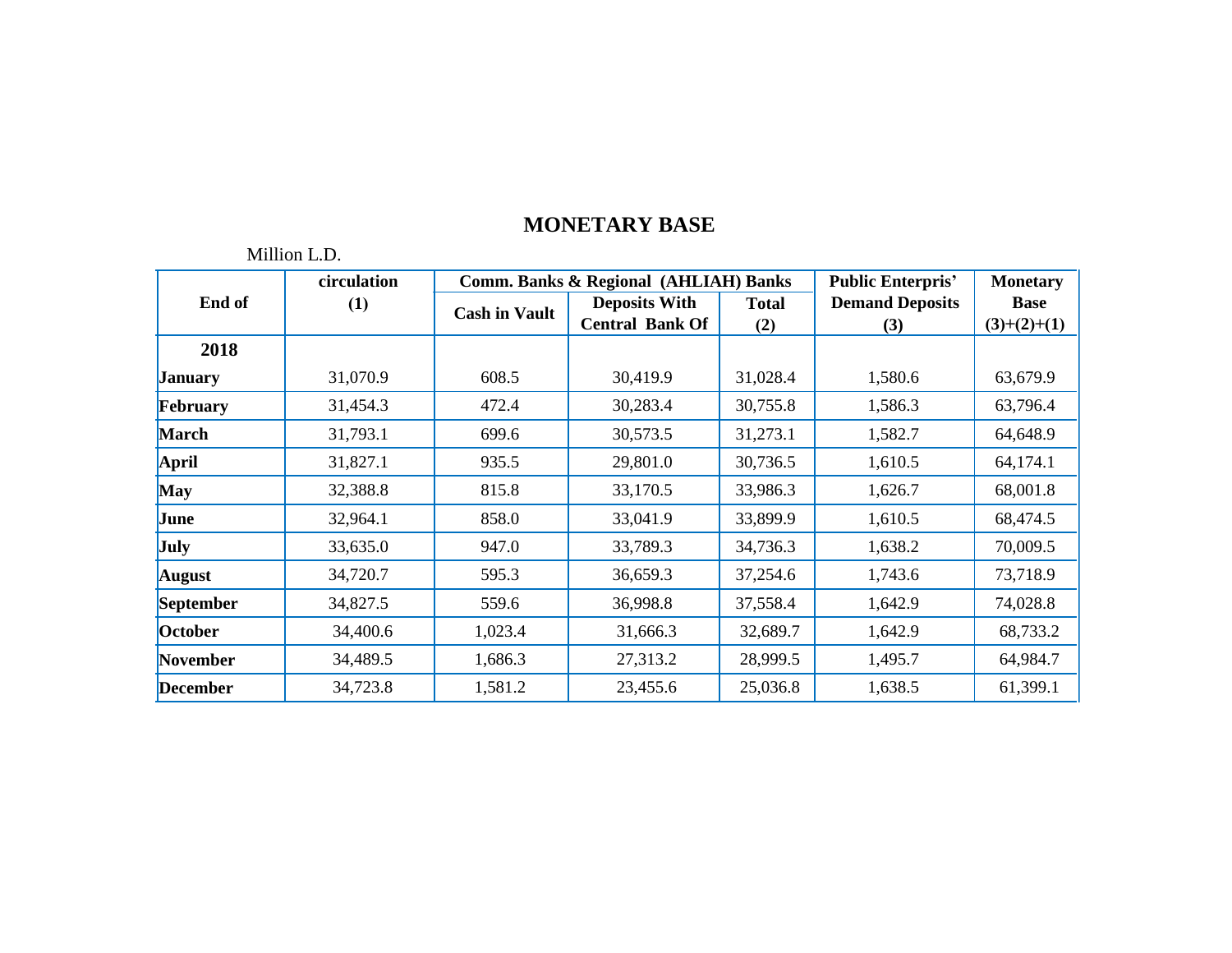|                 | circulation |                      | <b>Comm. Banks &amp; Regional (AHLIAH) Banks</b> |              | <b>Public Enterpris'</b> | <b>Monetary</b> |
|-----------------|-------------|----------------------|--------------------------------------------------|--------------|--------------------------|-----------------|
| End of          | (1)         | <b>Cash in Vault</b> | <b>Deposits With</b>                             | <b>Total</b> | <b>Demand Deposits</b>   | <b>Base</b>     |
|                 |             |                      | <b>Central Bank Of</b>                           | (2)          | (3)                      | $(3)+(2)+(1)$   |
| 2019            |             |                      |                                                  |              |                          |                 |
| <b>January</b>  | 35,261.5    | 1,120.0              | 27,685.9                                         | 28,805.9     | 1,692.3                  | 65,759.7        |
| February        | 35,581.3    | 1,116.4              | 24,438.6                                         | 25,555.0     | 1,694.0                  | 62,830.3        |
| <b>March</b>    | 35,244.8    | 1,529.1              | 22,766.7                                         | 24,295.8     | 1,710.0                  | 61,250.6        |
| <b>April</b>    | 35,374.0    | 1,776.8              | 24,393.0                                         | 26,169.8     | 1,741.3                  | 63,285.1        |
| <b>May</b>      | 36,236.9    | 1,500.5              | 23,618.9                                         | 25,119.4     | 1,616.6                  | 62,972.9        |
| June            | 36,368.9    | 1,552.2              | 22,150.9                                         | 23,703.1     | 1,788.0                  | 61,860.0        |
| <b>July</b>     | 36,052.6    | 2,325.4              | 22,114.1                                         | 24,439.5     | 1,794.0                  | 62,286.1        |
| <b>August</b>   | 36,633.0    | 2,223.8              | 22,390.4                                         | 24,614.2     | 1,840.1                  | 63,087.3        |
| September       | 36,016.6    | 2,884.3              | 19,611.0                                         | 22,495.3     | 1,842.4                  | 60,354.3        |
| October         | 36,382.0    | 2,517.5              | 19,655.4                                         | 22,172.9     | 1,562.6                  | 60,117.5        |
| November        | 36,959.2    | 1,957.7              | 20,409.3                                         | 22,367.0     | 1,553.4                  | 60,879.6        |
| <b>December</b> | 36,724.2    | 2,322.7              | 19,454.7                                         | 21,777.4     | 1,571.5                  | 60,073.1        |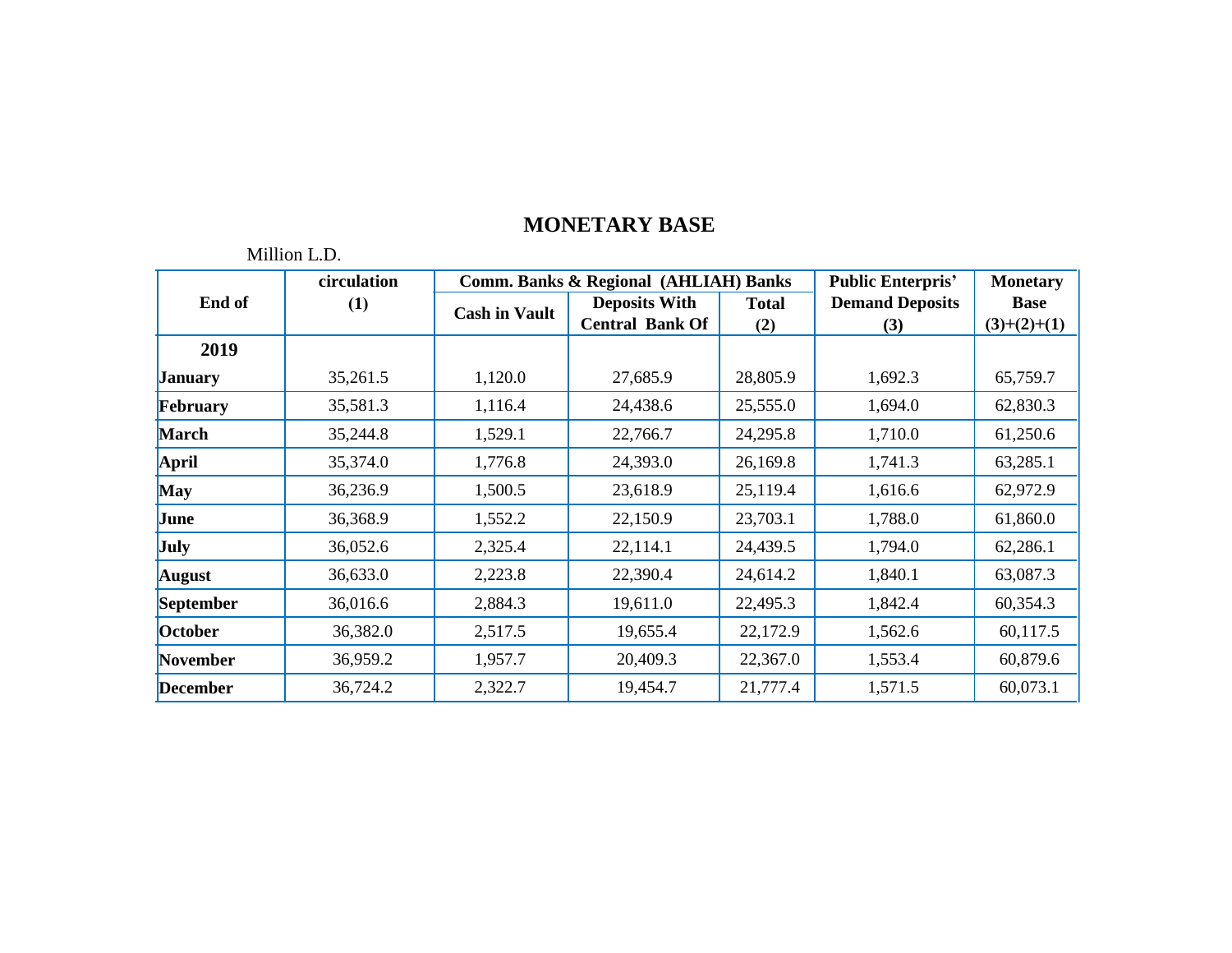|                 | <b>Currency in</b> |                      | <b>Comm. Banks &amp; Regional (AHLIAH) Banks</b>                           | <b>Public Enterpris'</b> | <b>Monetary</b>                                    |                              |
|-----------------|--------------------|----------------------|----------------------------------------------------------------------------|--------------------------|----------------------------------------------------|------------------------------|
| End of          | circulation<br>(1) | <b>Cash in Vault</b> | <b>Reserves</b><br><b>Deposits</b> With<br><b>Central Bank Of</b><br>Lihva | <b>Total</b><br>(2)      | <b>Demand Deposits</b><br>with Central Bank<br>(3) | <b>Base</b><br>$(3)+(2)+(1)$ |
| 2020            |                    |                      |                                                                            |                          |                                                    |                              |
| <b>January</b>  | 36,080.4           | 3,004.6              | 18,368.1                                                                   | 21,372.7                 | 1,566.7                                            | 59,019.8                     |
| February        | 34,607.8           | 3,760.9              | 14,701.7                                                                   | 18,462.6                 | 1,560.0                                            | 54,630.4                     |
| <b>March</b>    | 35,223.9           | 2,822.7              | 19,091.3                                                                   | 21,914.0                 | 1,542.8                                            | 58,680.7                     |
| <b>April</b>    | 35,475.5           | 2,919.9              | 21,149.0                                                                   | 24,068.9                 | 1,534.4                                            | 61,078.8                     |
| <b>May</b>      | 35,823.5           | 2,573.4              | 19,705.9                                                                   | 22,279.3                 | 1,534.4                                            | 59,637.2                     |
| June            | 36,203.1           | 2,259.4              | 19,092.9                                                                   | 21,352.3                 | 1,488.5                                            | 59,043.9                     |
| July            | 37,663.8           | 1,543.2              | 18,747.0                                                                   | 20,290.2                 | 1,482.2                                            | 59,436.2                     |
| <b>August</b>   | 37,721.4           | 1,547.8              | 19,073.8                                                                   | 20,621.6                 | 1,489.4                                            | 59,832.4                     |
| September       | 38,280.0           | 1,566.6              | 19,828.8                                                                   | 21,395.4                 | 1,484.7                                            | 61,160.1                     |
| October         | 38,843.1           | 1,210.7              | 20,622.8                                                                   | 21,833.5                 | 1,443.2                                            | 62,119.8                     |
| <b>November</b> | 39,217.6           | 1,185.7              | 22,193.6                                                                   | 23,379.3                 | 1,446.6                                            | 64,043.5                     |
| <b>December</b> | 39,732.0           | 1,128.9              | 24,245.7                                                                   | 25,374.6                 | 1,425.2                                            | 66,531.8                     |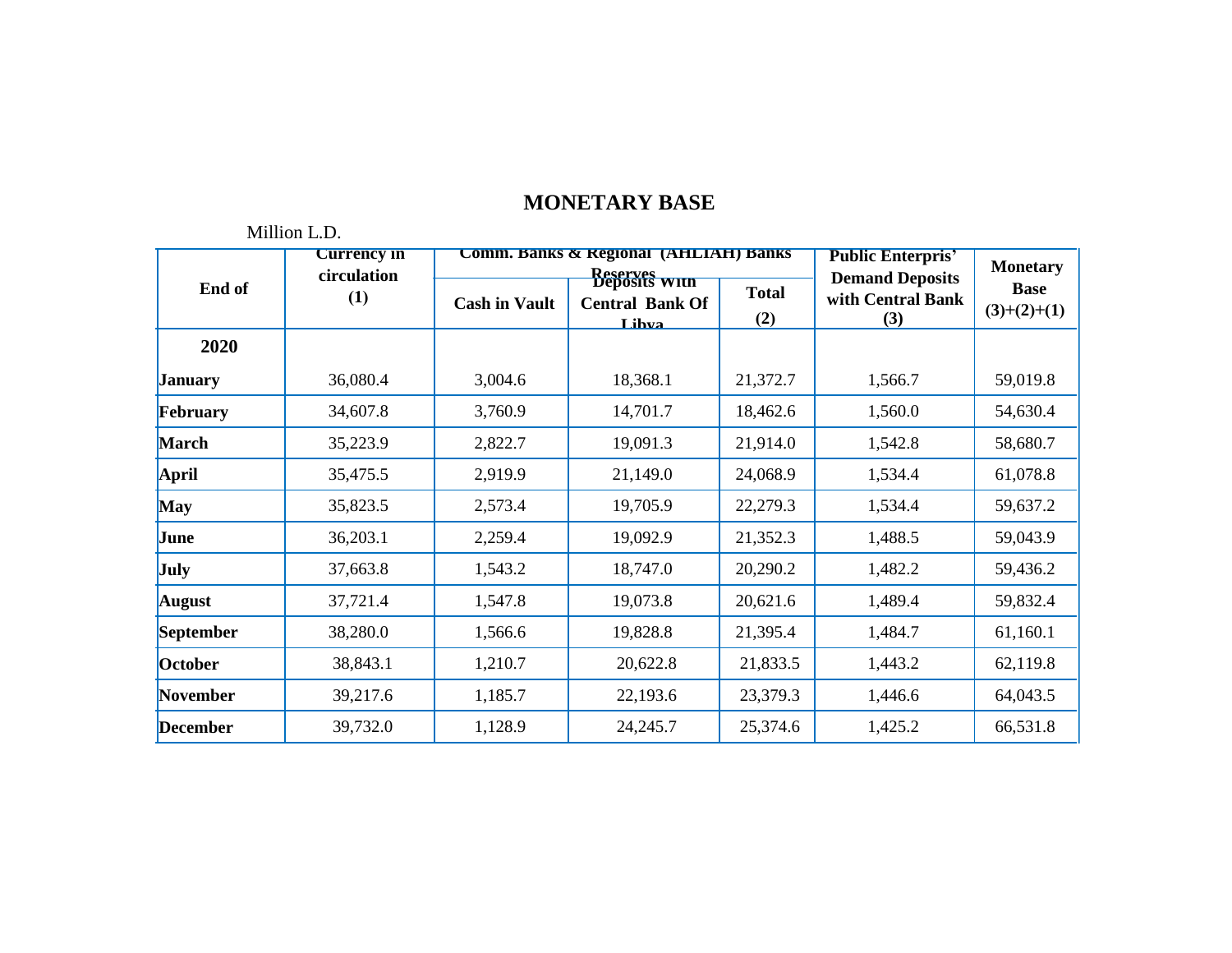**Public Enterpris'**

|                 | <b>Currency</b> in |                      | <b>Comm. Banks &amp; Regional (AHLIAH) Banks</b><br><b>Reserves</b> | <b>Demand Deposits</b><br>with Central Bank | <b>Monetary</b> |                              |
|-----------------|--------------------|----------------------|---------------------------------------------------------------------|---------------------------------------------|-----------------|------------------------------|
| End of          | circulation<br>(1) | <b>Cash in Vault</b> | <b>Deposits With</b><br><b>Central Bank Of</b>                      | <b>Total</b>                                | of Libya        | <b>Base</b><br>$(3)+(2)+(1)$ |
|                 |                    |                      | Libya                                                               | (2)                                         | (3)             |                              |
| 2021            |                    |                      |                                                                     |                                             |                 |                              |
| <b>January</b>  | 37,378.7           | 2,925.9              | 17,342.0                                                            | 20,267.9                                    | 2,109.0         | 59,755.6                     |
| February        | 37,702.1           | 3,314.9              | 15,750.6                                                            | 19,065.5                                    | 1,230.4         | 57,998.0                     |
| <b>March</b>    | 36,492.0           | 3,532.7              | 15,784.8                                                            | 19,317.5                                    | 1,555.0         | 57,364.5                     |
| April           | 36,312.8           | 3,054.8              | 15,580.8                                                            | 18,635.6                                    | 1,537.6         | 56,486.0                     |
| <b>May</b>      | 36,143.4           | 2,780.8              | 17,243.2                                                            | 20,024.0                                    | 1,517.8         | 57,685.2                     |
| June            | 34,374.7           | 3,642.6              | 16,367.9                                                            | 20,010.5                                    | 1,512.5         | 55,897.7                     |
| <b>July</b>     | 35,192.2           | 2,424.4              | 15,325.1                                                            | 17,749.5                                    | 1,596.1         | 54,537.8                     |
| <b>August</b>   | 33,927.8           | 2,943.4              | 27,606.4                                                            | 30,549.8                                    | 1,561.5         | 66,039.1                     |
| September       | 33,336.5           | 2,984.6              | 23,786.0                                                            | 26,770.6                                    | 1,474.1         | 61,581.2                     |
| October         | 33,153.7           | 3,166.4              | 22,042.0                                                            | 25,208.4                                    | 1,323.3         | 59,685.4                     |
| November        | 32,089.0           | 3,384.1              | 21,973.2                                                            | 25,357.3                                    | 1,470.8         | 58,917.1                     |
| <b>December</b> | 31,799.8           | 2,775.1              | 24,759.8                                                            | 27,534.9                                    | 1,534.5         | 60,869.2                     |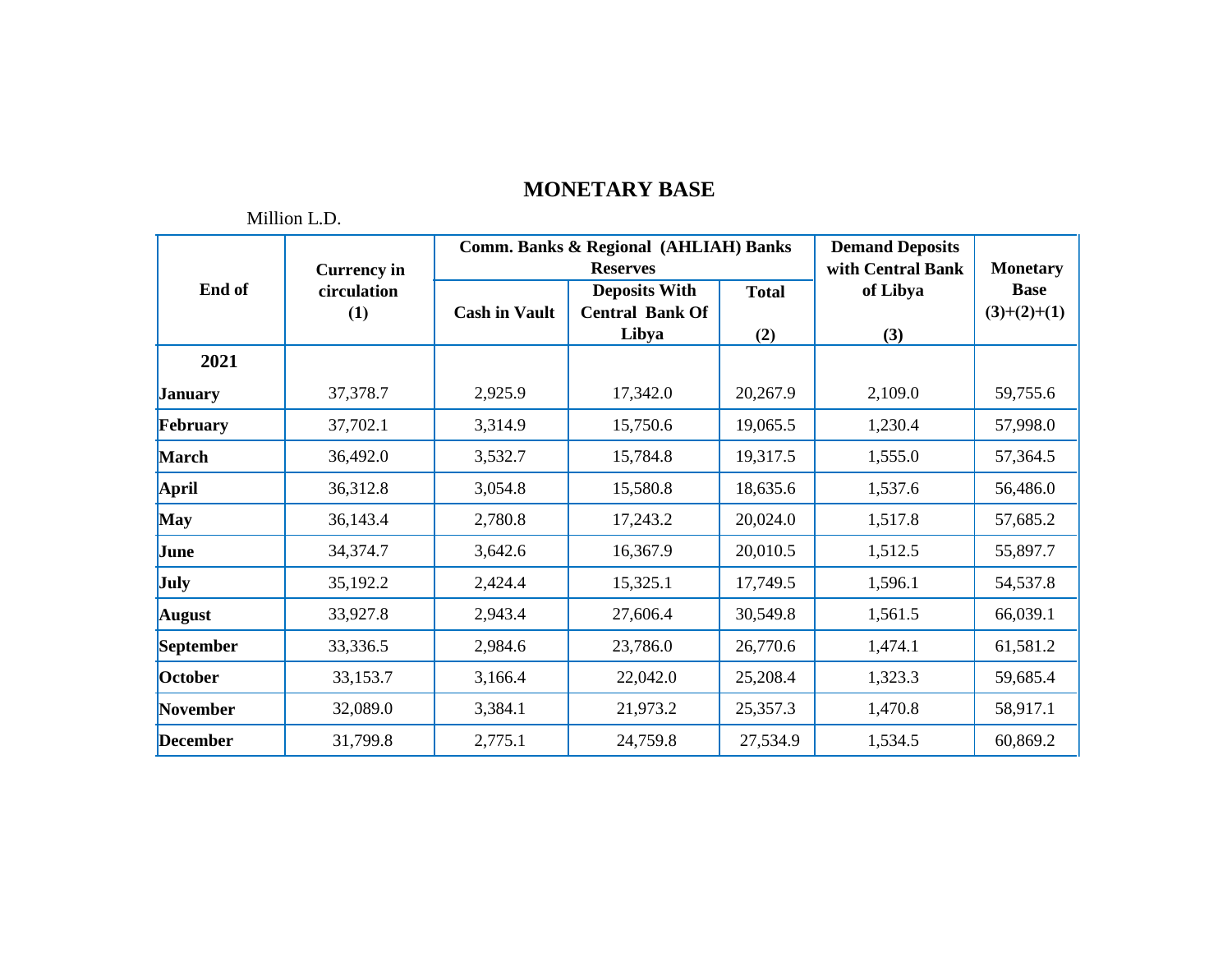|                  | <b>Net</b><br>Foreign<br><b>Assets</b> | <b>Net Domestic Assets</b>              |                                          |                                        |                             |              |                    |  |
|------------------|----------------------------------------|-----------------------------------------|------------------------------------------|----------------------------------------|-----------------------------|--------------|--------------------|--|
| End of           |                                        | <b>Net Claims on</b><br><b>Treasury</b> | <b>Claims on other</b><br><b>Sectors</b> | <b>Claims</b> on<br><b>Comm. Banks</b> | <b>Other Items</b><br>(Net) | <b>Total</b> | <b>Grand Total</b> |  |
| 2004             |                                        |                                         |                                          |                                        |                             |              |                    |  |
| <b>January</b>   | 26,593.4                               | $-5,103.7$                              | 471.3                                    | 28.9                                   | $-17,723.0$                 | $-22,326.5$  | 4,266.9            |  |
| February         | 27,506.0                               | $-4,927.9$                              | 267.4                                    | 28.9                                   | $-18,685.4$                 | $-23,317.0$  | 4,189.0            |  |
| <b>March</b>     | 28,096.9                               | $-5,738.9$                              | 278.6                                    | 28.9                                   | $-18,432.5$                 | $-23,863.9$  | 4,233.0            |  |
| <b>April</b>     | 28,254.8                               | $-5,643.8$                              | 280.4                                    | 28.9                                   | $-18,501.9$                 | $-23,836.4$  | 4,418.4            |  |
| <b>May</b>       | 28,894.7                               | $-11,758.6$                             | 223.8                                    | 28.9                                   | $-12,769.9$                 | $-24,275.8$  | 4,618.9            |  |
| June             | 29,158.0                               | $-11,879.4$                             | 222.3                                    | $0.0\,$                                | $-12,747.7$                 | $-24,404.8$  | 4,753.2            |  |
| <b>July</b>      | 30,148.0                               | $-12,437.1$                             | 222.1                                    | $0.0\,$                                | $-13,062.2$                 | $-25,277.2$  | 4,870.8            |  |
| <b>August</b>    | 29,966.0                               | $-13,109.3$                             | 221.1                                    | 0.8                                    | $-12,443.0$                 | $-25,330.4$  | 4,635.6            |  |
| <b>September</b> | 31,024.2                               | $-14,218.0$                             | 462.1                                    | 1.9                                    | $-12,687.4$                 | $-26,441.4$  | 4,582.8            |  |
| October          | 30,944.0                               | $-13,772.9$                             | 453.7                                    | 1.4                                    | $-12,777.6$                 | $-26,095.4$  | 4,848.6            |  |
| November         | 32,009.6                               | $-14,616.0$                             | 445.0                                    | 1.8                                    | $-12,907.1$                 | $-27,076.3$  | 4,933.3            |  |
| <b>December</b>  | 33,065.9                               | $-15,654.2$                             | 209.4                                    | 1.0                                    | $-12,532.8$                 | $-27,976.6$  | 5,089.3            |  |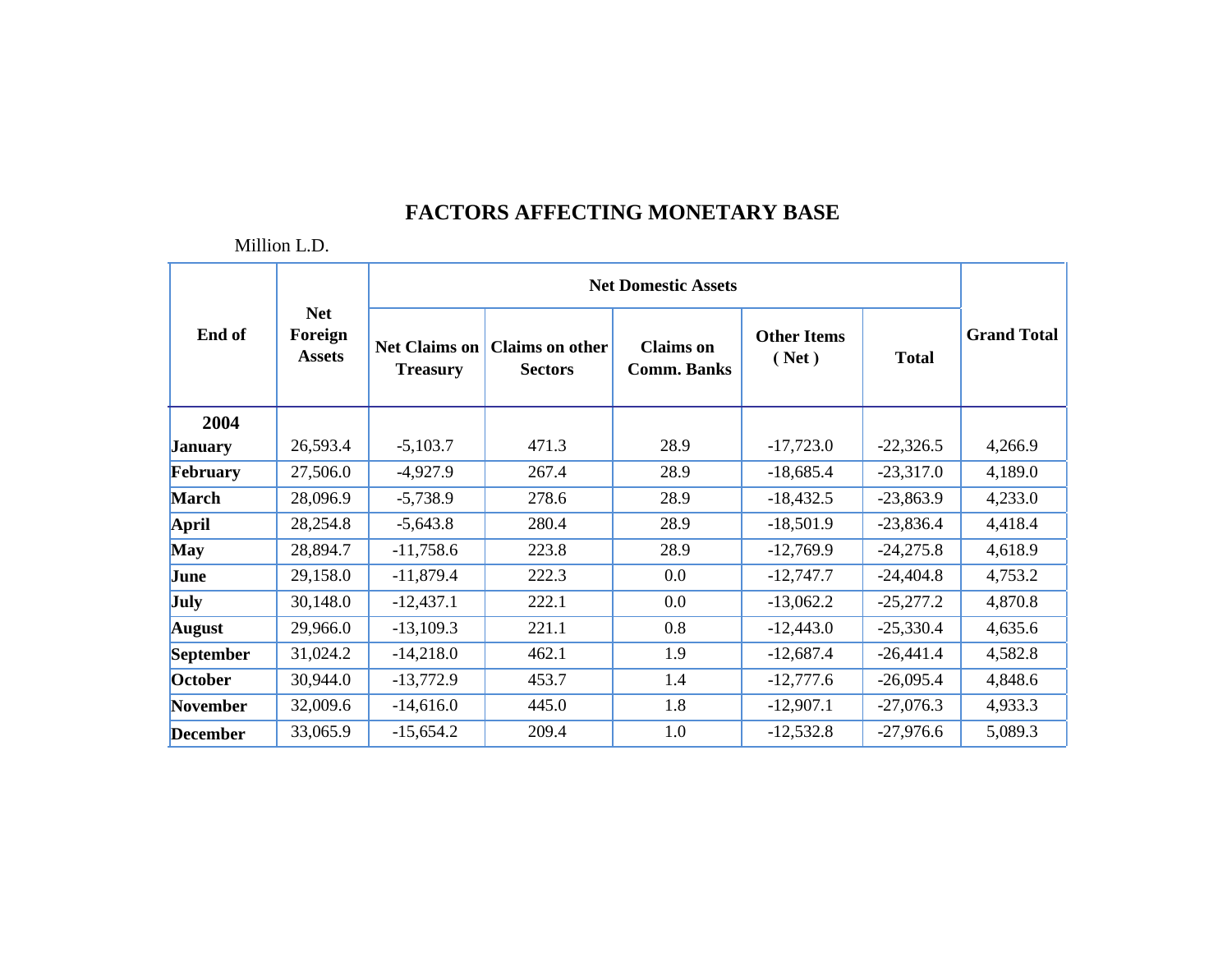|                 | <b>Net</b><br>Foreign<br><b>Assets</b> | <b>Net Domestic Assets</b>              |                                          |                                        |                             |              |                    |  |
|-----------------|----------------------------------------|-----------------------------------------|------------------------------------------|----------------------------------------|-----------------------------|--------------|--------------------|--|
| End of          |                                        | <b>Net Claims on</b><br><b>Treasury</b> | <b>Claims on other</b><br><b>Sectors</b> | <b>Claims</b> on<br><b>Comm. Banks</b> | <b>Other Items</b><br>(Net) | <b>Total</b> | <b>Grand Total</b> |  |
| 2005            |                                        |                                         |                                          |                                        |                             |              |                    |  |
| <b>January</b>  | 33,964.0                               | $-16,656.8$                             | 552.3                                    | 1.5                                    | $-12,666.8$                 | $-28,769.8$  | 5,194.2            |  |
| February        | 34,871.3                               | $-17,409.9$                             | 640.0                                    | 1.7                                    | $-12,827.5$                 | $-29,595.7$  | 5,275.6            |  |
| <b>March</b>    | 36,541.0                               | $-18,179.5$                             | 444.9                                    | 1.0                                    | $-13,292.0$                 | $-31,025.6$  | 5,515.4            |  |
| <b>April</b>    | 37,749.8                               | $-19,622.6$                             | 444.1                                    | 0.9                                    | $-13,514.0$                 | $-32,691.6$  | 5,058.2            |  |
| <b>May</b>      | 39,804.8                               | $-20,183.2$                             | 448.7                                    | 1.2                                    | $-14,198.3$                 | $-33,931.6$  | 5,873.2            |  |
| June            | 41,565.5                               | $-21,687.0$                             | 503.4                                    | 1.2                                    | $-14,280.2$                 | $-35,462.6$  | 6,102.9            |  |
| <b>July</b>     | 43,252.8                               | $-23,059.7$                             | 588.7                                    | 0.5                                    | $-14,491.0$                 | $-36,961.5$  | 6,291.3            |  |
| <b>August</b>   | 45,147.7                               | $-24,774.7$                             | 430.3                                    | 1.0                                    | $-14,634.2$                 | $-38,977.6$  | 6,170.1            |  |
| September       | 48,144.6                               | $-27,392.3$                             | 433.2                                    | 2.1                                    | $-15,066.5$                 | $-42,023.5$  | 6,121.1            |  |
| October         | 50,896.7                               | $-29,353.8$                             | 731.7                                    | 2.5                                    | $-15,599.2$                 | $-44,218.8$  | 6,677.9            |  |
| November        | 53,164.6                               | $-31,049.2$                             | 848.6                                    | 2.0                                    | $-15,939.8$                 | $-46,138.4$  | 7,026.2            |  |
| <b>December</b> | 54,447.9                               | $-31,395.3$                             | 926.8                                    | 1.8                                    | $-16,310.4$                 | $-46,777.1$  | 7,670.8            |  |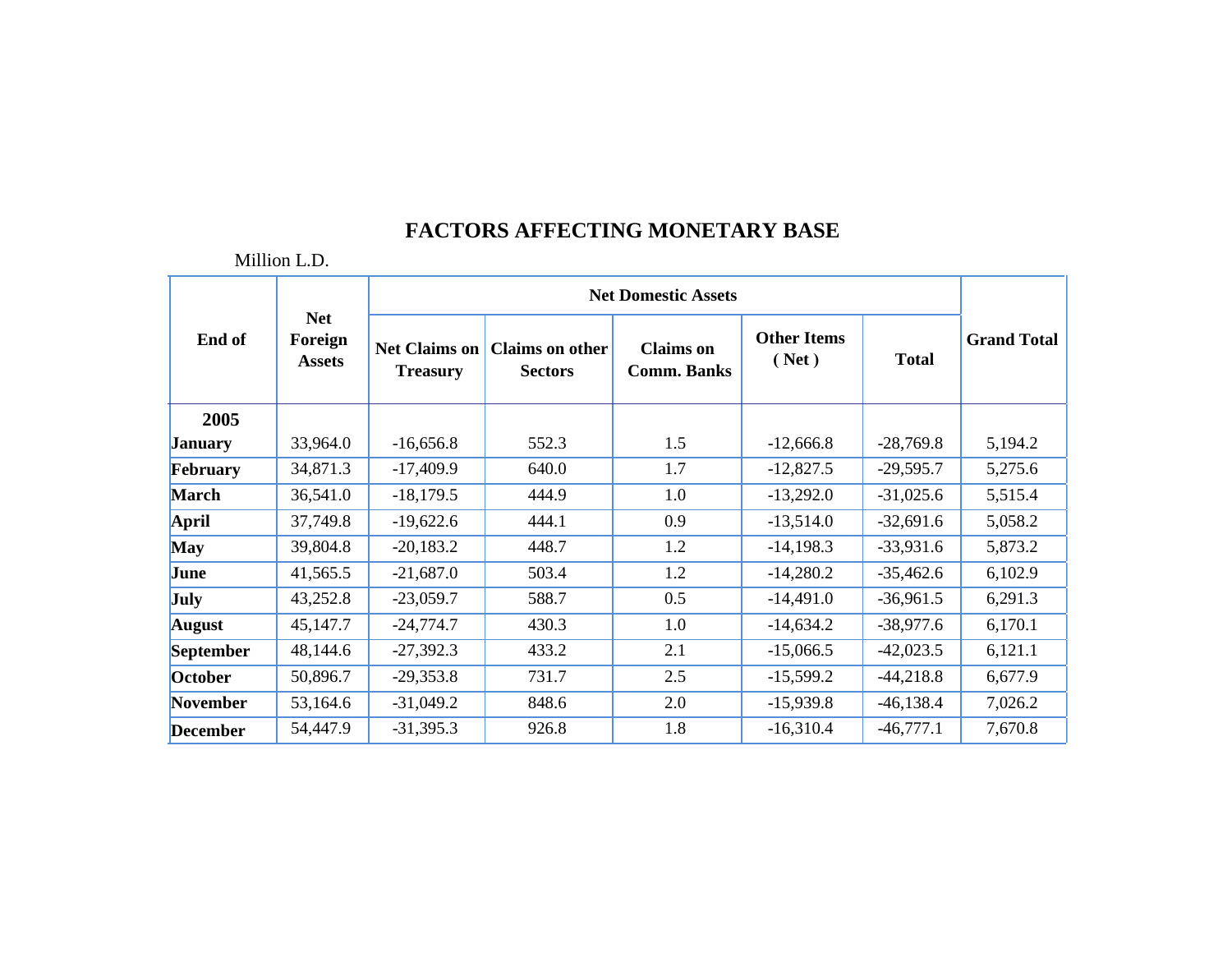|                 | <b>Net</b>               |                                         |                                          |                                        |                             |              |                    |
|-----------------|--------------------------|-----------------------------------------|------------------------------------------|----------------------------------------|-----------------------------|--------------|--------------------|
| End of          | Foreign<br><b>Assets</b> | <b>Net Claims on</b><br><b>Treasury</b> | <b>Claims on other</b><br><b>Sectors</b> | <b>Claims</b> on<br><b>Comm. Banks</b> | <b>Other Items</b><br>(Net) | <b>Total</b> | <b>Grand Total</b> |
| 2006            |                          |                                         |                                          |                                        |                             |              |                    |
| <b>January</b>  | 56,293.4                 | $-33,131.4$                             | 1,136.0                                  | 2.4                                    | $-16,865.0$                 | $-48,858.0$  | 7,435.4            |
| February        | 57,169.1                 | $-34,044.6$                             | 1,031.5                                  | 2.4                                    | $-17,015.6$                 | $-50,026.3$  | 7,142.8            |
| <b>March</b>    | 53,703.0                 | $-31,086.2$                             | 952.6                                    | 2.8                                    | $-16,634.8$                 | $-46,765.6$  | 6,937.4            |
| <b>April</b>    | 57,080.3                 | $-35,560.5$                             | 901.7                                    | 2.9                                    | $-15,432.0$                 | $-50,087.9$  | 6,992.4            |
| <b>May</b>      | 59,797.9                 | $-36,641.2$                             | 1,052.4                                  | 2.9                                    | $-16,412.3$                 | $-51,998.2$  | 7,799.7            |
| June            | 62,914.2                 | $-39,349.5$                             | 713.3                                    | 3.0                                    | $-16,499.9$                 | $-55,133.1$  | 7,781.1            |
| <b>July</b>     | 66,073.7                 | $-42,418.9$                             | 822.9                                    | 3.0                                    | $-16,902.8$                 | $-58,495.8$  | 7,577.9            |
| <b>August</b>   | 68,654.5                 | $-43,627.1$                             | 637.6                                    | 2.8                                    | $-17,836.0$                 | $-60,822.7$  | 7,831.8            |
| September       | 71,995.4                 | $-46,467.6$                             | 529.4                                    | 56.9                                   | $-17,690.7$                 | $-63,572.0$  | 8,423.4            |
| October         | 74,234.9                 | $-48,179.8$                             | 688.6                                    | 56.9                                   | $-18,496.5$                 | $-65,930.8$  | 8,304.1            |
| <b>November</b> | 75,530.7                 | $-50,123.6$                             | 830.6                                    | 56.7                                   | $-17,926.1$                 | $-67,162.4$  | 8,368.3            |
| <b>December</b> | 77,240.8                 | $-51,455.4$                             | 1,027.4                                  | 67.9                                   | $-18,149.9$                 | $-68,510.0$  | 8,730.8            |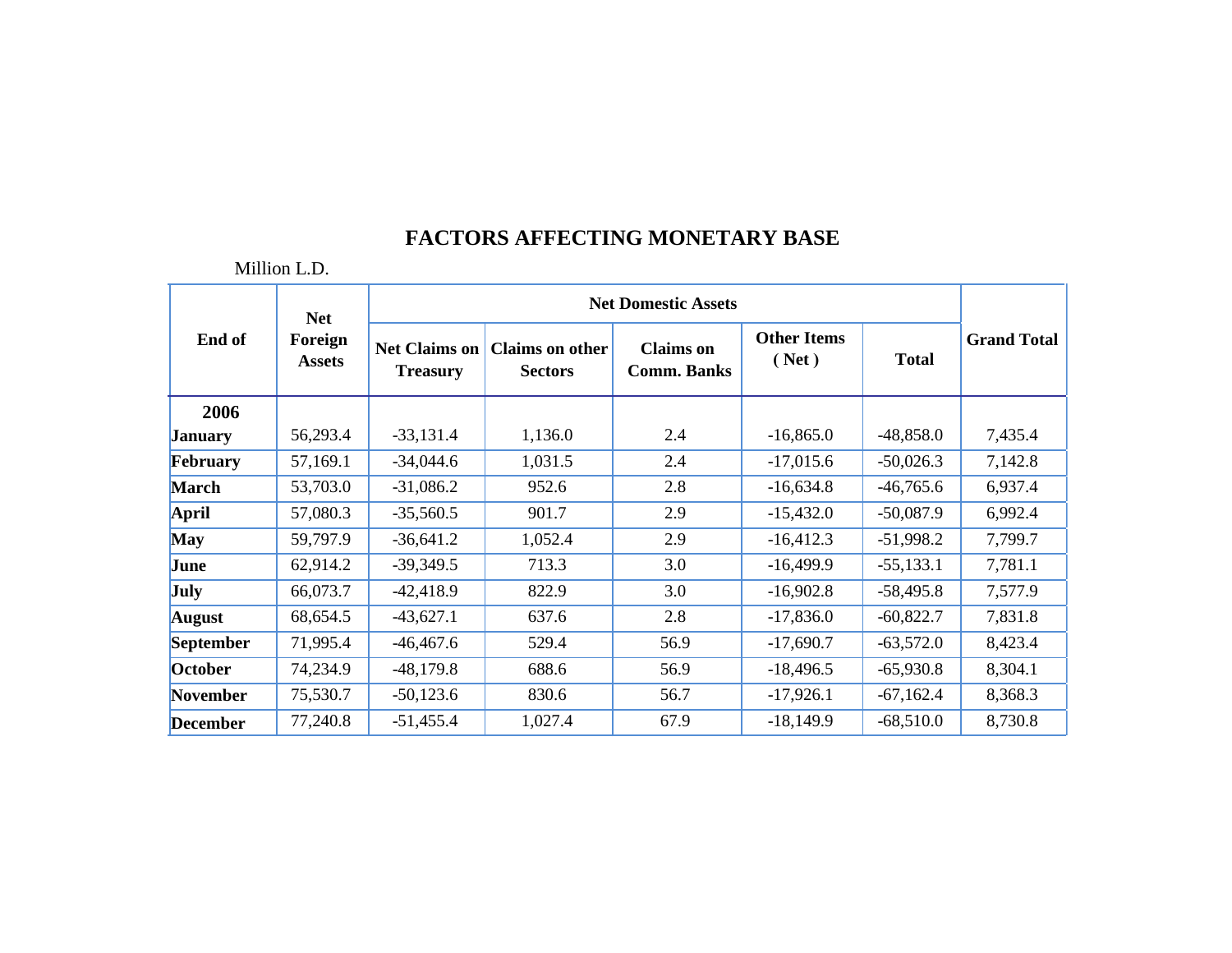|                 | <b>Net</b><br>Foreign<br><b>Assets</b> | <b>Net Domestic Assets</b>              |                                          |                                        |                             |              |                    |  |
|-----------------|----------------------------------------|-----------------------------------------|------------------------------------------|----------------------------------------|-----------------------------|--------------|--------------------|--|
| End of          |                                        | <b>Net Claims on</b><br><b>Treasury</b> | <b>Claims on other</b><br><b>Sectors</b> | <b>Claims</b> on<br><b>Comm. Banks</b> | <b>Other Items</b><br>(Net) | <b>Total</b> | <b>Grand Total</b> |  |
| 2007            |                                        |                                         |                                          |                                        |                             |              |                    |  |
| <b>January</b>  | 80,548.4                               | $-54,731.6$                             | 1,153.7                                  | 62.9                                   | $-19,089.1$                 | $-72,604.1$  | 7,944.3            |  |
| February        | 82,720.2                               | $-56,910.8$                             | 1,294.1                                  | 63.8                                   | $-18,774.7$                 | $-74,327.6$  | 8,392.6            |  |
| <b>March</b>    | 84,596.2                               | $-57,755.6$                             | 1,403.1                                  | 62.5                                   | $-19,663.2$                 | $-75,953.2$  | 8,643.0            |  |
| April           | 84,144.7                               | $-56,589.7$                             | 1,023.7                                  | 62.3                                   | $-20,068.8$                 | $-75,572.5$  | 8,572.2            |  |
| <b>May</b>      | 86,629.4                               | $-58,693.9$                             | 1,165.0                                  | 62.9                                   | $-20,951.9$                 | $-78,417.9$  | 8,211.5            |  |
| June            | 89,339.6                               | $-60,550.1$                             | 1,089.5                                  | 64.1                                   | $-21,112.7$                 | $-80,509.2$  | 8,830.4            |  |
| July            | 91,664.1                               | $-61,255.1$                             | 1,250.3                                  | 64.7                                   | $-22,935.6$                 | $-82,875.7$  | 8,788.4            |  |
| <b>August</b>   | 94,769.2                               | $-63,002.8$                             | 1,370.1                                  | 64.7                                   | $-23,555.2$                 | $-85,123.2$  | 9,646.0            |  |
| September       | 95,270.7                               | $-63,512.3$                             | 1,609.5                                  | 64.5                                   | $-23,689.0$                 | $-85,527.3$  | 9,743.4            |  |
| October         | 98,394.3                               | $-65,301.2$                             | 1,500.7                                  | 64.3                                   | $-24,523.9$                 | $-88,260.1$  | 10,134.2           |  |
| November        | 98,797.7                               | $-65,275.8$                             | 1,464.3                                  | 53.0                                   | $-24,423.2$                 | $-88,181.7$  | 10,616.0           |  |
| <b>December</b> | 98,305.4                               | $-62,973.3$                             | 1,294.9                                  | 52.9                                   | $-25,692.8$                 | $-87,318.3$  | 10,987.1           |  |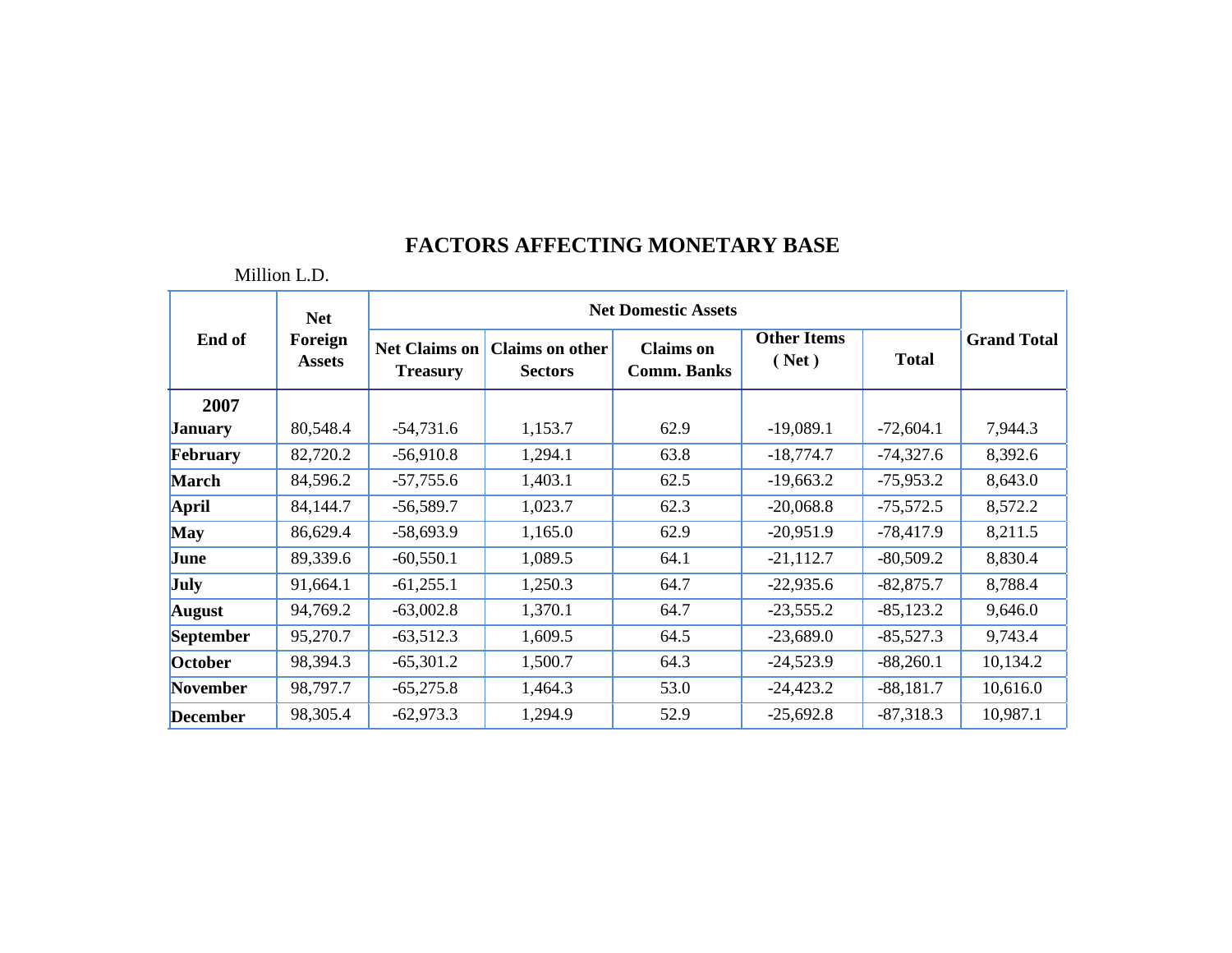|                 | <b>Net</b><br>Foreign<br><b>Assets</b> | <b>Net Domestic Assets</b>              |                                          |                                        |                             |              |                    |  |
|-----------------|----------------------------------------|-----------------------------------------|------------------------------------------|----------------------------------------|-----------------------------|--------------|--------------------|--|
| End of          |                                        | <b>Net Claims on</b><br><b>Treasury</b> | <b>Claims on other</b><br><b>Sectors</b> | <b>Claims</b> on<br><b>Comm. Banks</b> | <b>Other Items</b><br>(Net) | <b>Total</b> | <b>Grand Total</b> |  |
| 2008            |                                        |                                         |                                          |                                        |                             |              |                    |  |
| <b>January</b>  | 100,974.9                              | $-68,721.6$                             | 3,716.6                                  | 52.9                                   | $-25,322.9$                 | $-90,275.0$  | 10,699.9           |  |
| February        | 101,629.1                              | $-69,930.1$                             | 3,833.1                                  | 52.9                                   | $-24,261.0$                 | $-90,305.1$  | 11,324.0           |  |
| <b>March</b>    | 103,404.2                              | $-73,088.9$                             | 5,722.6                                  | 52.6                                   | $-24,433.8$                 | $-91,747.5$  | 11,656.7           |  |
| April           | 107,994.7                              | $-73,214.0$                             | 5,834.0                                  | 52.2                                   | $-27,583.3$                 | $-94,911.1$  | 13,083.6           |  |
| <b>May</b>      | 108,894.4                              | $-73,029.0$                             | 5,906.9                                  | 52.5                                   | $-29,089.9$                 | $-96,159.5$  | 12,734.9           |  |
| June            | 110,211.5                              | $-71,736.9$                             | 5,360.9                                  | 52.5                                   | $-28,772.4$                 | $-95,095.9$  | 15,115.6           |  |
| July            | 114,177.7                              | $-73,210.9$                             | 5,452.2                                  | 52.4                                   | $-30,332.4$                 | $-98,038.7$  | 16,139.0           |  |
| <b>August</b>   | 117,637.4                              | $-70,623.1$                             | 448.5                                    | 52.4                                   | $-29,288.4$                 | $-99,410.6$  | 18,226.8           |  |
| September       | 121,567.6                              | $-73,838.2$                             | 555.9                                    | 52.4                                   | $-31,626.1$                 | $-104,856.0$ | 16,711.6           |  |
| October         | 116,549.7                              | $-70,105.2$                             | 742.1                                    | 52.4                                   | $-30,725.7$                 | $-100,036.4$ | 16,513.3           |  |
| November        | 119,372.4                              | $-71,338.9$                             | 674.8                                    | 52.4                                   | $-28,584.1$                 | $-99,195.8$  | 20,176.6           |  |
| <b>December</b> | 121,257.2                              | $-71,185.0$                             | 902.7                                    | 52.2                                   | $-32,145.5$                 | $-102,375.6$ | 18,881.6           |  |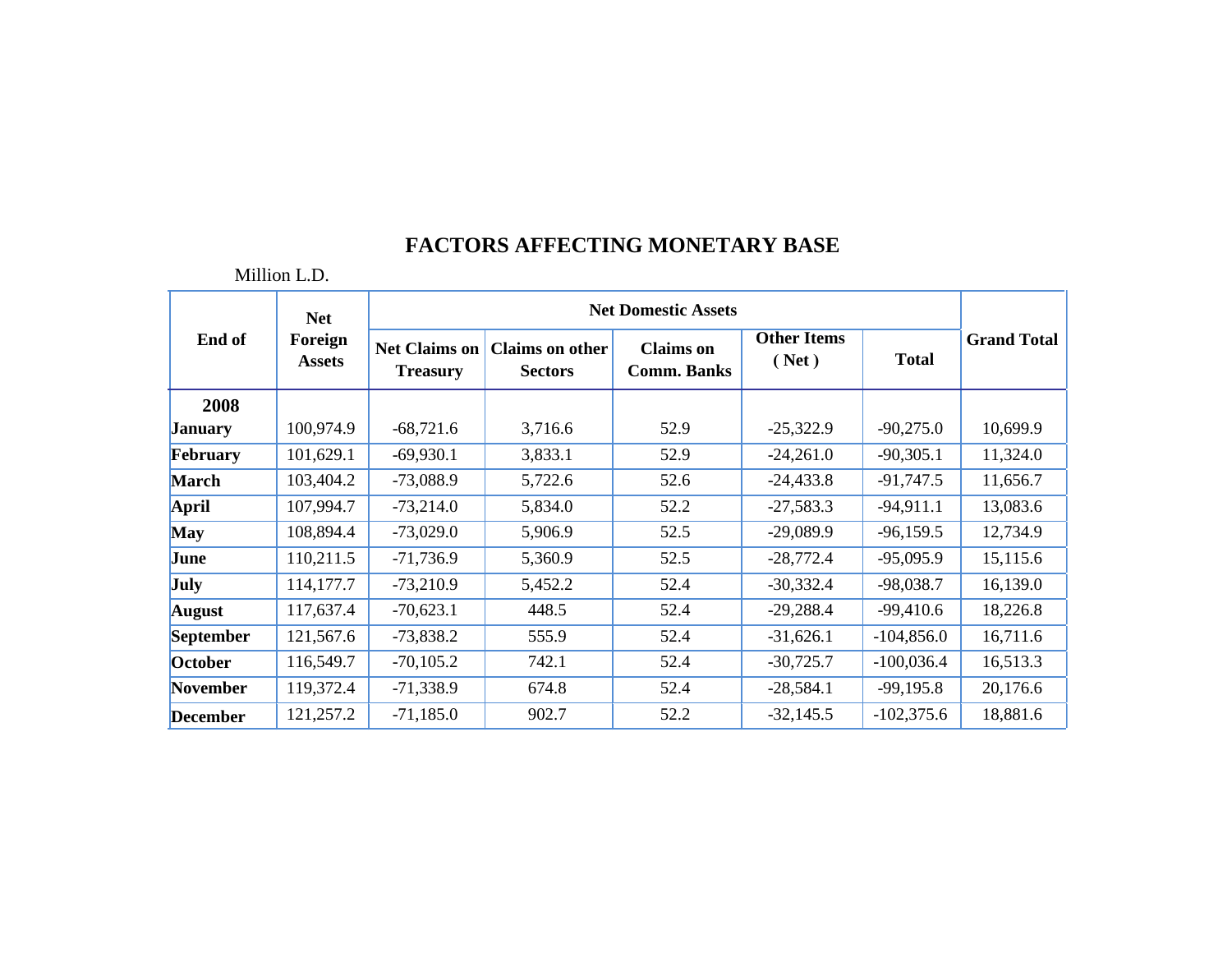|                  | <b>Net</b><br>Foreign<br><b>Assets</b> | <b>Net Domestic Assets</b>              |                                          |                                        |                             |              |                    |  |
|------------------|----------------------------------------|-----------------------------------------|------------------------------------------|----------------------------------------|-----------------------------|--------------|--------------------|--|
| End of           |                                        | <b>Net Claims on</b><br><b>Treasury</b> | <b>Claims on other</b><br><b>Sectors</b> | <b>Claims</b> on<br><b>Comm. Banks</b> | <b>Other Items</b><br>(Net) | <b>Total</b> | <b>Grand Total</b> |  |
| 2009             |                                        |                                         |                                          |                                        |                             |              |                    |  |
| <b>January</b>   | 121,611.0                              | $-71,820.2$                             | 670.4                                    | 52.2                                   | $-33,316.0$                 | $-104,413.6$ | 17,197.4           |  |
| February         | 124,391.7                              | $-73,757.5$                             | 1,008.9                                  | 52.2                                   | $-34,910.9$                 | $-107,607.3$ | 16,784.4           |  |
| <b>March</b>     | 124,387.0                              | $-76,127.4$                             | 1,090.4                                  | 52.2                                   | $-32,448.3$                 | $-107,433.1$ | 16,953.9           |  |
| <b>April</b>     | 124,149.1                              | $-72,466.6$                             | 879.3                                    | 52.1                                   | $-34,490.3$                 | $-106,025.5$ | 18,123.6           |  |
| <b>May</b>       | 122,881.1                              | $-70,099.9$                             | 1,096.1                                  | 52.0                                   | $-36,372.4$                 | $-105,324.2$ | 17,556.9           |  |
| June             | 123,232.0                              | $-68,702.7$                             | 768.4                                    | 52.0                                   | $-36,838.7$                 | $-104,721.0$ | 18,511.0           |  |
| <b>July</b>      | 124,752.3                              | $-64,881.4$                             | 611.1                                    | 52.0                                   | $-41,554.1$                 | $-105,772.4$ | 18,979.9           |  |
| <b>August</b>    | 126,413.8                              | $-67,151.6$                             | 978.5                                    | 52.0                                   | $-41,603.0$                 | $-107,724.1$ | 18,689.7           |  |
| <b>September</b> | 130,375.3                              | $-70,892.2$                             | 851.3                                    | 52.0                                   | $-41,392.6$                 | $-111,381.5$ | 18,993.8           |  |
| October          | 128,828.1                              | $-65,728.8$                             | 1,139.9                                  | 52.0                                   | $-45,003.2$                 | $-109,540.1$ | 19,288.0           |  |
| <b>November</b>  | 129,835.3                              | $-68,267.7$                             | 1,383.9                                  | 51.9                                   | $-43,026.4$                 | $-109,858.3$ | 19,977.0           |  |
| <b>December</b>  | 128,191.6                              | $-70,702.4$                             | 515.1                                    | 51.9                                   | $-37,593.4$                 | $-107,728.8$ | 20,462.8           |  |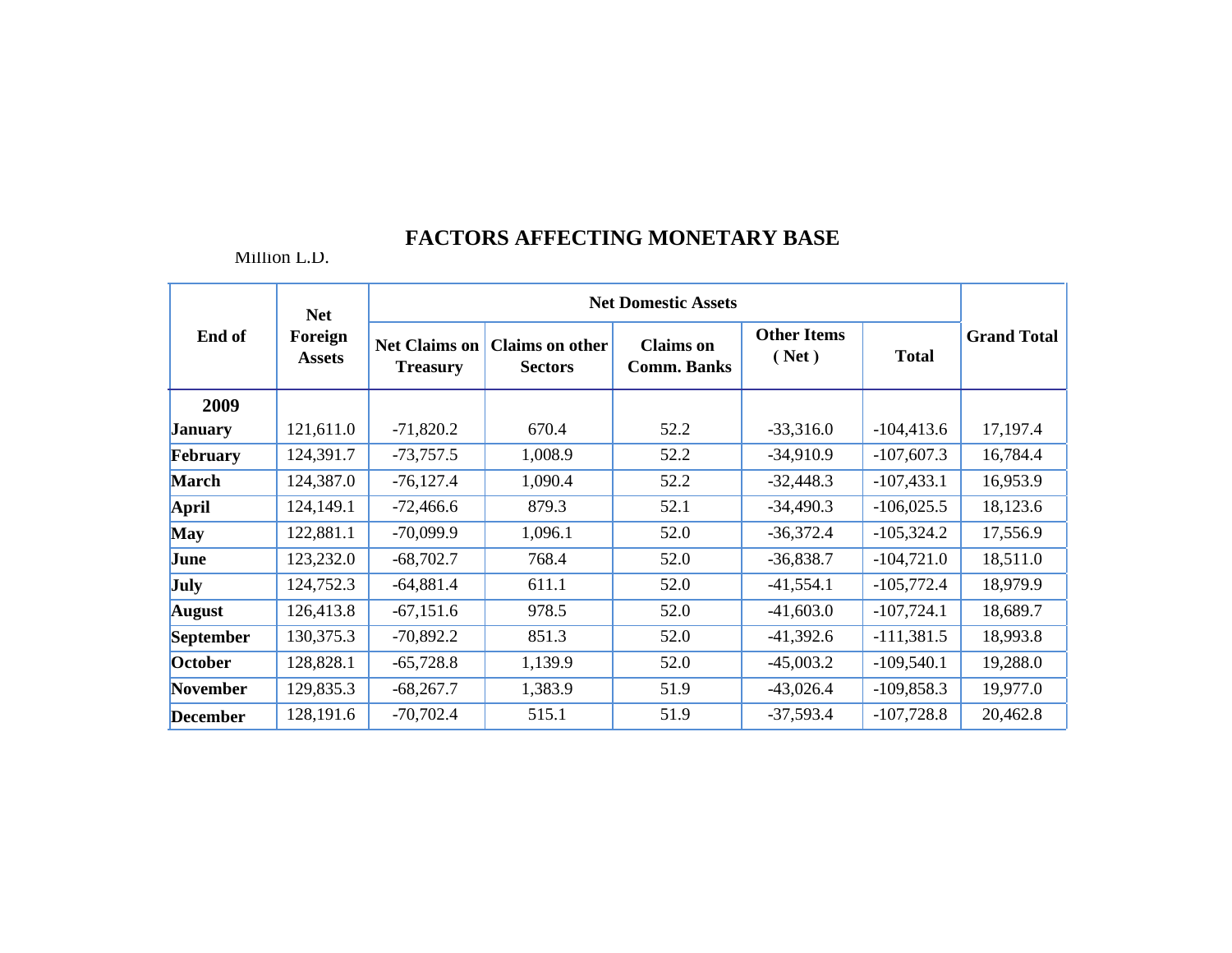| End of           | <b>Net</b>               | <b>Net Domestic Assets</b>              |                                          |                                        |                             |               |                    |  |
|------------------|--------------------------|-----------------------------------------|------------------------------------------|----------------------------------------|-----------------------------|---------------|--------------------|--|
|                  | Foreign<br><b>Assets</b> | <b>Net Claims on</b><br><b>Treasury</b> | <b>Claims on other</b><br><b>Sectors</b> | <b>Claims</b> on<br><b>Comm. Banks</b> | <b>Other Items</b><br>(Net) | <b>Total</b>  | <b>Grand Total</b> |  |
| 2010             |                          |                                         |                                          |                                        |                             |               |                    |  |
| <b>January</b>   | 127,983.4                | $-72,553.4$                             | 795.2                                    | 51.9                                   | $-37,019.8$                 | $-108,726.1$  | 19,257.3           |  |
| February         | 128,926.4                | $-72,452.7$                             | 1,106.2                                  | 51.6                                   | $-38,172.7$                 | $-109,467.6$  | 19,458.8           |  |
| <b>March</b>     | 130,308.1                | $-74,803.2$                             | 935.2                                    | 0.0                                    | $-36,963.3$                 | $-110,831.3$  | 19,476.8           |  |
| April            | 130,464.2                | $-75,445.1$                             | 1,283.4                                  | 0.0                                    | $-34,343.9$                 | $-108,505.6$  | 21,958.6           |  |
| <b>May</b>       | 132,907.7                | $-77,053.1$                             | 1,489.9                                  | 0.0                                    | $-36,911.3$                 | $-112,474.5$  | 20,433.2           |  |
| June             | 131,162.9                | $-75,902.1$                             | 873.0                                    | 0.0                                    | $-36,087.7$                 | $-111, 116.8$ | 20,046.1           |  |
| <b>July</b>      | 130,160.0                | $-72,109.2$                             | 1,220.9                                  | $0.0\,$                                | $-37,662.4$                 | $-108,550.7$  | 21,609.3           |  |
| <b>August</b>    | 131,399.5                | $-71,368.3$                             | 1,374.3                                  | 0.0                                    | $-39,498.4$                 | $-109,492.4$  | 21,907.1           |  |
| <b>September</b> | 129,518.4                | $-70,294.7$                             | 1,094.3                                  | 0.0                                    | $-38,429.3$                 | $-107,629.7$  | 21,888.7           |  |
| October          | 131,202.9                | $-72,612.3$                             | 1,130.9                                  | 0.0                                    | $-38,266.5$                 | $-109,747.9$  | 21,455.0           |  |
| November         | 133,214.8                | $-74, 155.1$                            | 1,674.2                                  | 0.0                                    | $-38,665.3$                 | $-111,146.2$  | 22,068.6           |  |
| <b>December</b>  | 134,163.0                | $-70,410.3$                             | 1,053.1                                  | 0.0                                    | $-42,201.6$                 | $-111,558.8$  | 22,604.2           |  |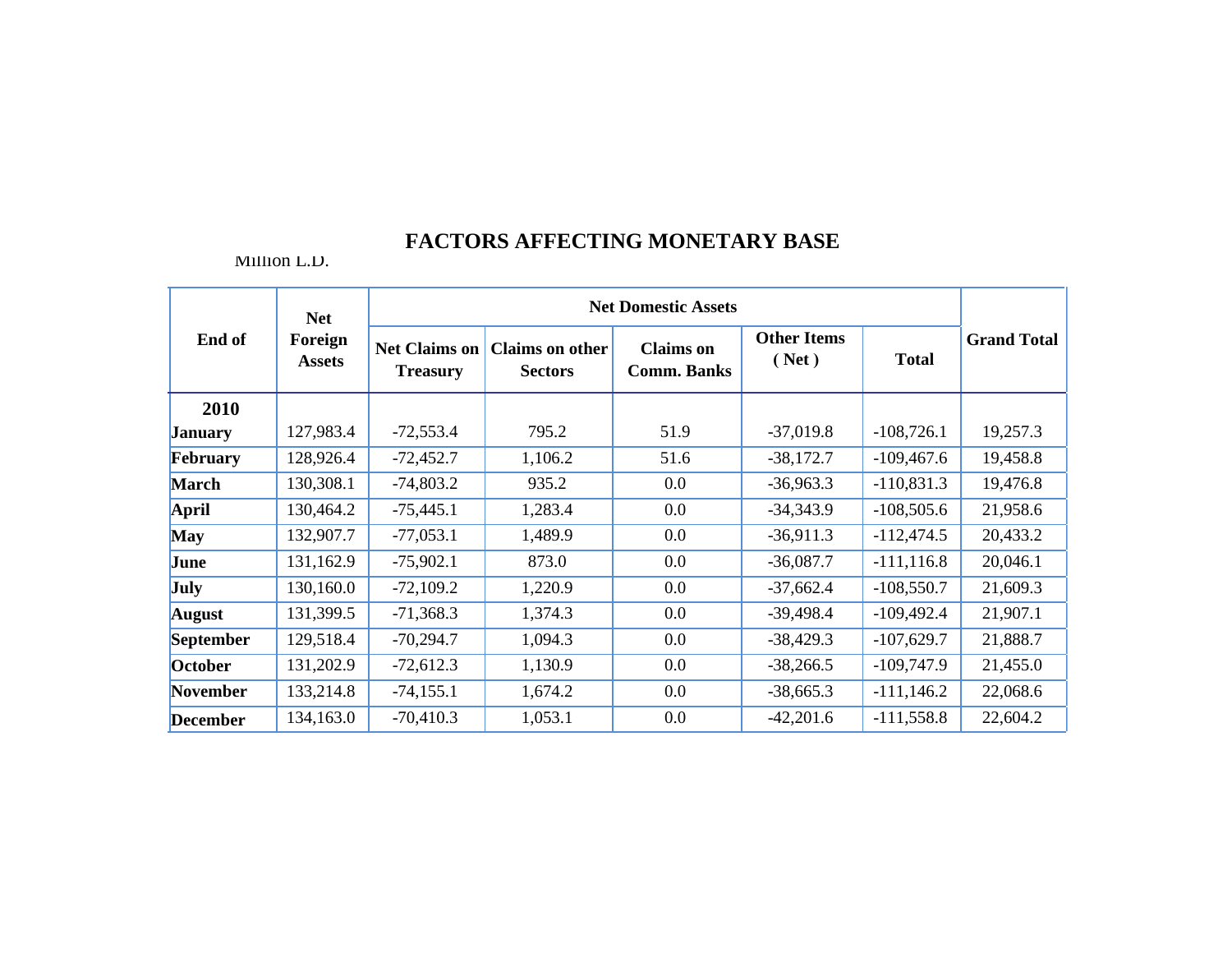|                  | <b>Net</b>               | <b>Net Domestic Assets</b>              |                                          |                                        |                             |               |                    |  |
|------------------|--------------------------|-----------------------------------------|------------------------------------------|----------------------------------------|-----------------------------|---------------|--------------------|--|
| End of           | Foreign<br><b>Assets</b> | <b>Net Claims on</b><br><b>Treasury</b> | <b>Claims on other</b><br><b>Sectors</b> | <b>Claims</b> on<br><b>Comm. Banks</b> | <b>Other Items</b><br>(Net) | <b>Total</b>  | <b>Grand Total</b> |  |
| 2011             |                          |                                         |                                          |                                        |                             |               |                    |  |
| <b>January</b>   | 135,803.1                | $-74,569.3$                             | 0.0                                      | 0.0                                    | $-38,801.0$                 | $-113,370.3$  | 22,432.8           |  |
| February         | 139,782.7                | $-72,049.9$                             | 535.6                                    | 0.0                                    | $-41,273.2$                 | $-112,787.5$  | 26,995.2           |  |
| <b>March</b>     | 138,627.8                | $-72,579.0$                             | 313.8                                    | 0.0                                    | $-37,962.0$                 | $-110,227.2$  | 28,400.6           |  |
| <b>April</b>     | 137,691.7                | $-70,746.0$                             | 291.7                                    | 0.0                                    | $-39,837.1$                 | $-110,291.4$  | 27,400.3           |  |
| <b>May</b>       | 137,603.1                | $-68,829.4$                             | 109.2                                    | 0.0                                    | $-41,403.4$                 | $-110, 123.6$ | 27,479.5           |  |
| June             | 136,949.7                | $-67,391.5$                             | 66.1                                     | 0.0                                    | $-41,358.4$                 | $-108,683.8$  | 28,265.9           |  |
| <b>July</b>      | 135,688.1                | $-64,952.6$                             | 66.1                                     | $0.0\,$                                | $-41,534.3$                 | $-106,420.8$  | 29,267.3           |  |
| <b>August</b>    | 135,563.2                | $-61,942.1$                             | 133.0                                    | 0.0                                    | $-44,513.7$                 | $-106,322.8$  | 29,240.4           |  |
| <b>September</b> | 135,654.6                | $-62,291.0$                             | 99.2                                     | 0.0                                    | $-43,285.0$                 | $-105,476.8$  | 30,177.8           |  |
| October          | 136,223.7                | $-59,810.7$                             | 99.2                                     | 0.0                                    | $-45,191.1$                 | $-104,902.6$  | 31,321.1           |  |
| November         | 137,403.0                | $-60,661.3$                             | 99.2                                     | 0.0                                    | $-45,253.4$                 | $-105,815.5$  | 31,587.5           |  |
| <b>December</b>  | 139,448.2                | $-61,479.8$                             | 0.0                                      | 0.0                                    | $-45,563.9$                 | $-107,043.7$  | 32,404.5           |  |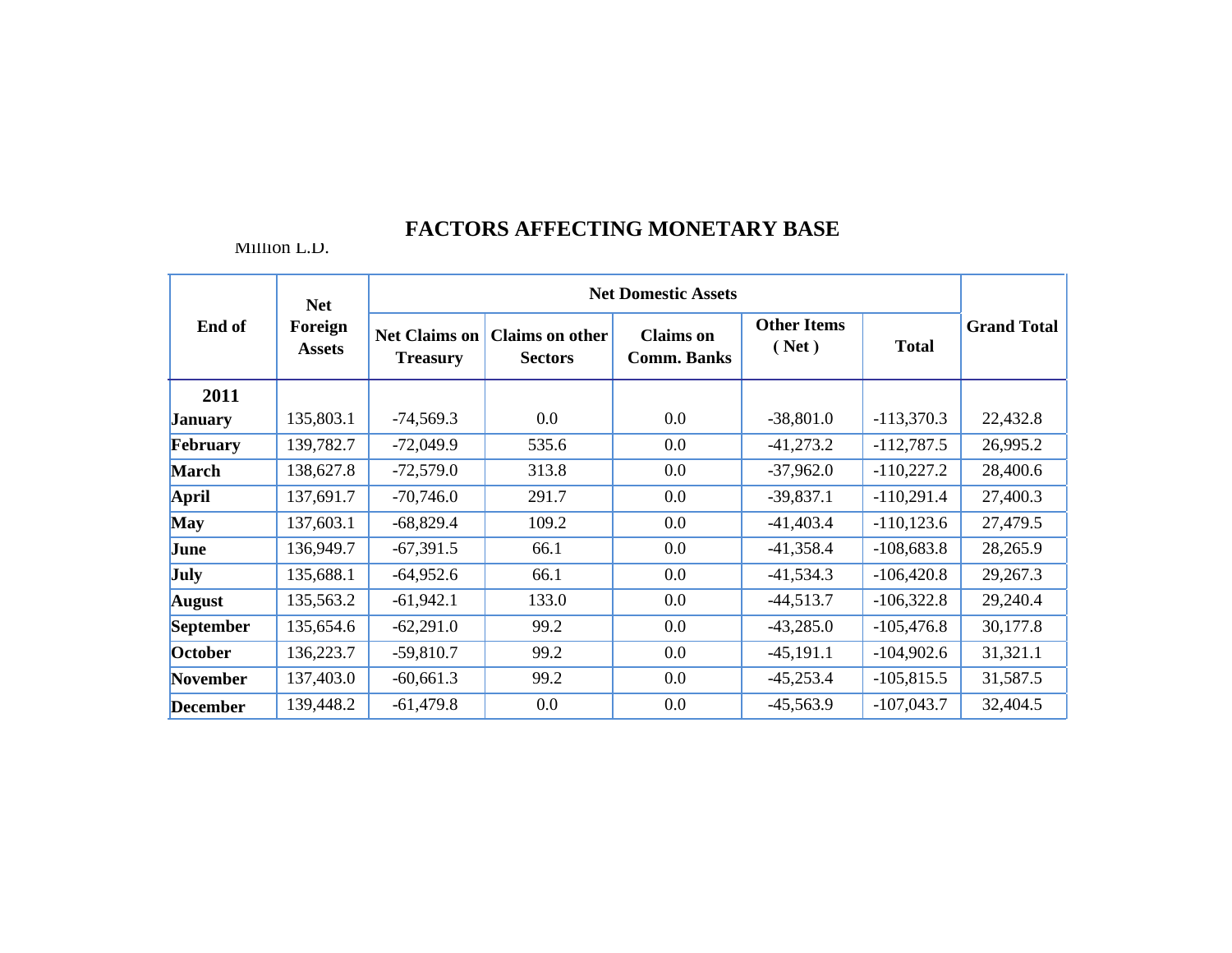|                  | <b>Net</b>               | <b>Net Domestic Assets</b>              |                                          |                                        |                             |               |                    |  |
|------------------|--------------------------|-----------------------------------------|------------------------------------------|----------------------------------------|-----------------------------|---------------|--------------------|--|
| End of           | Foreign<br><b>Assets</b> | <b>Net Claims on</b><br><b>Treasury</b> | <b>Claims</b> on other<br><b>Sectors</b> | <b>Claims</b> on<br><b>Comm. Banks</b> | <b>Other Items</b><br>(Net) | <b>Total</b>  | <b>Grand Total</b> |  |
| 2012             |                          |                                         |                                          |                                        |                             |               |                    |  |
| <b>January</b>   | 139,182.0                | $-62,212.4$                             | 0.0                                      | 0.0                                    | $-42,610.1$                 | $-104,822.5$  | 34,359.5           |  |
| February         | 141,366.9                | $-63,568.7$                             | 54.0                                     | 0.0                                    | $-46,410.5$                 | $-109,925.2$  | 31,441.7           |  |
| <b>March</b>     | 144,365.6                | $-63,433.7$                             | 0.0                                      | 0.0                                    | $-47,809.9$                 | $-111,243.6$  | 33,122.0           |  |
| <b>April</b>     | 146,415.9                | $-67,034.2$                             | 141.4                                    | $0.0\,$                                | $-47,297.5$                 | $-114,190.3$  | 32,225.6           |  |
| <b>May</b>       | 147,828.1                | $-70,413.3$                             | 144.9                                    | 0.0                                    | $-43,940.8$                 | $-114,209.2$  | 33,618.9           |  |
| June             | 147,860.1                | $-67,365.7$                             | 185.5                                    | 0.0                                    | $-47,501.0$                 | $-114,681.2$  | 33,178.9           |  |
| <b>July</b>      | 147,492.1                | $-67,884.8$                             | 141.3                                    | 0.0                                    | $-45,997.9$                 | $-113,741.4$  | 33,750.7           |  |
| <b>August</b>    | 151,715.0                | $-71,683.7$                             | 172.3                                    | $0.0\,$                                | $-47,345.9$                 | $-118,857.3$  | 32,857.7           |  |
| <b>September</b> | 151,951.1                | $-75,435.7$                             | 141.3                                    | 0.0                                    | $-43,834.7$                 | $-119, 129.1$ | 32,822.0           |  |
| October          | 152,471.1                | $-73,882.2$                             | 141.3                                    | 0.0                                    | $-45,151.5$                 | $-118,892.4$  | 33,578.7           |  |
| <b>November</b>  | 153,952.1                | $-74,101.6$                             | 141.3                                    | $0.0\,$                                | $-46,102.5$                 | $-120,062.8$  | 33,889.3           |  |
| <b>December</b>  | 155,781.6                | $-72,612.1$                             | 0.0                                      | 0.0                                    | $-48,868.6$                 | $-121,480.7$  | 34,300.9           |  |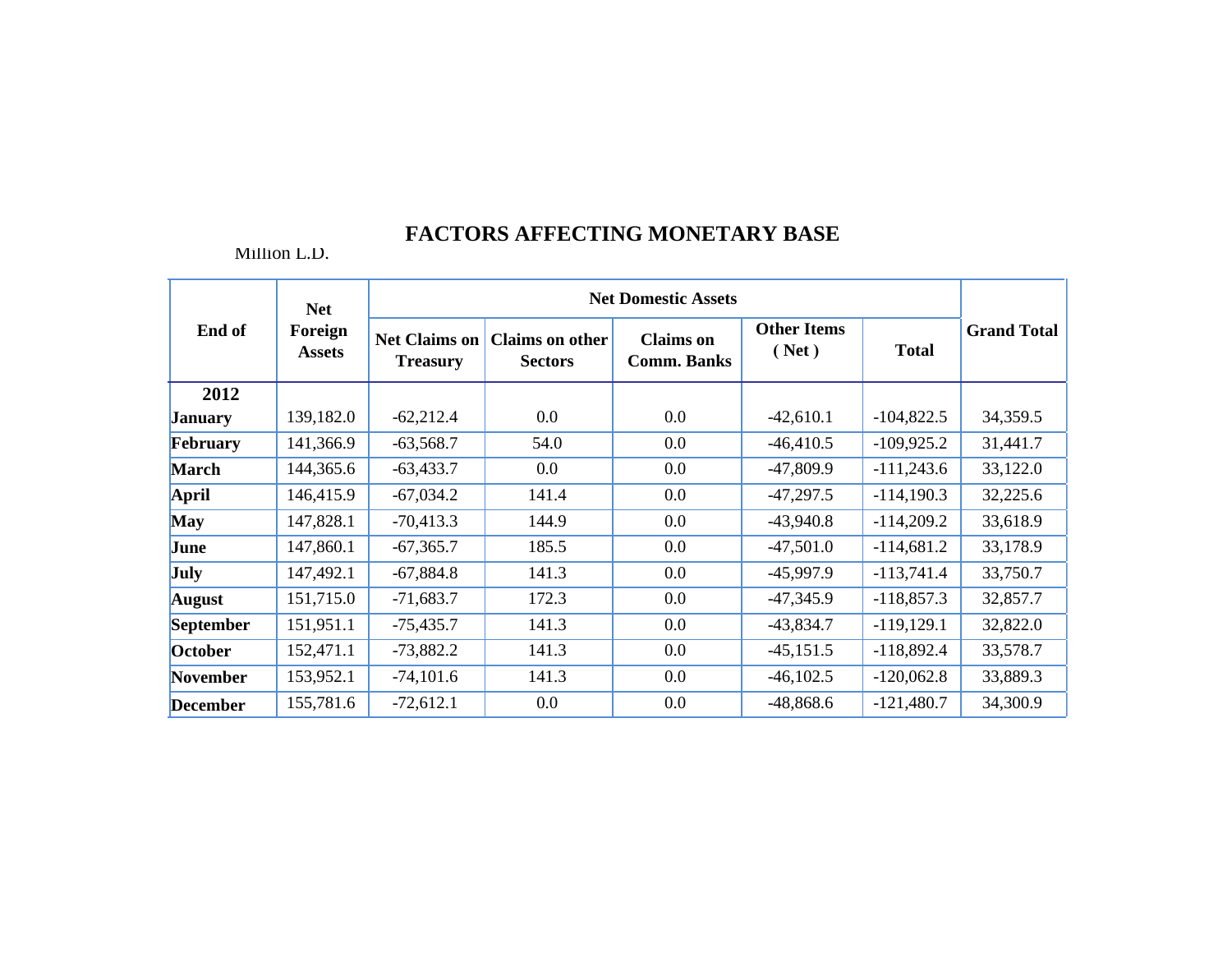|                  | <b>Net</b>               | <b>Net Domestic Assets</b>              |                                          |                                        |                             |               |                    |  |
|------------------|--------------------------|-----------------------------------------|------------------------------------------|----------------------------------------|-----------------------------|---------------|--------------------|--|
| End of           | Foreign<br><b>Assets</b> | <b>Net Claims on</b><br><b>Treasury</b> | <b>Claims on other</b><br><b>Sectors</b> | <b>Claims</b> on<br><b>Comm. Banks</b> | <b>Other Items</b><br>(Net) | <b>Total</b>  | <b>Grand Total</b> |  |
| 2013             |                          |                                         |                                          |                                        |                             |               |                    |  |
| <b>January</b>   | 156,457.1                | $-73,133.2$                             | $0.0\,$                                  | $0.0\,$                                | $-50,725.4$                 | $-123,858.6$  | 32,598.5           |  |
| February         | 158,910.7                | $-73,665.7$                             | 0.0                                      | $0.0\,$                                | $-52,121.6$                 | $-125,787.3$  | 33,123.4           |  |
| <b>March</b>     | 162,236.3                | $-77,582.5$                             | 0.0                                      | $0.0\,$                                | $-51,840.9$                 | $-129,423.4$  | 32,812.9           |  |
| April            | 163,489.1                | $-80,573.7$                             | 0.0                                      | $0.0\,$                                | $-50,359.6$                 | $-130,933.3$  | 32,555.8           |  |
| <b>May</b>       | 163,848.8                | $-80,221.7$                             | 0.0                                      | 0.0                                    | $-50,853.5$                 | $-131,075.2$  | 32,773.6           |  |
| June             | 164,312.6                | $-81,016.0$                             | $0.0\,$                                  | 0.0                                    | $-50,259.0$                 | $-131,275.0$  | 33,037.6           |  |
| <b>July</b>      | 165,198.1                | $-78,121.2$                             | 0.0                                      | 121.4                                  | $-53,104.8$                 | $-131, 104.6$ | 34,093.5           |  |
| <b>August</b>    | 163,439.5                | $-77,128.7$                             | 0.0                                      | $0.0\,$                                | $-52,891.2$                 | $-130,019.9$  | 33,419.6           |  |
| <b>September</b> | 161,120.2                | $-75,556.6$                             | 0.0                                      | $0.0\,$                                | $-51,564.9$                 | $-127, 121.5$ | 33,998.7           |  |
| October          | 159,377.4                | $-73,182.2$                             | 0.0                                      | $0.0\,$                                | $-52,265.8$                 | $-125,448.0$  | 33,929.4           |  |
| November         | 156,163.6                | $-68,872.3$                             | 0.0                                      | $0.0\,$                                | $-52,133.5$                 | $-121,005.8$  | 35,157.8           |  |
| <b>December</b>  | 150,927.5                | $-53,248.2$                             | 0.0                                      | 0.0                                    | $-60,792.8$                 | $-114,041.0$  | 36,886.5           |  |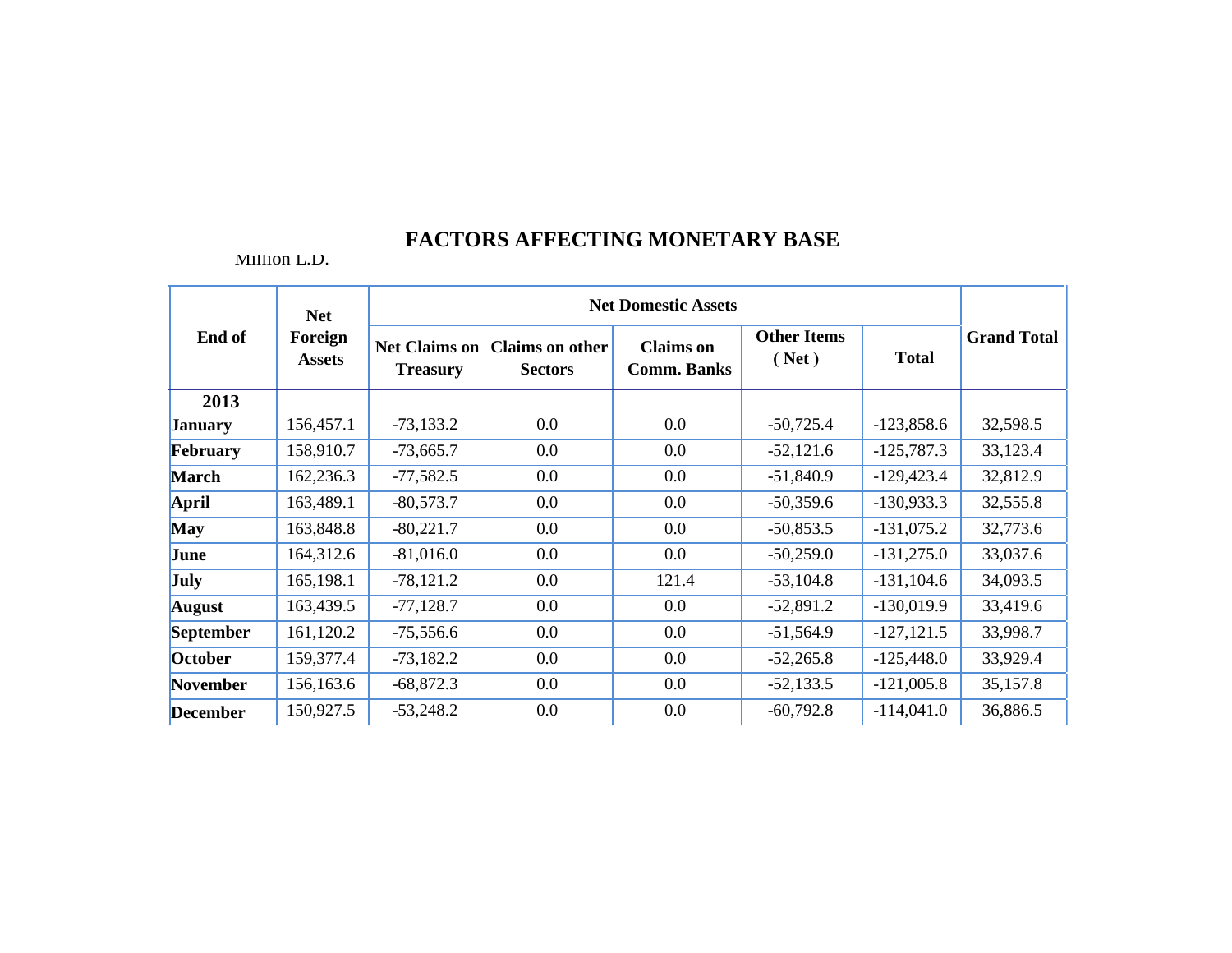|                  | <b>Net</b>               | <b>Net Domestic Assets</b>              |                                   |                                        |                             |              |                    |
|------------------|--------------------------|-----------------------------------------|-----------------------------------|----------------------------------------|-----------------------------|--------------|--------------------|
| End of           | Foreign<br><b>Assets</b> | <b>Net Claims on</b><br><b>Treasury</b> | Claims on other<br><b>Sectors</b> | <b>Claims</b> on<br><b>Comm. Banks</b> | <b>Other Items</b><br>(Net) | <b>Total</b> | <b>Grand Total</b> |
| 2014             |                          |                                         |                                   |                                        |                             |              |                    |
| <b>January</b>   | 145,987.8                | $-50,181.5$                             | 0.0                               | 0.0                                    | $-60,179.4$                 | $-110,360.9$ | 35,626.9           |
| <b>February</b>  | 143,658.7                | $-47,700.4$                             | 0.0                               | 0.0                                    | $-60,227.5$                 | $-107,927.9$ | 35,730.8           |
| <b>March</b>     | 140,983.9                | $-46,489.8$                             | 0.0                               | 0.0                                    | $-58,774.6$                 | $-105,264.4$ | 35,719.5           |
| April            | 137, 174. 4              | $-43,575.5$                             | 0.0                               | 0.0                                    | $-56,833.3$                 | $-100,408.8$ | 36,765.6           |
| <b>May</b>       | 134,977.4                | $-41,231.5$                             | 0.0                               | 0.0                                    | $-57,076.3$                 | $-98,307.8$  | 36,669.6           |
| June             | 130,065.0                | $-38,693.6$                             | 0.0                               | 0.0                                    | $-55,032.1$                 | $-93,725.7$  | 36,339.3           |
| July             | 129,137.9                | $-35,247.3$                             | 0.0                               | 0.0                                    | $-53,953.5$                 | $-89,200.8$  | 39,937.1           |
| August           | 128,503.3                | $-34,662.4$                             | 0.0                               | 0.0                                    | $-54,768.8$                 | $-89,431.2$  | 39,072.1           |
| <b>September</b> | 126,826.7                | $-33,968.3$                             | 0.0                               | 0.0                                    | $-53,704.4$                 | $-87,672.7$  | 39,154.0           |
| <b>October</b>   | 125,920.7                | $-32,451.3$                             | 0.0                               | 0.0                                    | $-54,266.1$                 | $-86,717.4$  | 39,203.3           |
| <b>November</b>  | 127,361.0                | $-33,756.7$                             | 0.0                               | 0.0                                    | $-55,062.9$                 | $-88,819.6$  | 38,541.4           |
| <b>December</b>  | 125,598.6                | $-32,503.8$                             | 0.0                               | 0.0                                    | $-54,964.5$                 | $-87,468.3$  | 38,130.3           |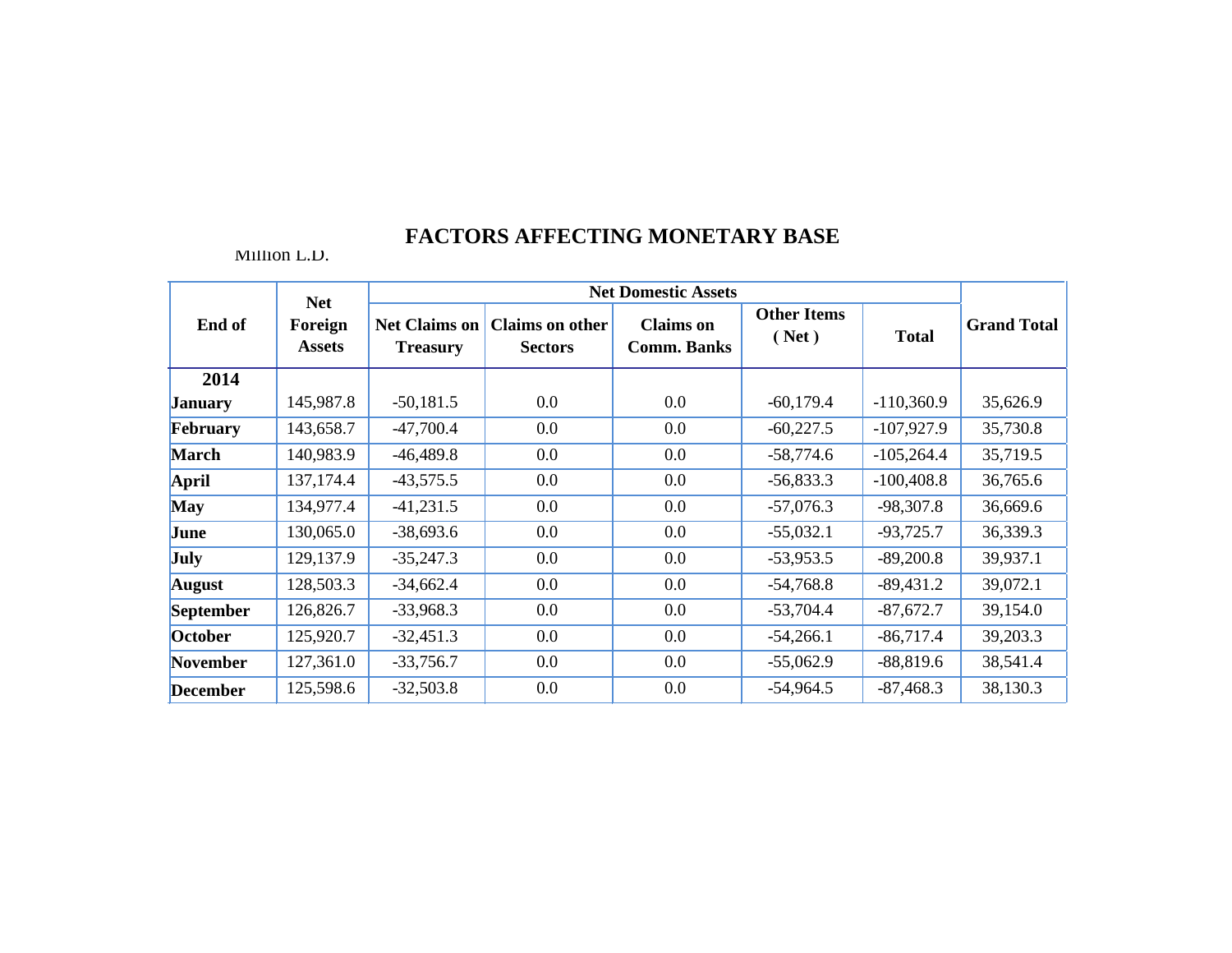|                 | <b>Net</b>               |                                         |                                          | <b>Net Domestic Assets</b>             |                             |              |                    |
|-----------------|--------------------------|-----------------------------------------|------------------------------------------|----------------------------------------|-----------------------------|--------------|--------------------|
| End of          | Foreign<br><b>Assets</b> | <b>Net Claims on</b><br><b>Treasury</b> | <b>Claims on other</b><br><b>Sectors</b> | <b>Claims</b> on<br><b>Comm. Banks</b> | <b>Other Items</b><br>(Net) | <b>Total</b> | <b>Grand Total</b> |
| 2015            |                          |                                         |                                          |                                        |                             |              |                    |
| <b>January</b>  | 125,815.9                | $-31,152.1$                             | 0.0                                      | 0.0                                    | $-55,224.3$                 | $-86,376.4$  | 39,439.5           |
| February        | 123,544.6                | $-28,968.8$                             | 0.0                                      | 0.0                                    | $-54,424.3$                 | $-83,393.1$  | 40,151.5           |
| <b>March</b>    | 121,410.2                | $-30,085.8$                             | $0.0\,$                                  | 0.0                                    | $-51,842.5$                 | $-81,928.3$  | 39,481.9           |
| <b>April</b>    | 120,230.2                | $-28,419.4$                             | 0.0                                      | 0.0                                    | $-51,567.3$                 | $-79,986.7$  | 40,243.5           |
| <b>May</b>      | 118,713.3                | $-26,894.0$                             | 0.0                                      | 0.0                                    | $-51,694.8$                 | $-78,588.8$  | 40,124.5           |
| June            | 118,624.0                | $-26,268.7$                             | 0.0                                      | 0.0                                    | $-52,041.0$                 | $-78,309.7$  | 40,314.3           |
| <b>July</b>     | 118,751.8                | $-23,412.0$                             | 0.0                                      | 0.0                                    | $-53,035.2$                 | $-76,447.2$  | 42,304.6           |
| <b>August</b>   | 114,543.9                | $-22,327.6$                             | 0.0                                      | 0.0                                    | $-51,301.9$                 | $-73,629.5$  | 40,914.4           |
| September       | 114,635.2                | $-16,886.6$                             | $0.0\,$                                  | $0.0\,$                                | $-55,165.4$                 | $-72,052.0$  | 42,583.2           |
| October         | 114,881.0                | $-17,680.9$                             | $0.0\,$                                  | 0.0                                    | $-54,218.4$                 | $-71,899.3$  | 42,981.7           |
| November        | 111,353.8                | $-16,948.4$                             | 0.0                                      | 0.0                                    | $-51,727.3$                 | $-68,675.7$  | 42,678.1           |
| <b>December</b> | 109,413.8                | $-23,013.1$                             | 0.0                                      | 0.0                                    | $-44,474.5$                 | $-67,487.6$  | 41,926.2           |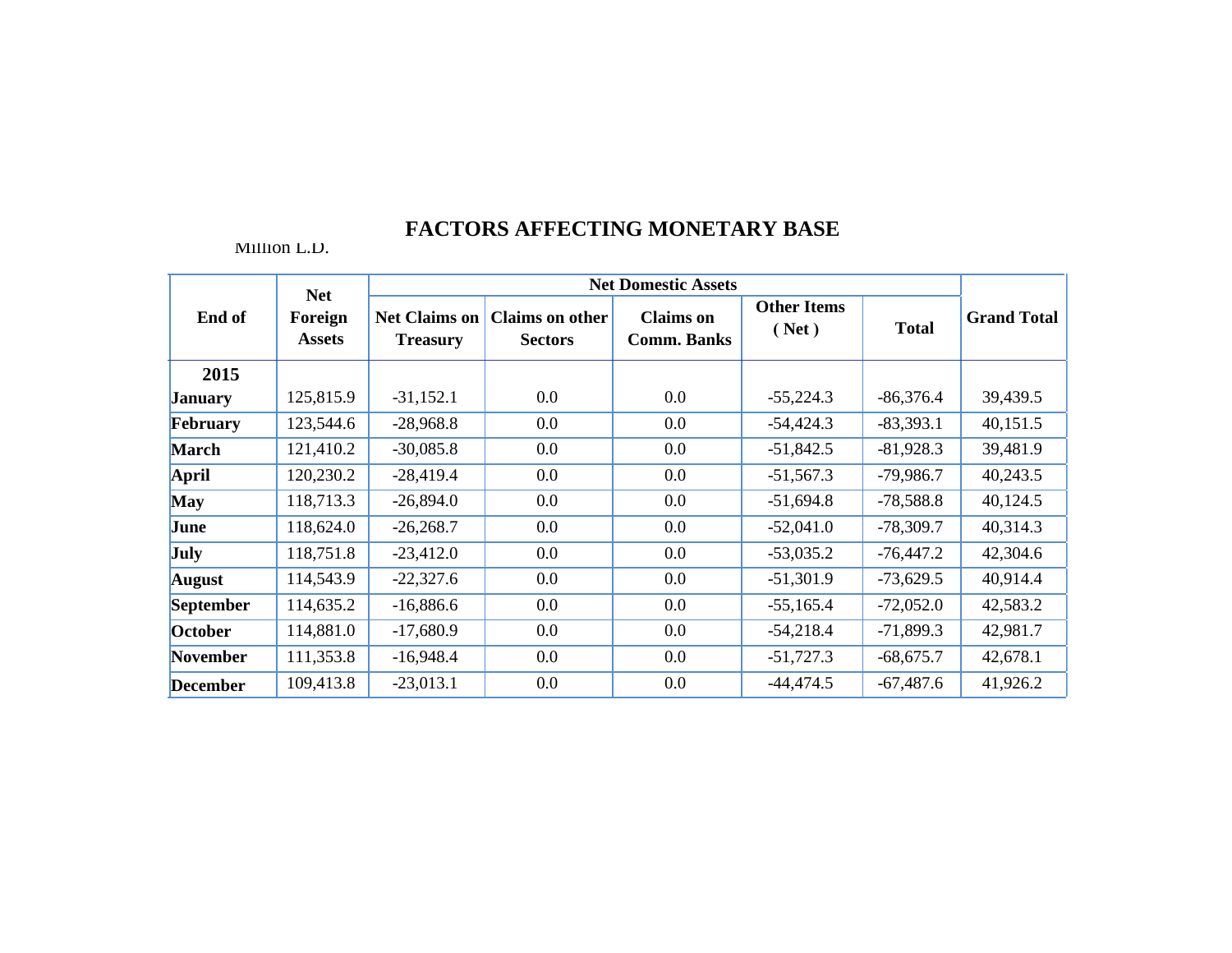|                 | <b>Net</b>               | <b>Net Domestic Assets</b>              |                                          |                                        |                             |              |                    |  |
|-----------------|--------------------------|-----------------------------------------|------------------------------------------|----------------------------------------|-----------------------------|--------------|--------------------|--|
| End of          | Foreign<br><b>Assets</b> | <b>Net Claims on</b><br><b>Treasury</b> | <b>Claims on other</b><br><b>Sectors</b> | <b>Claims</b> on<br><b>Comm. Banks</b> | <b>Other Items</b><br>(Net) | <b>Total</b> | <b>Grand Total</b> |  |
| 2016            |                          |                                         |                                          |                                        |                             |              |                    |  |
| <b>January</b>  | 109,444.9                | $-21,501.1$                             | 0.0                                      | 0.0                                    | $-43,689.3$                 | $-65,190.4$  | 44,254.5           |  |
| February        | 109,540.8                | $-20,871.0$                             | 0.0                                      | $0.0\,$                                | $-43,934.4$                 | $-64,805.4$  | 44,735.4           |  |
| <b>March</b>    | 108,741.8                | $-16,937.6$                             | 0.0                                      | $0.0\,$                                | $-44,897.2$                 | $-61,834.8$  | 46,907.0           |  |
| <b>April</b>    | 107,656.4                | $-15,963.9$                             | 0.0                                      | 0.0                                    | $-44,308.2$                 | $-60,272.1$  | 47,384.3           |  |
| <b>May</b>      | 106,854.2                | $-15,731.1$                             | 0.0                                      | $0.0\,$                                | $-43,709.4$                 | $-59,440.5$  | 47,413.7           |  |
| June            | 105,048.1                | $-12,955.0$                             | 0.0                                      | $0.0\,$                                | $-43,301.4$                 | $-56,256.4$  | 48,791.7           |  |
| <b>July</b>     | 104,523.1                | $-11,240.3$                             | 0.0                                      | $0.0\,$                                | $-43,485.4$                 | $-54,725.7$  | 49,797.4           |  |
| <b>August</b>   | 102,252.5                | $-10,184.4$                             | 0.0                                      | $0.0\,$                                | $-43,329.8$                 | $-53,514.2$  | 48,738.3           |  |
| September       | 102,292.1                | $-7,601.2$                              | 0.0                                      | $0.0\,$                                | $-43,963.4$                 | $-51,564.6$  | 50,727.5           |  |
| October         | 101,845.0                | $-6,737.2$                              | 0.0                                      | $0.0\,$                                | $-43,306.2$                 | $-50,043.4$  | 51,801.6           |  |
| November        | 101,127.1                | $-4,943.6$                              | 0.0                                      | $0.0\,$                                | $-42,966.9$                 | $-47,910.5$  | 53,216.6           |  |
| <b>December</b> | 100,876.9                | $-2,980.4$                              | 0.0                                      | 0.0                                    | $-43,298.9$                 | $-46,279.3$  | 54,597.6           |  |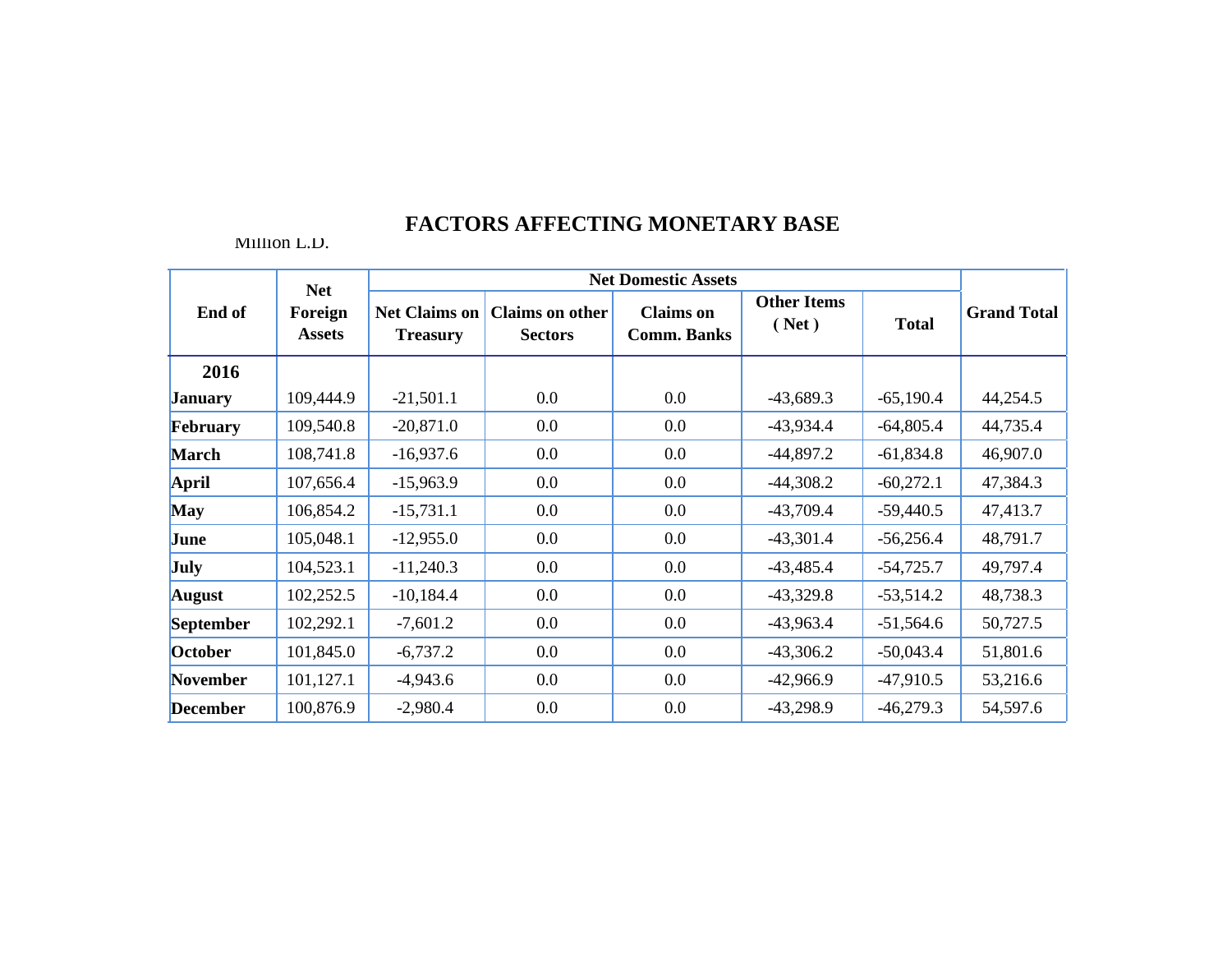|                  | <b>Net</b>               |                                         |                                          | <b>Net Domestic Assets</b>             |                             |              |                    |
|------------------|--------------------------|-----------------------------------------|------------------------------------------|----------------------------------------|-----------------------------|--------------|--------------------|
| End of           | Foreign<br><b>Assets</b> | <b>Net Claims on</b><br><b>Treasury</b> | <b>Claims on other</b><br><b>Sectors</b> | <b>Claims</b> on<br><b>Comm. Banks</b> | <b>Other Items</b><br>(Net) | <b>Total</b> | <b>Grand Total</b> |
| 2017             |                          |                                         |                                          |                                        |                             |              |                    |
| <b>January</b>   | 101,233.6                | $-2,184.9$                              | 0.0                                      | $0.0\,$                                | $-44,398.2$                 | $-46,583.1$  | 54,650.5           |
| February         | 102,521.0                | $-2,745.8$                              | 0.0                                      | $0.0\,$                                | $-45,479.3$                 | $-48,225.1$  | 54,295.9           |
| <b>March</b>     | 102,210.0                | 253.7                                   | 0.0                                      | $0.0\,$                                | $-45,898.5$                 | $-45,644.8$  | 56,565.2           |
| April            | 101,820.2                | 2,143.5                                 | $0.0\,$                                  | $0.0\,$                                | $-46,381.9$                 | $-44,238.4$  | 57,581.8           |
| <b>May</b>       | 101,699.9                | 4,209.9                                 | 0.0                                      | $0.0\,$                                | $-46,972.1$                 | $-42,762.2$  | 58,937.7           |
| June             | 102,220.1                | 9,969.2                                 | 0.0                                      | $0.0\,$                                | $-50,992.7$                 | $-41,023.5$  | 61,196.6           |
| <b>July</b>      | 102,381.5                | 5,893.8                                 | 0.0                                      | $0.0\,$                                | $-49,212.4$                 | $-43,318.6$  | 59,062.9           |
| <b>August</b>    | 102,511.8                | 7,710.7                                 | 0.0                                      | $0.0\,$                                | $-49,744.6$                 | $-42,033.9$  | 60,477.9           |
| <b>September</b> | 103,830.7                | 7,428.0                                 | $0.0\,$                                  | $0.0\,$                                | $-50,043.7$                 | $-42,615.7$  | 61,215.0           |
| October          | 105,435.2                | 6,636.2                                 | 0.0                                      | $0.0\,$                                | $-50,376.6$                 | $-43,740.4$  | 61,694.8           |
| November         | 105,844.8                | 7,548.9                                 | $0.0\,$                                  | $0.0\,$                                | $-51,567.8$                 | $-44,018.9$  | 61,825.9           |
| <b>December</b>  | 106,355.1                | 7,844.4                                 | 0.0                                      | 0.0                                    | $-50,999.6$                 | $-43,155.2$  | 63,199.9           |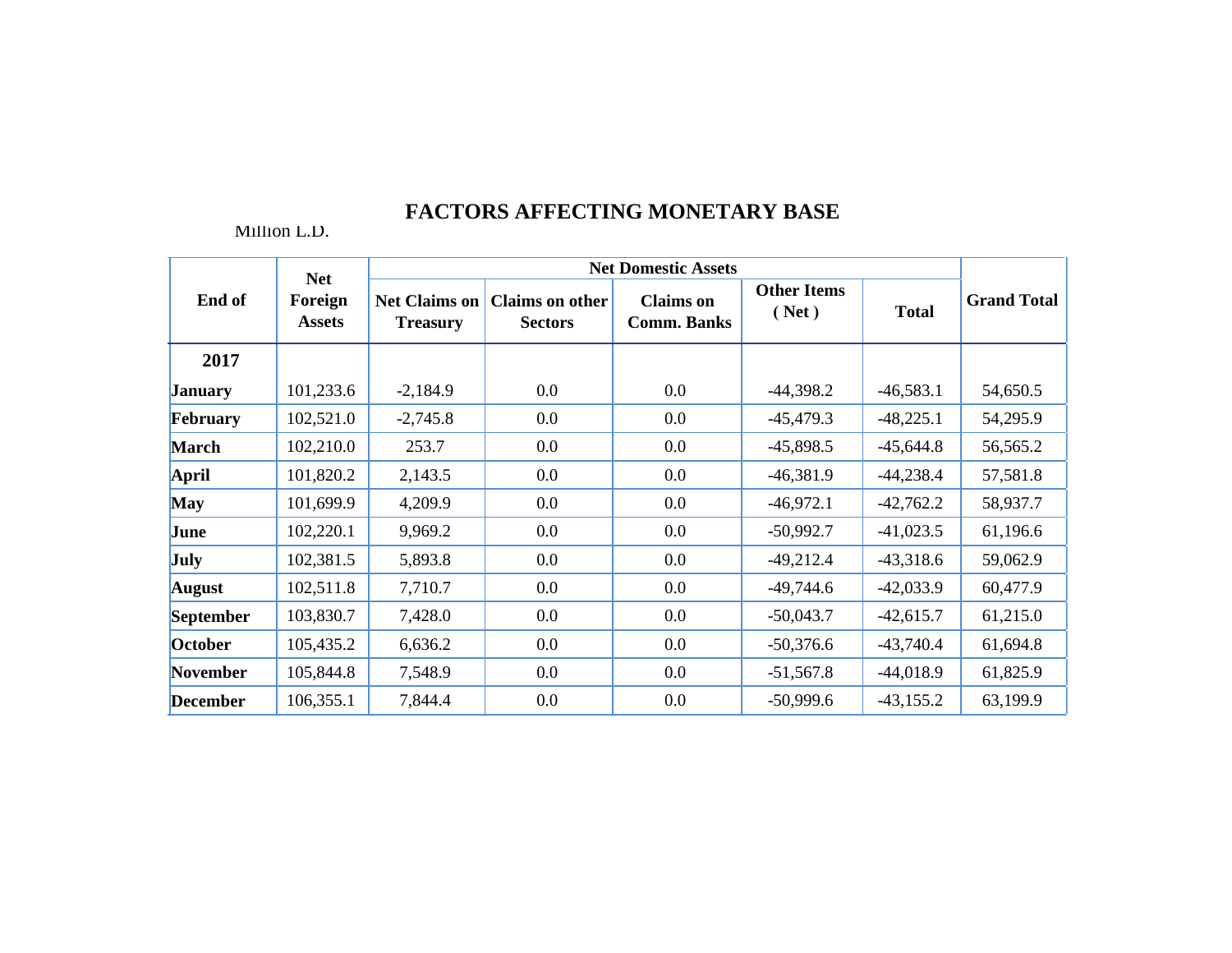|                  | <b>Net</b>               | <b>Net Domestic Assets</b>              |                                          |                                        |                             |              |                    |  |
|------------------|--------------------------|-----------------------------------------|------------------------------------------|----------------------------------------|-----------------------------|--------------|--------------------|--|
| End of           | Foreign<br><b>Assets</b> | <b>Net Claims on</b><br><b>Treasury</b> | <b>Claims on other</b><br><b>Sectors</b> | <b>Claims</b> on<br><b>Comm. Banks</b> | <b>Other Items</b><br>(Net) | <b>Total</b> | <b>Grand Total</b> |  |
| 2018             |                          |                                         |                                          |                                        |                             |              |                    |  |
| <b>January</b>   | 106,488.1                | 9,483.7                                 | 0.0                                      | $0.0\,$                                | $-52,291.9$                 | $-42,808.2$  | 63,679.9           |  |
| February         | 108,547.5                | 7,510.7                                 | 0.0                                      | 0.0                                    | $-52,261.8$                 | $-44,751.1$  | 63,796.4           |  |
| <b>March</b>     | 109,572.3                | 7,231.1                                 | 0.0                                      | $0.0\,$                                | $-52,154.5$                 | $-44,923.4$  | 64,648.9           |  |
| <b>April</b>     | 110,681.1                | 7,517.2                                 | 0.0                                      | $0.0\,$                                | $-54,024.2$                 | $-46,507.0$  | 64,174.1           |  |
| <b>May</b>       | 112,475.7                | 9,727.6                                 | 0.0                                      | $0.0\,$                                | $-54,201.5$                 | $-44,473.9$  | 68,001.8           |  |
| June             | 113,881.1                | 9,190.3                                 | 0.0                                      | $0.0\,$                                | $-54,596.9$                 | $-45,406.6$  | 68,474.5           |  |
| <b>July</b>      | 114,830.5                | 9,896.9                                 | 0.0                                      | $0.0\,$                                | $-54,717.9$                 | $-44,821.0$  | 70,009.5           |  |
| <b>August</b>    | 115,733.1                | 11,703.5                                | 0.0                                      | $0.0\,$                                | $-53,717.7$                 | $-42,014.2$  | 73,718.9           |  |
| <b>September</b> | 117,043.0                | 10,049.6                                | 0.0                                      | $0.0\,$                                | $-53,063.8$                 | $-43,014.2$  | 74,028.8           |  |
| October          | 118,403.9                | 6,508.0                                 | $0.0\,$                                  | $0.0\,$                                | $-56,178.7$                 | $-49,670.7$  | 68,733.2           |  |
| November         | 117,491.4                | 6,775.3                                 | 0.0                                      | $0.0\,$                                | $-59,282.0$                 | $-52,506.7$  | 64,984.7           |  |
| <b>December</b>  | 116,930.9                | 7,681.3                                 | 0.0                                      | 0.0                                    | $-63,213.1$                 | $-55,531.8$  | 61,399.1           |  |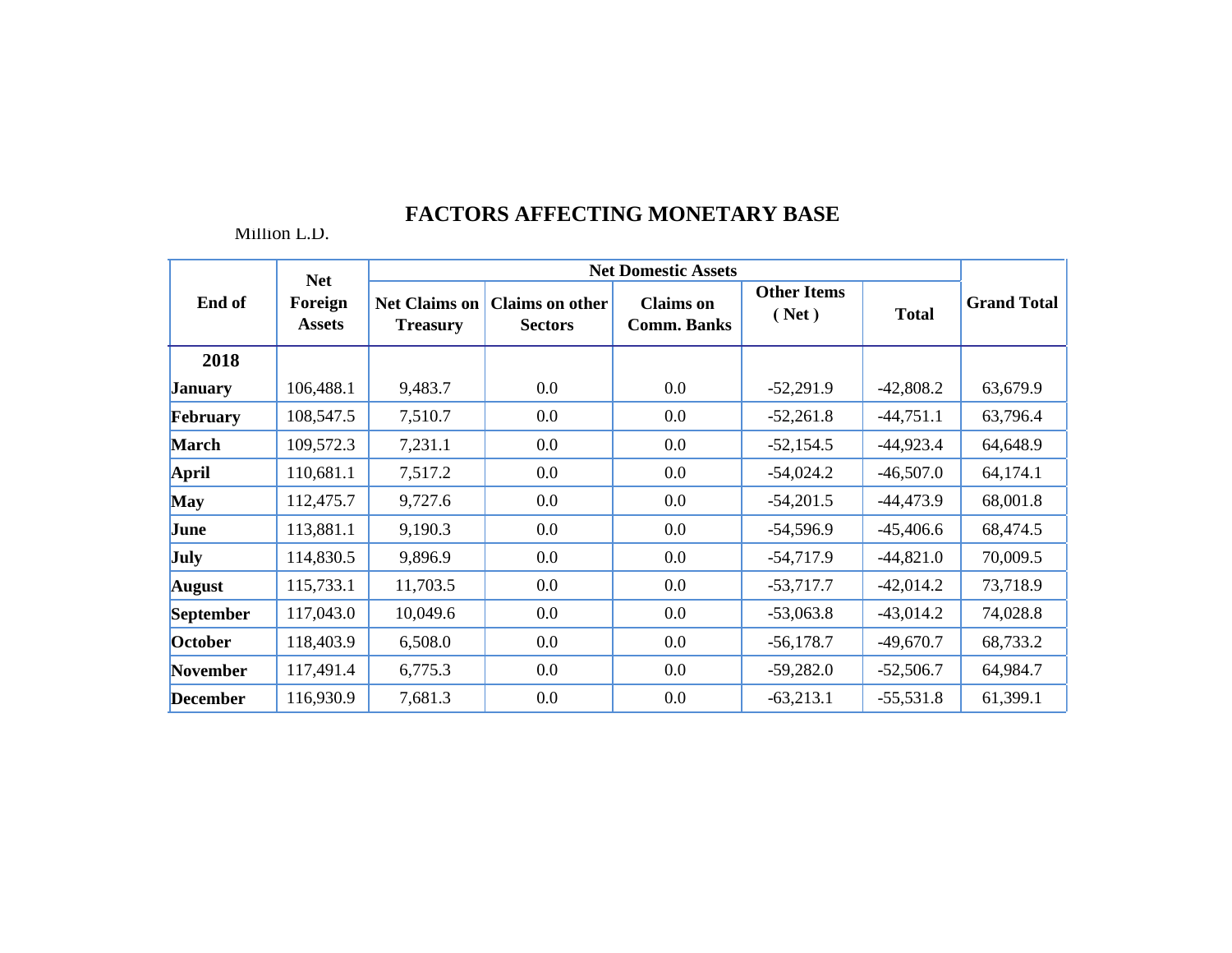|                  |                                        |                                         |                                          | <b>Net Domestic Assets</b>             |                             |              | <b>Grand Total</b> |
|------------------|----------------------------------------|-----------------------------------------|------------------------------------------|----------------------------------------|-----------------------------|--------------|--------------------|
| End of           | <b>Net</b><br>Foreign<br><b>Assets</b> | <b>Net Claims on</b><br><b>Treasury</b> | <b>Claims on other</b><br><b>Sectors</b> | <b>Claims</b> on<br><b>Comm. Banks</b> | <b>Other Items</b><br>(Net) | <b>Total</b> |                    |
| 2019             |                                        |                                         |                                          |                                        |                             |              |                    |
| <b>January</b>   | 114,216.9                              | $-5,142.4$                              | 0.0                                      | $0.0\,$                                | $-43,314.8$                 | $-48,457.2$  | 65,759.7           |
| February         | 114,114.5                              | $-7,640.7$                              | 0.0                                      | $0.0\,$                                | $-43,643.5$                 | $-51,284.2$  | 62,830.3           |
| <b>March</b>     | 114,621.4                              | $-9,029.8$                              | 0.0                                      | $0.0\,$                                | $-44,341.0$                 | $-53,370.8$  | 61,250.6           |
| April            | 113,323.2                              | $-7,081.5$                              | 0.0                                      | $0.0\,$                                | $-42,956.6$                 | $-50,038.1$  | 63,285.1           |
| <b>May</b>       | 113,889.8                              | $-8,745.1$                              | 0.0                                      | $0.0\,$                                | $-42,171.8$                 | $-50,916.9$  | 62,972.9           |
| June             | 113,980.9                              | $-10,345.4$                             | 0.0                                      | $0.0\,$                                | $-41,775.5$                 | $-52,120.9$  | 61,860.0           |
| <b>July</b>      | 114,393.2                              | $-12,695.7$                             | 0.0                                      | $0.0\,$                                | $-39,411.4$                 | $-52,107.1$  | 62,286.1           |
| <b>August</b>    | 116,113.2                              | $-13,922.2$                             | 0.0                                      | 0.0                                    | $-39,103.7$                 | $-53,025.9$  | 63,087.3           |
| <b>September</b> | 116,330.5                              | $-16,213.0$                             | 0.0                                      | $0.0\,$                                | $-39,763.2$                 | $-55,976.2$  | 60,354.3           |
| October          | 114,691.3                              | $-15,660.1$                             | 0.0                                      | $0.0\,$                                | $-38,913.7$                 | $-54,573.8$  | 60,117.5           |
| November         | 113,870.1                              | $-15,354.4$                             | 0.0                                      | $0.0\,$                                | $-37,636.1$                 | $-52,990.5$  | 60,879.6           |
| <b>December</b>  | 112,976.8                              | $-15,612.6$                             | 0.0                                      | 0.0                                    | $-37,291.1$                 | $-52,903.7$  | 60,073.1           |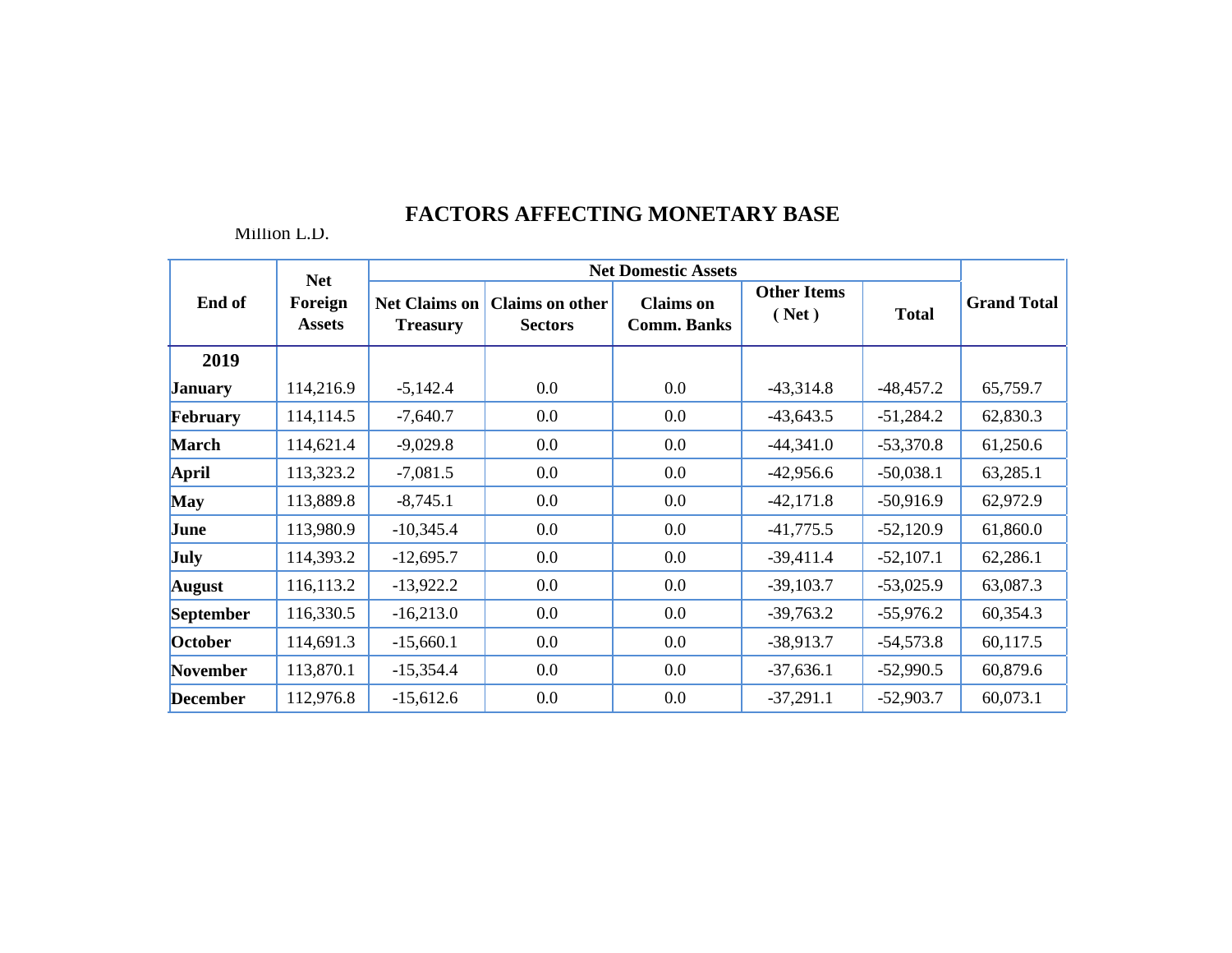|                 | <b>Net</b>               | <b>Net Domestic Assets</b>              |                                          |                                        |                             |              |                    |  |
|-----------------|--------------------------|-----------------------------------------|------------------------------------------|----------------------------------------|-----------------------------|--------------|--------------------|--|
| End of          | Foreign<br><b>Assets</b> | <b>Net Claims on</b><br><b>Treasury</b> | <b>Claims on other</b><br><b>Sectors</b> | <b>Claims</b> on<br><b>Comm. Banks</b> | <b>Other Items</b><br>(Net) | <b>Total</b> | <b>Grand Total</b> |  |
| 2020            |                          |                                         |                                          |                                        |                             |              |                    |  |
| <b>January</b>  | 113,515.3                | $-18,357.8$                             | 0.0                                      | 0.0                                    | $-36,137.7$                 | $-54,495.5$  | 59,019.8           |  |
| February        | 111,134.2                | $-22,155.8$                             | 0.0                                      | $0.0\,$                                | $-34,348.0$                 | $-56,503.8$  | 54,630.4           |  |
| <b>March</b>    | 111,884.9                | $-19,916.8$                             | 0.0                                      | 0.0                                    | $-33,287.4$                 | $-53,204.2$  | 58,680.7           |  |
| <b>April</b>    | 111,682.3                | $-15,929.5$                             | 0.0                                      | $0.0\,$                                | $-34,674.0$                 | $-50,603.5$  | 61,078.8           |  |
| <b>May</b>      | 111,288.1                | $-16,879.5$                             | 0.0                                      | 0.0                                    | $-34,771.4$                 | $-51,650.9$  | 59,637.2           |  |
| June            | 109,942.4                | $-15,966.2$                             | 0.0                                      | $0.0\,$                                | $-34,932.3$                 | $-50,898.5$  | 59,043.9           |  |
| <b>July</b>     | 108,604.9                | $-13,068.5$                             | 0.0                                      | $0.0\,$                                | $-36,100.2$                 | $-49,168.7$  | 59,436.2           |  |
| <b>August</b>   | 106,851.5                | $-12,073.6$                             | 0.0                                      | $0.0\,$                                | $-34,945.5$                 | $-47,019.1$  | 59,832.4           |  |
| September       | 105,729.8                | $-9,209.4$                              | 0.0                                      | 0.0                                    | $-35,360.3$                 | $-44,569.7$  | 61,160.1           |  |
| October         | 104,348.0                | $-6,018.8$                              | 0.0                                      | $0.0\,$                                | $-36,209.4$                 | $-42,228.2$  | 62,119.8           |  |
| <b>November</b> | 102,495.5                | $-3,866.1$                              | 0.0                                      | 0.0                                    | $-34,585.9$                 | $-38,452.0$  | 64,043.5           |  |
| <b>December</b> | 99,758.7                 | 3,754.0                                 | 0.0                                      | 0.0                                    | $-36,980.9$                 | $-33,226.9$  | 66,531.8           |  |